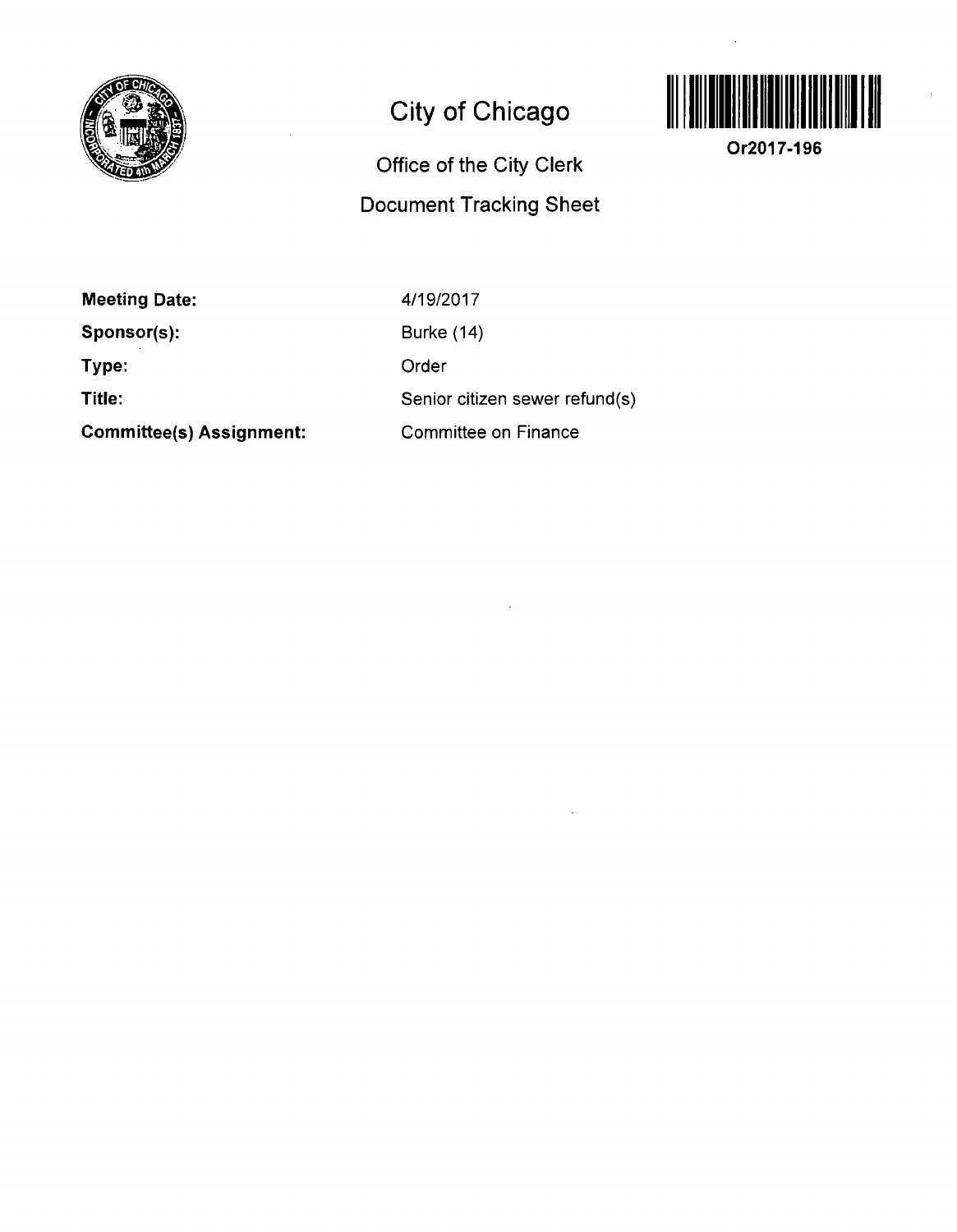**ORDERED, That the City Comptroller is authorized and directed to pay the following named claimants, the respective amounts set opposite their names, said amount to be paid in full as follows, and charged to Account No. 314-99-4415-9148-0938:** 

 $\sqrt{3}$  and  $\sqrt{3}$ 

 $\hat{I}$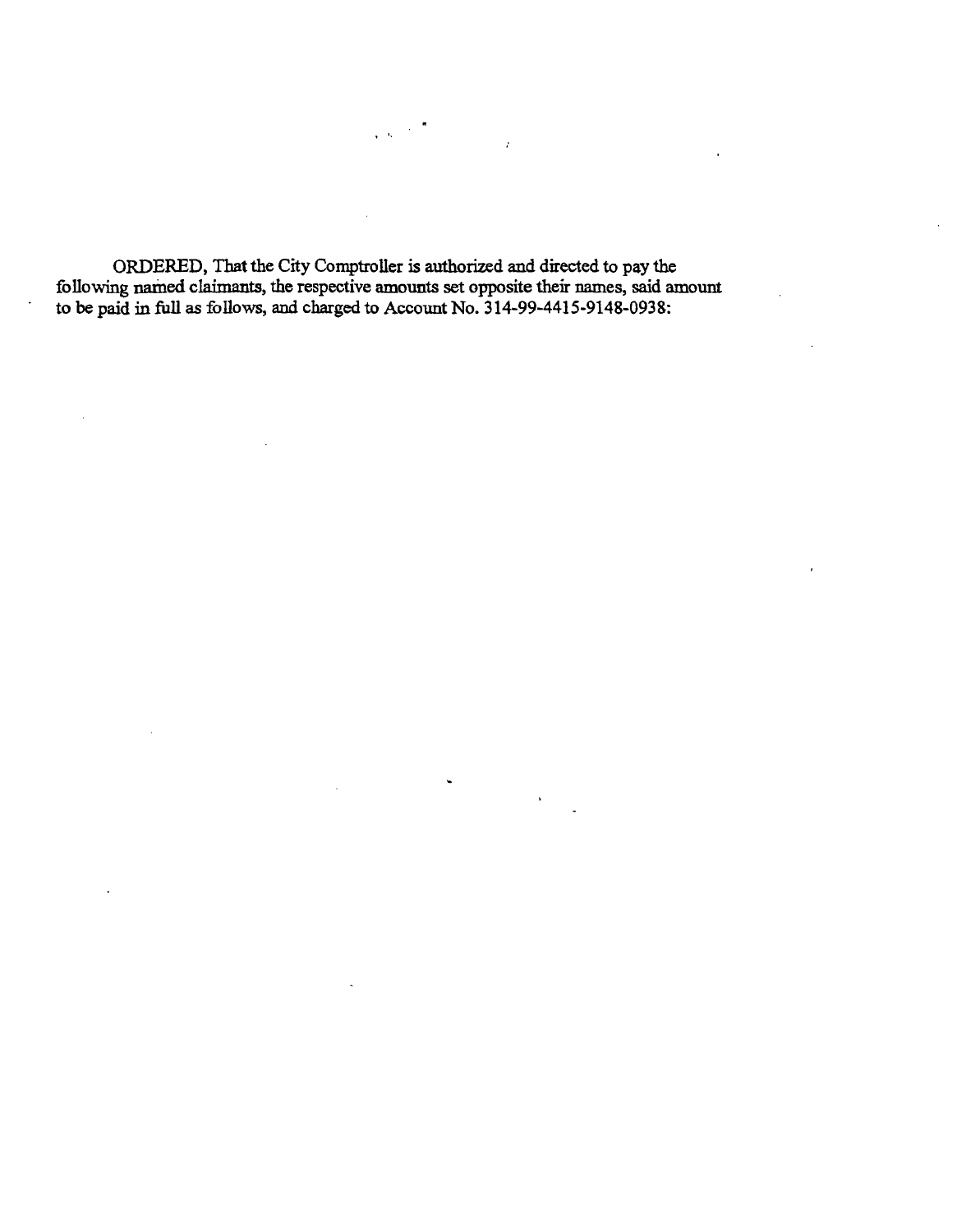$\bar{\mathrm{i}}$ 

 $\bar{\mathcal{A}}$ 

 $\epsilon$ 

 $\hat{\boldsymbol{\theta}}$ 

| <b>NAME</b>             | PIN NUMBER                   | AUDISPMAN         | <b>AYOUNT</b> |
|-------------------------|------------------------------|-------------------|---------------|
| ABE, TEIJI              | 14-08-203-015-1207           | 48 OSTERMAN       | 50.00         |
| ABRAHAM, FLOYD A        | 14-18-323-012-1091           | 47 PAWAR          | 50.00         |
| ABRAHAMS, CYRIL         | 17-04-218-048-1073           | 02 HOPKINS        | 50.00         |
| ABRAMCHIK, GERDA        | 10-36-117-015-1011           | 50 SILVERSTEIN    | 50.00         |
| ABRIOUN, CAROL A.       | 17-04-207-087-1012           | 02 HOPKINS        | 50.00         |
| ADDUCCI, DOMINIC        | 14-21-111-007-1428           | 46 CAPPLEMAN      | 50.00         |
| ADLER, DAVID G          | 13-11-420-042-1003           | 33 MELL           | 50.00         |
| AIELLO, ROBERTA         | 17-10-400-012-1200           | 42 REILLY         | 50.00         |
| ATZENSTEIN, SHIRLEY     | 17-04-441-004-1182           | <b>CC HOPKINS</b> | 30.00         |
| AKIN, LYDIA W.          | 20-11-206-058-0000           | 04 KLNG           | 50.00         |
| ALDWORTH, JAMES T.      | 17-10-401-005-1538           | 42 REILLY         | 50.00         |
| ALI, FAFZ M             | 14-16-303-040-1146           | 46 CAPPLEMAN      | 50.00         |
| ALT, RAFATH             | 17-15-107-078-1022           | 42 REILLY         | 50.00         |
| ALLAN, YARY F           | 17-03-215-013-1404           | CC HOPKINS        | 50.00         |
| ALLEN, CAROLYN L.       | 17-03-201-066-1046           | C.T. HOPKINS      | 50.00         |
| ALLEN, CHRISTOPHER J    | 14-32-426-074-0000           | 43 SMITH          | 50.00         |
| ALLOCCO, BLANCA L       | 17-04-218-048-1056           | 02 HOPKINS        | 50.00         |
| ALMEIDA, AURORA W       | 13-18-409-032-1008           | 38 SPOSATO        | 50.00         |
| ALONGT, DEENE G         | 14-05-215-015-1101           | 48 OSTERMAN       | 50.00         |
| ALTON, JACCUELYN S      | $14 - 08 - 203 - 015 - 1106$ | 48 OSTERVAN       | 50.00         |
| ALVAREZ, DOLORES E.     | 14-08-203-017-1638           | 48 OSTERWAY       | 50.00         |
| AMICANGHIO, NANCY       | 17-03-202-065-1078           | 42 RETLLY         | 50.00         |
| ANAST, GEORGE H.        | 12-11-119-025-1014           | 41 NAPOLITANO     | 50.00         |
| ANDERSON, CAROL L       | 17-04-207-086-1323           | 02 HOPKINS        | 50.00         |
| ANDERSON, JUDITH M      | $-4 - 33 - 104 - 079 - 1004$ | 43 SMITH          | 50.00         |
| ANDERSON, MARGARET E    | 14-28-319-077-1238           | 43 SMITH          | 50.00         |
| ANDERSON, NANCY E       | 17-10-208-017-1043           | 42 RETLLY         | 50.00         |
| ANDERSON, VINCENT P     | 17-10-221-083-1057           | 42 REILLY         | 50.00         |
| ANGLIONCTO, FLORENCE 1. | 14-28-318-078-1095           | 43 SMITH          | 50.00         |
| ANIMTER, JANET          | 17-04-218-051-1028           | 02 HOPKINS        | 50.00         |
| ANTEE, YOSHIKO          | 14-18-523-012-1073           | 47 PAWAR          | 50.00         |
| ARAWANIS, TULA T.       | 17-03-208-021-1114           | 02 HOPKINS        | 50.00         |
| ARSAN, ALTAN            | 17-03-204-063-1135           | 4.2 RETLLY        | 50.00         |
| ARYEE, JOYCE            | 25-11-300-018-0000           | 08 HARRIS         | 50.00         |
| ASH, ROLLA              | 17-04-424-051-1259           | 02 HOPKINS        | 50.00         |
| AUGUSTINY, PATRICIA     | 11-30-322-038-1032           | EFCOM 6A          | 50.00         |
| AYCOCK, CHARLINE S.     | 17-09-410-014-1582           | 42 REILLY         | 50.00         |
| BADIANI, KAMLA          | 14-05-403-021-1130           | 48 OSTERVAN       | 50.00         |
| BAHR, MELVIN            | 17-10-132-037-1649           | 42 REILLY         | 50.00         |
| BAIRD, SUSAN C          | 13-06-110-052-1006           | 41 NAPOLITANO     | 50.00         |
| BAJAJ, RITA             | 10-32-402-039-1004           | 49 MOORE          | 50.00         |
| BALOG, UNGIS T.         | 17-04-210-031-1088           | <b>C2 HOPKINS</b> | 50.00         |
| BANKE, LELLIAN          | 13-18-409-069-1191           | 38 SPOSATO        | 50.00         |
| BARBARA A RAJAH         | 13-17-107-209-1016           | 36 SPOSATO        | 50.00         |
| BARG!, BERNADETTE       | 13-18-411-004-1044           | 38 SPOSATO        | 50.00         |
| BARKANS, SANDRA D       | 45-25-215-015-1078           | 48 OSTERWN        | 50.00         |
| BARKER, HARRY M.        | 17-10-401-005-1222           | 42 REILLY         | 50.00         |
| BARTH, DOROTHY H        | 14-16-304-039-1022           | 46 CAPPLEYAN      | 50.00         |
| BATTS, WARREN L.        | 17-03-208-022-1025           | CO HOPKINS        | 50.00         |
| BAUER, THEODORE D.      | 13-16-117-045-1035           | 45 ARENA          | 50.00         |
| BALM, EDWARD            | 17-03-222-023-1402           | 02 HOPKINS        | 50.00         |
|                         |                              |                   |               |

 $\sim 10$ 

 $\hat{\boldsymbol{\beta}}$ 

#### **NAME**

 $\cdot$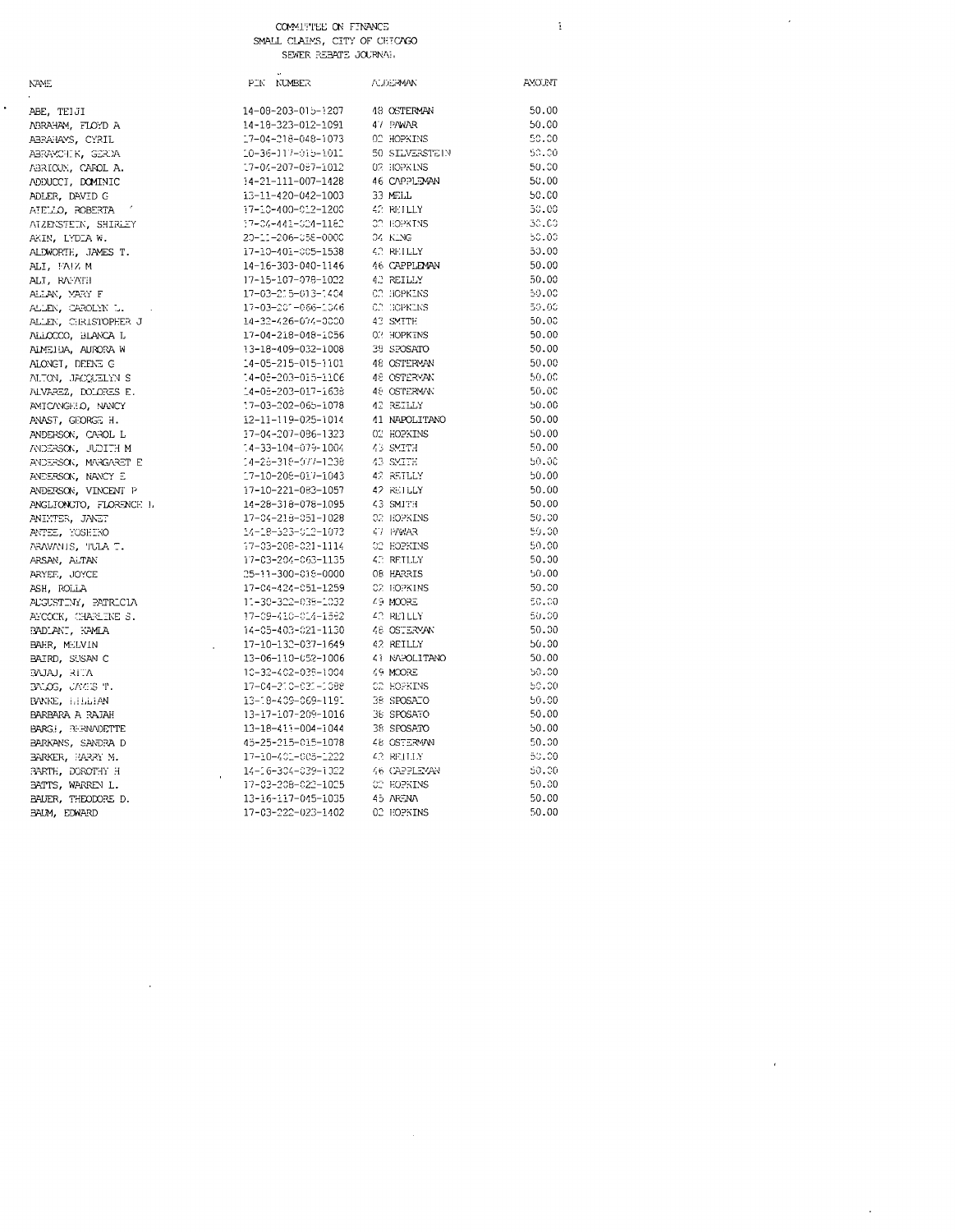### COMMITTEE ON FINANCE SMALL CLAIMS, CITY OF CHICAGO

SEWER REBATE JOURNAL

 $\overline{c}$ 

 $\hat{\boldsymbol{\beta}}$ 

 $\ddot{\phantom{a}}$ 

 $\sim$ 

 $\mathbb{R}^2$ 

| NAÆ                               |
|-----------------------------------|
| BECK, ANNE M                      |
| BECKER, CHARLES                   |
| BECKER, MICHAEL.                  |
| BECKMAN, GARY P                   |
| BEDELLA, ALERED                   |
| BEIDER, MARLYS A                  |
| BEISER, ELIZABET                  |
|                                   |
| BENAS, TOBEY I.<br>BENSON, RUTH A |
| BERGER, ELIZABET                  |
| BERGER, JOAN !                    |
| BERGER, STEPHAN                   |
| BERGFIELD, HARBA                  |
| BERGSTROM, GFORG                  |
| BERKSON, DAVID M                  |
| BERLAND, ROBERTA                  |
| BERLIN, BOB A.                    |
| BERNSTEIN, SUSAN                  |
| BERRY, EUGENIA E                  |
| BERSTELL, GERALD                  |
| BINALBER, RICARD                  |
| BISHOP, BEVERLY                   |
| BLAHO, ELEANOR A                  |
| BLANC, SUSAN E                    |
| BLANEY, ROSE                      |
| BLATNICK, FRANK A                 |
| BLOCH, SHELLY                     |
| BLOMMAERT, LEROY                  |
| BLOOM, PETER                      |
| BLUM, BETTY J                     |
| BLUMENTHAN, TON                   |
| BLUMSTEIN, RUIA                   |
| BOATENG, JANE                     |
| BOBICH, JOSEPH                    |

| 14-16-300-032-1322<br>46 CAPPLEMAN<br>BECK, ANNE M<br>BECKER, CHARLES E<br>17-03-201-076-1002<br>02 HOPKINS<br>BECKER, MICHAEL A<br>17-03-221-004-0000<br>02 HOPKINS<br>17-03-227-020-1013<br>BECKMAN, GARY P<br>02 HOPKINS<br>BEDELLA, ALERED J<br>14-19-407-037-1005<br>47 PAWAR<br>BEIDER, MARLYS A<br>17-04-218-051-1034<br>C2 HOPKINS<br>BEISER, ELEZABETH R<br>17-03-214-014-1171<br>02 HOPKINS | 50.00<br>50.00<br>50.00<br>50.00<br>50.00<br>50.00<br>50.00<br>50.00<br>50.00<br>50.00<br>50.00 |
|-------------------------------------------------------------------------------------------------------------------------------------------------------------------------------------------------------------------------------------------------------------------------------------------------------------------------------------------------------------------------------------------------------|-------------------------------------------------------------------------------------------------|
|                                                                                                                                                                                                                                                                                                                                                                                                       |                                                                                                 |
|                                                                                                                                                                                                                                                                                                                                                                                                       |                                                                                                 |
|                                                                                                                                                                                                                                                                                                                                                                                                       |                                                                                                 |
|                                                                                                                                                                                                                                                                                                                                                                                                       |                                                                                                 |
|                                                                                                                                                                                                                                                                                                                                                                                                       |                                                                                                 |
|                                                                                                                                                                                                                                                                                                                                                                                                       |                                                                                                 |
|                                                                                                                                                                                                                                                                                                                                                                                                       |                                                                                                 |
| BENAS, TOBEY L<br>17-03-200-063-1012<br>02 HOPKINS                                                                                                                                                                                                                                                                                                                                                    |                                                                                                 |
| 14-18-323-012-1048<br>47 PAWAR<br>BENSON, RUTH A                                                                                                                                                                                                                                                                                                                                                      |                                                                                                 |
| BERGER, ELIZABETH J<br>14-18-323-012-1054<br>47 PAWAR                                                                                                                                                                                                                                                                                                                                                 |                                                                                                 |
| BERGER, JOAN !<br>17-03-214-014-3085<br>02 HOPKINS                                                                                                                                                                                                                                                                                                                                                    |                                                                                                 |
| 14-28-322-015-0000<br>BERGER, STEPHAN<br>43 SMITH                                                                                                                                                                                                                                                                                                                                                     | 50.00                                                                                           |
| 17-03-107-019-1069<br>BERGFIELD, HARBARA<br>43 SMITH                                                                                                                                                                                                                                                                                                                                                  | 50.00                                                                                           |
| 42 REILLY<br>17-10-309-015-1825<br>BERGSTROM, GFORGE F                                                                                                                                                                                                                                                                                                                                                | 50.00                                                                                           |
| 43 SMITH<br>BERKSON, DAVID M.<br>17-03-040-200-1060                                                                                                                                                                                                                                                                                                                                                   | 50.00                                                                                           |
| BERLAND, ROBERTA                                                                                                                                                                                                                                                                                                                                                                                      | 50.00                                                                                           |
| BERLIN, 303 A.                                                                                                                                                                                                                                                                                                                                                                                        | 50.00                                                                                           |
| BERNSTEIN, SUSAN                                                                                                                                                                                                                                                                                                                                                                                      | 50.00                                                                                           |
| 25-11-300-020-0000<br>08 HARRES<br>BERRY, EUGENIA E.                                                                                                                                                                                                                                                                                                                                                  | 50.00                                                                                           |
| <b>13 SMITH</b><br>BERSTELL, GERALD<br>14-28-308-022-1186                                                                                                                                                                                                                                                                                                                                             | 50.00                                                                                           |
| BINALBER, RICARDO D<br>14-05-407-015-1062<br><b>48 OSTERMAN</b>                                                                                                                                                                                                                                                                                                                                       | 50.00                                                                                           |
| 04 KING<br>BISHOP, BEVERLY<br>20-12-100-003-1025                                                                                                                                                                                                                                                                                                                                                      | 50.00                                                                                           |
| 13-18-411-006-1005<br>38 SPOSATO<br>BLAHO, ELEANOR A.                                                                                                                                                                                                                                                                                                                                                 | 50.00                                                                                           |
| BLANC, SUSAN E<br>46 CAPPLEYAN<br>42-11-100-200-1471                                                                                                                                                                                                                                                                                                                                                  | 50.00                                                                                           |
| 20-12-100-003-1262<br>04 KING<br>BLANEY, ROSE                                                                                                                                                                                                                                                                                                                                                         | 50.30                                                                                           |
| 14-05-211-021-1125<br>18 OSTERMAN<br>BLATNICK, FRANK A                                                                                                                                                                                                                                                                                                                                                | 50.00                                                                                           |
| $17 - 04 - 007 - 087 - 1292$<br>BLOCH, SHELLY<br>02 HOPKINS                                                                                                                                                                                                                                                                                                                                           | 50.00                                                                                           |
| BLOMMAERT, LEROY<br>14-08-208-063-1003<br>48 OSTERMAN                                                                                                                                                                                                                                                                                                                                                 | 50.00                                                                                           |
| 14-28-103-055-1018<br>44 TUNNEY<br>BLOOM, PETER                                                                                                                                                                                                                                                                                                                                                       | 50.00                                                                                           |
| BLUM, BETTY J<br>17-03-281-203-1030<br>43 SMITH                                                                                                                                                                                                                                                                                                                                                       | 50.00                                                                                           |
| 17-10-401-014-1246<br>BLUMENTHAN, TON J<br>42 REILLY                                                                                                                                                                                                                                                                                                                                                  | 50.00                                                                                           |
| BLUMSTEIN, RUTA<br>$14 - 26 - 316 - 664 - 0000$<br>43 SMITH                                                                                                                                                                                                                                                                                                                                           | 50.00                                                                                           |
| BOATENG, JANE<br>14-16-300-032-1028<br>46 CAPPLEYAN                                                                                                                                                                                                                                                                                                                                                   | 50.00                                                                                           |
| 44 TUNNEY<br>BOBICH, JOSEPH<br>14-28-200-004-1136                                                                                                                                                                                                                                                                                                                                                     | 50.00                                                                                           |
| 43 SMITH<br>BOCK, EDWARD J<br>17-04-211-033-1057                                                                                                                                                                                                                                                                                                                                                      | 50.00                                                                                           |
| 43 SMITH<br>BODEN, HANS<br>14-28-320-030-1029                                                                                                                                                                                                                                                                                                                                                         | 50.00                                                                                           |
| $11 - 30 - 322 - 038 - 1034$ 49 MOORE<br>BOGAARD, CARL                                                                                                                                                                                                                                                                                                                                                | 50.00                                                                                           |
| BOGACH, LARESA<br>14-01-106-017-0000<br>46 CAPPLEYAN                                                                                                                                                                                                                                                                                                                                                  | 50.00                                                                                           |
| 13-06-110-052-1041<br>BOUTON, CHARLES M<br>41 NAPOLITANO                                                                                                                                                                                                                                                                                                                                              | 50.00                                                                                           |
| 43 SMITH<br>BONIECKI, JOSEPH M.<br>17-03-114-003-1060                                                                                                                                                                                                                                                                                                                                                 | 50.00                                                                                           |
| BOOK, CASSANDRA L<br>17-10-208-020-1324<br>42 REILLY                                                                                                                                                                                                                                                                                                                                                  | 50.00                                                                                           |
| BOOKIE, LILLIAN L<br>39 LAURINO<br>13-02-300-009-1038                                                                                                                                                                                                                                                                                                                                                 | 50.00                                                                                           |
| BOOTH, FRANCES L<br>20-12-100-003-1521<br>04 KING                                                                                                                                                                                                                                                                                                                                                     | 50.00                                                                                           |
| 14-18-323-012-1037<br>47 PAWAR<br>BORKOVICH, MILLIE K.                                                                                                                                                                                                                                                                                                                                                | 50.00                                                                                           |
| 17-10-401-005-1482<br>42 RETLLY<br>BORLEFF, JANICE                                                                                                                                                                                                                                                                                                                                                    | 50.00                                                                                           |
| $14 - 21 - 111 - 007 - 1623$<br>BOTHUN, ROUER<br><b>46 CAPPLEYAN</b>                                                                                                                                                                                                                                                                                                                                  | 50.00                                                                                           |
| 47 PAWAR<br>BOTT, JAMES R<br>14-18-323-012-1014                                                                                                                                                                                                                                                                                                                                                       | 50.00                                                                                           |
| BOUCHER, CHRISTINE H<br>17-10-200-068-1249<br>02 HOPKINS                                                                                                                                                                                                                                                                                                                                              | 50.00                                                                                           |
| BOULIS, PAUL S<br>17-03-207-068-1045<br>42 REILLY                                                                                                                                                                                                                                                                                                                                                     | 50.00                                                                                           |
| 48 OSTERMAN<br>BOUMAN, JANET M.<br>14-05-211-021-1048                                                                                                                                                                                                                                                                                                                                                 | 50.00                                                                                           |
| BOWERS, MAKY JO<br>11-32-200-039-1004<br>49 MOORE                                                                                                                                                                                                                                                                                                                                                     | 50.00                                                                                           |

 $\sim$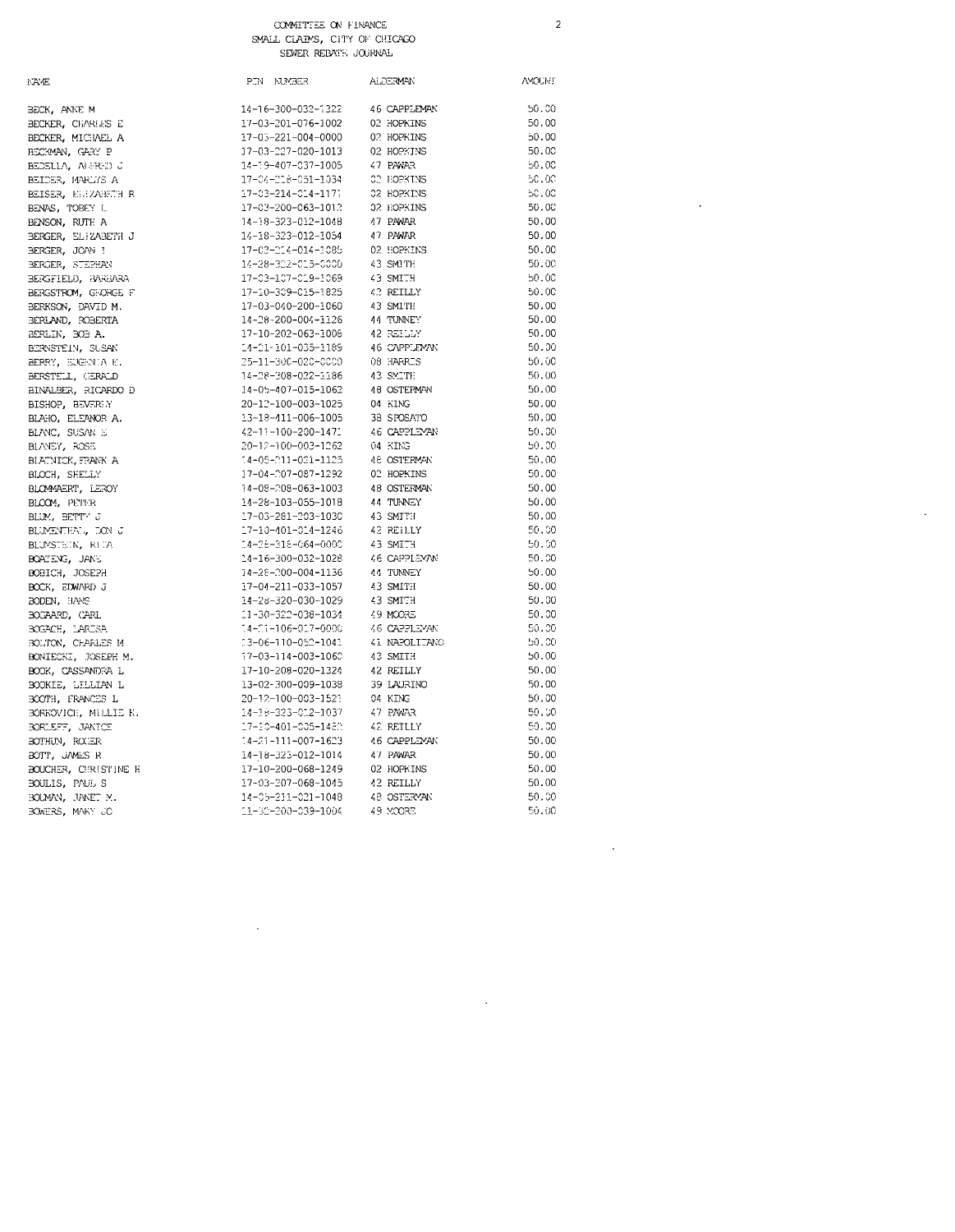## COMMITTEE ON FINANCE<br>WE CLAIMS, CITY OF CHICAGO

 $\sim$  3

 $\mathcal{L}^{\text{max}}_{\text{max}}$  and  $\mathcal{L}^{\text{max}}_{\text{max}}$ 

 $\label{eq:2.1} \mathcal{L}(\mathcal{L}^{\text{max}}_{\mathcal{L}}(\mathcal{L}^{\text{max}}_{\mathcal{L}})) \leq \mathcal{L}(\mathcal{L}^{\text{max}}_{\mathcal{L}}(\mathcal{L}^{\text{max}}_{\mathcal{L}}))$ 

|                      |  | SMALL CLAIMS, CITY OF CHICAG |
|----------------------|--|------------------------------|
| SEWER REBATE JOURNAL |  |                              |

| NAYS                   | PIN MUBER                    | <b>ALDERMAN</b> | <b>AYOUNT</b> |
|------------------------|------------------------------|-----------------|---------------|
| BOWLES, IDIS P.        | 20-12-100-003-1480           | 04 KING         | 50.00         |
| BOYKINS, PEAPLIE M     | 14-08-408-035-0000           | 48 OSTERMAN     | 50.00         |
| BOYT, SUSAN M          | 14-07-422-051-1004           | 47 PAWAR        | 50.00         |
| BRADER, HEDWIG         | 14-18-323-012-1079           | 47 PAWAR        | 50,00         |
| BRADIEY, HEATAE        | 14-06-213-014-0000           | 40 O'CONNOR     | 50.00         |
| BRECHER, JULITTA       | 14-05-211-021-1045           | 48 OSTERMAN     | 50.00         |
| BREYMEYER, DIANNE L.   | 14-33-400-042-1044           | 43 SMITH        | 50.00         |
| BRODAY, ALBERT J       | 14-28-206-005-1187           | 44 TUNNEY       | 50.00         |
| BROWERS, L WILLIAM     | 14-16-304-039-1226           | 46 CAPPLEMAN    | 50.00         |
| BROWN, DOROTHY A       | 14-05-409-026-1005           | 48 OSTERVAN     | 50.00         |
| BROWN, M DIANE         | 14-21-106-032-1039           | 46 CAPPLEMAN    | 50.00         |
| BRUSK!, SON!A          | 10-36-118-005-1089           | 50 SILVERSTEIN  | 50.00         |
| BRZOZOWSKI, MARGARET   | 20-12-100-003-1053           | 04 KING         | 50.00         |
| BUCHANAN, ROBERT R.    | 14-33-304-049-1001           | 43 SMITH        | 50.00         |
| BUCKLAND, WILLIAM C    | 17-03-214-014-1166           | 02 HOPKINS      | 50.00         |
| BULANDA, MARY ANN      | 17-10-200-065-1085           | 02 HOPKINS      | 50,00         |
| BUTTERS, BRIAN B       | 17-04-424-051-1134           | 02 HOPKINS      | 50.00         |
| BYRNE, KATHLEEN        | 14-08-301-043-1004           | 43 SMITH        | 50.00         |
| BYRNE, ROCER J.        | 14-28-202-017-1064           | 44 TUNNEY       | 50.00         |
| BYSTEDT, JEAN M        | 14-29-310-048-1001           | 43 SMTTH        | 50.00         |
| CALKINS 111, RUSSELL W | 17-03-213-020-1035           | 02 HOPKINS      | 50.00         |
| CAYBER, PHYLLIS        | 17-03-228-024-1035           | 02 HOPKINS      | 50.00         |
| CAMINO, JAMES H        | 17-03-208-021-1116           | 02 HOPKINS      | 50.00         |
| CAMPBELL, LEA          | 17-04-209-044-1043           | 02 HOPKINS      | 50.00         |
| CAMPBELL, VICTORIA B   | 20-11-206-027-0000           | 04 KING         | 50.00         |
| CARLSON, DIETRICH G.   | 11-32-109-011-0000           | 49 MOORE        | 50.00         |
| CARLSON, PATRICIA R    | 14-21-111-007-1008           | 46 CAPPLEMAN    | 50.00         |
| CARONE, GERALDINE      | 13-05-123-040-1014           | 39 EAURENO      | 50.00         |
| CARPENTER, PETER M.    | $17 - 03 - 228 - 032 - 169$  | 02 HOPKINS      | 50.00         |
| CARROLL. NANCY L.      | 14-21-101-035-1236           | 46 CAPPLEMAN    | 50.00         |
| CASALS, INIS           | 13-06-110-051-1016           | 41 NAPOLITANO   | 50.00         |
| CASPER, ERNEST E.      | $14 - 16 - 301 - 041 - 1301$ | 46 CAPPLEMAN    | 50.00         |
| CASSIDY, JOSEPH        | 17-22-110-114-1025           | OD HOPKINS      | 59.00         |
| CEJA, JOSEPH N.        | 17-10-401-005-1733           | 42 REHLLY       | 50.00         |
| CHAMMONG, CHAMEONG     | 17-16-419-004-1054           | 04 KING         | 50.00         |
| CHANEY, ETHELWIN S     | 20-12-100-003-1447           | 04 KING         | 50.00         |
| CHASE, MARIEYN T.      | 14-05-215-017-1081           | 48 OSTERVAN     | 50.00         |
| CHESLER, ENID E        | 14-21-305-030-1096           | 46 CAPPLEMAN    | 50.00         |
| CHIBA, LUNDA C         | 17-10-401-005-1004           | 42 REJLLY       | 50.00         |
| CHISHTI, HASAN         | 10-36-118-005-1006           | 50 SILVERSTEIN  | 50.00         |
| CHRISTIANSEN, CAROL    | 14-28-322-015-0000           | 43 SMITH        | 50.00         |
| CHUKERMAN, HRANCES     | 14-28-207-004-1609           | 44 TUNNEY       | 50.00         |
| CHUNG, DONN            | 17-10-202-063-1146           | 42 REILLY       | 50.00         |
| CIPRIANI, JOHN         | 11-31-112-032-1006           | 49 MODES        | 50.00         |
| CLAIRE, MARY           | 17-03-204-014-1142           | 02 HOPKINS      | 50.00         |
| CLANCY, MARY E         | 17-03-220-020-1182           | 02 HOPKINS      | 50.00         |
| CLARK, LAURINE         | 14-18-323-012-1059           | 47 PAWAR        | 50.00         |
|                        | 17-03-208-021-1104           | 02 HOPKINS      | 50.00         |
| CLINTON, EDWARD X.     |                              |                 |               |
| CLOUSING, RUSSELL      | 17-09-444-024-1101           | 42 REILLY       | 50.00         |
| COAN, RICHARD M.       | 17-15-307-036-1212           | 02 HOPKINS      | 50.00         |
| COFFMAN, GRETCHEN      | 17-04-207-087-1593           | 02 HOPKINS      | 50.00         |
|                        |                              |                 |               |

 $\label{eq:2.1} \mathbf{F} = \mathbf{F} \mathbf{F} + \mathbf{F} \mathbf{F} + \mathbf{F} \mathbf{F} + \mathbf{F} \mathbf{F} + \mathbf{F} \mathbf{F} + \mathbf{F} \mathbf{F} + \mathbf{F} \mathbf{F} + \mathbf{F} \mathbf{F} + \mathbf{F} \mathbf{F} + \mathbf{F} \mathbf{F} + \mathbf{F} \mathbf{F} + \mathbf{F} \mathbf{F} + \mathbf{F} \mathbf{F} + \mathbf{F} \mathbf{F} + \mathbf{F} \mathbf{F} + \mathbf{F} \mathbf$ 

 $\label{eq:2.1} \frac{1}{\sqrt{2}}\int_{\mathbb{R}^3} \frac{1}{\sqrt{2}}\left(\frac{1}{\sqrt{2}}\right)^2\left(\frac{1}{\sqrt{2}}\right)^2\left(\frac{1}{\sqrt{2}}\right)^2\left(\frac{1}{\sqrt{2}}\right)^2\left(\frac{1}{\sqrt{2}}\right)^2.$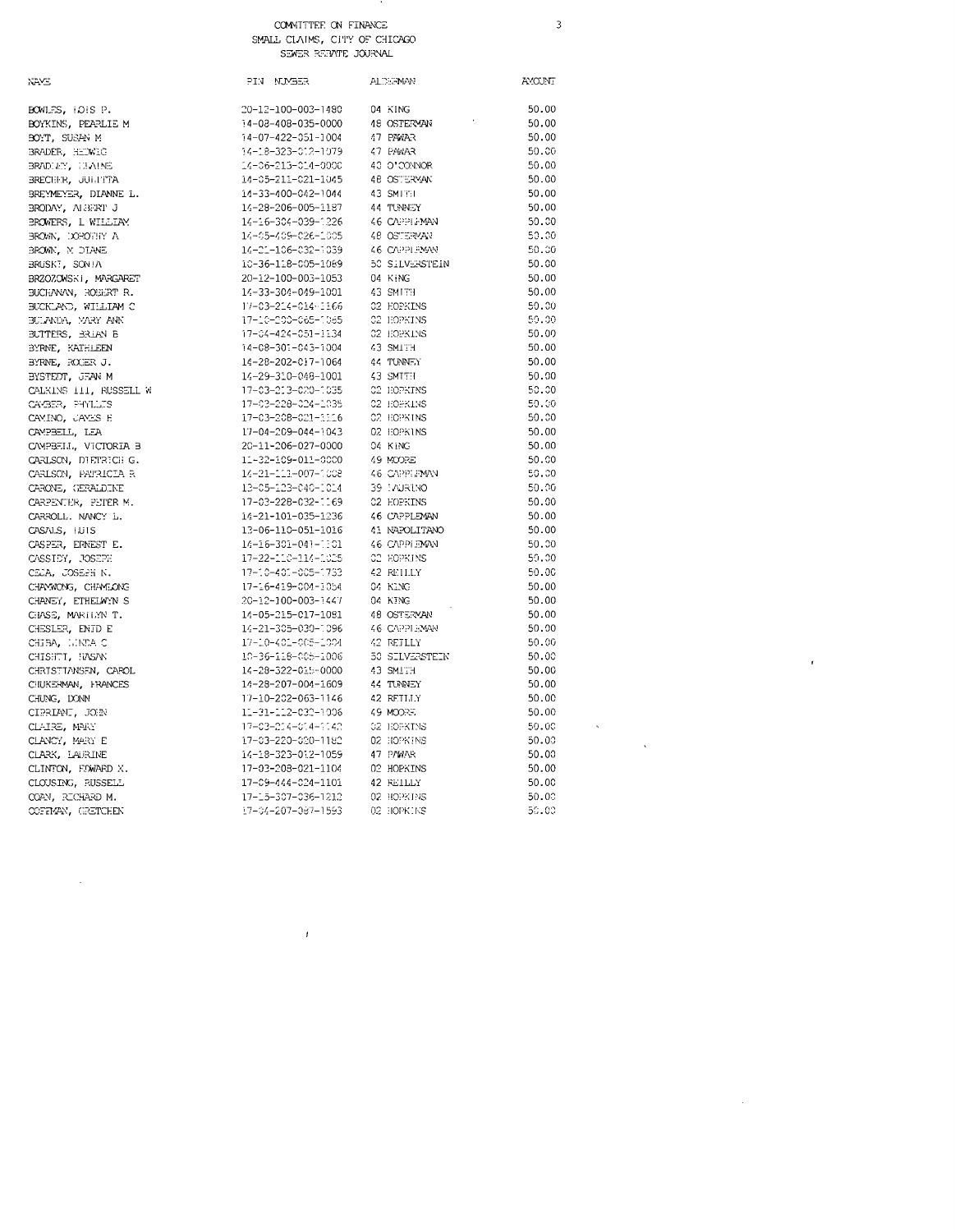$\overline{4}$ 

 $\hat{\mathcal{A}}$ 

| NAME                   | PIN NUÆER                                                                       | <b>FLOERMAN</b> | AMOUNT |
|------------------------|---------------------------------------------------------------------------------|-----------------|--------|
| COHEN, DAVID           | 14-05-403-021-1137                                                              | 48 OSTERMAN     | 50.00  |
| COHEN, LOUIS           | 17-10-400-012-1559                                                              | 42 REILLY       | 50.00  |
| COHEN, LYNN A          | $-14 - 05 - 215 - 015 - 1339$                                                   | 48 OSTERYAN     | 50.00  |
| COHEN, STEPHEN Z.      | 17-10-400-012-1229                                                              | 42 REILLY       | 50.00  |
| COHRAN, HAMA O.        | 20-12-102-007-1059                                                              | 05 HAIRSTON     | 50.00  |
| COLE, JEFFREY          | 17-10-202-083-1053                                                              | 42 REILLY       | 50.00  |
| COLEMAN, GERALDINE B   | 13-10-200-026-1028                                                              | 39 LAURINO      | 50.00  |
| COLEMAN, HELEN M.      | 14-16-301-041-1521                                                              | 46 CAPPLEYAN    | 50.00  |
| COLLINS, CLAUDETTE M   | 17-03-215-013-1331                                                              | 02 HOPKINS      | 50.00  |
| COLLINS, MARIE K       | 14-33-414-044-1213                                                              | 43 SMITH        | 50.00  |
| COLLINSON, HENRY D.    | 14-28-206-005-1297                                                              | 44 TUNNEY       | 50.00  |
| COMER, THOMAS M        | 14-21-100-018-1328                                                              | 46 CAPPLEMAN    | 50.00  |
| CONDON, RICHARD F.     | 14-05-202-018-1020                                                              | 49 MOOPE        | 50.00  |
| CONSOVOY, FRANCES      | 17-03-222-015-0000                                                              | 02 HOPKINS      | 50.00  |
| CONTI, KICHARD N       | 17-04-441-004-1289                                                              | 02 HOPKINS      | 50,00  |
| CONTRERNS, BEN         | 19-19-200-061-1002                                                              | 23 ZALEWSKI     | 50.00  |
| COOK, MERCER           | 20-13-102-029-1056                                                              | 05 FAIRSTON     | 50.00  |
| COOK, ROBERT J.        | 10-36-120-003-1215                                                              | 50 SILVERSTEIN  | 50.00  |
| COPELAND, RICHARD Z    | 14-28-105-072-1064                                                              | 44 TUNNEY       | 50.00  |
| COREIS!FRO, CARYINE    | 17-03-222-003-1351                                                              | CC HOPKINS      | -50.00 |
| CORY, DAVID E.         | 17-03-220-020-1069                                                              | 02 HOPKINS      | 50.00  |
| COSTA, GEORGE V.       | 17-04-207-087-1029                                                              | C2 HOPKINS      | 50.00  |
| COTOVSKY, GAIL         | 14-05-215-015-1017                                                              | 48 OSTERMAN     | 50.00  |
| COTOVSKY, SHERWYN      | 14-05-215-015-1018                                                              | 48 OSTERMAN     | 50.00  |
| COUSINS, BERTHA T.     | 14-17-418-025-1001                                                              | 46 CAPPLEMAN    | 50.00  |
| COUTELLE, DEE 5 J      | 17-03-204-004-0078                                                              | 42 REILLY       | 50.00  |
| CONDREY, GEORGE        | 17-04-207-087-1080                                                              | C2 HOPKINS      | 50.00  |
| CROKE, LYNN            | 17-03-203-009-1288                                                              | $42$ REILLY     | 50.00  |
| CRONIN, SUE            | 14-08-407-022-1028                                                              | 48 OSTERMAN     | 50.00  |
| CRUZ, AMARIO           | 14-19-230-039-1001                                                              | 47 PAWAR        | 50.00  |
| CUCCHIARO, STEVEN      | 14-28-105-072-1063                                                              | . 44 TUNNEY     | 50.00  |
| CUMMINGS, BERRY        | 17-03-208-021-1144                                                              | 02 HOPKINS      | 50.00  |
| CUNNINCHAM, DOROTHY    | 17-10-400-012-1466 42 REILLY                                                    |                 | 50.00  |
| CUNNINGHAM, FRANCES A. | 14-07-324-043-1007                                                              | 47 PAWAR        | 50.00  |
| CURRY, JANE M          | 14-33-102-039-1014                                                              | 43 SMITH        | 50.00  |
| CURRY, JULIA           | 20-11-206-058-0000                                                              | $04 \times ING$ | -50.00 |
| DABICI, MIKE O         | 14-08-408-035-0000                                                              | 48 OSTERVAN     | -50.00 |
| DABROWSKI, KATHLYN     | 17-16-423-002-1092                                                              | C4 KING         | 50.00  |
| DAHL, ELEANOR          | 14-16-301-041-1009                                                              | 46 CAPPLEMAN    | 50.00  |
| D/MBRA, NANCY A.       | 14-05-407-015-1038                                                              | 48 OSTERMAN     | 50.00  |
| DAUGIRDAS, GEORGE S.   | 14-21-314-048-1713                                                              | 44 TUNNEY       | 50.00  |
| DAVID, NEAL            | 14-05-407-015-1070                                                              | 48 OSTERMAN     | -50.00 |
| DAVID, RICHARD J       | 14-28-006-005-1069                                                              | 44 TUNNEY       | 50,00  |
| DAVIES, BONNIE         | 14-18-323-012-1052                                                              | 47 PAWAR        | 50.00  |
| DAVIS, EDWARD          | 17-10-400-035-1101                                                              | 42 REILLY       | 50.00  |
| DAVIS, EYNN ELLEN      | 14-21-110-020-1147                                                              | 46 CAPPLEMAN    | 50.00  |
| DAVIS, ROWLAND         | 17-03-228-032-1054                                                              | CC HOPKINS      | 50.00  |
| DAVIS, STEVEN L        | 05-31-300-036-0000                                                              | 08 FARRIS       | -50.00 |
| DAVOREN, PATRICIA E    | 05-11-300-000 0<br>13-10-200-006-1044 09 (Australian<br>100 000-0065 042 REILLY | 39 : AURTNO     | 50.00  |
| DAYAL, SUSHEELA        |                                                                                 |                 | 50.00  |
| DEBUSMANN, RALPH W     | 13-10-200-026-1115                                                              | 39 FAURINO      | 50.00  |
|                        |                                                                                 |                 |        |
|                        |                                                                                 |                 |        |

 $\epsilon$ 

#### $\,$  N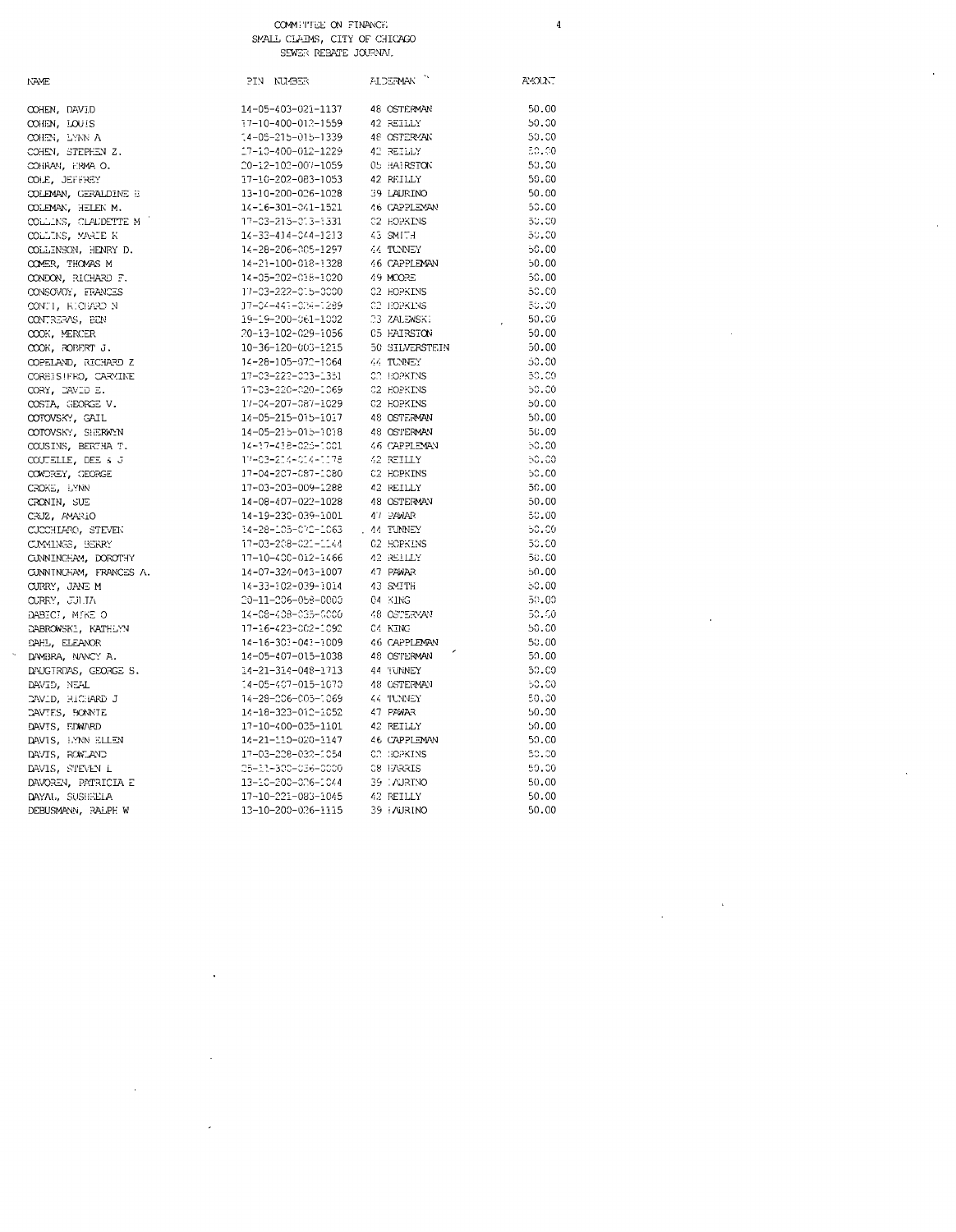### COMMITTEE ON FENANCE SMALL CLAIMS, CITY OF CHICAGO

 $\overline{5}$ 

**AMOUNT** 

 $50.00$ 

 $50.00$ 

 $50.00$  $50.00$ 

 $50.00$ 

 $50.00$ 

 $50.00$ 

 $50.00$ 

 $50.00$ 

 $50.00$ 

 $50.00$ 

 $50.00$  $50.00$ 

 $50.00$ 

 $50.00$ 

 $50.00$  $50.00$ 

 $50.00$ 

 $50.00$ 

 $50.00$  $50.00$ 

 $50.00$ 

 $50.00$ 

50.00

 $50.00$ 

50.00

50.00

 $50.00$ 

 $50.00$  $50.00$ 

 $50.00$ 

 $50.00$ 

 $50.00$ 

 $50.00$  $50,00$ 

 $50.00$ 

50.00

 $50.00$ 

 $50.00$  $50.00$ 

 $50.00$  $50.00$ 

 $50.00$ 

 $50.00$ 50.00

 $50.00$ 

50.00

 $50.00$ 

50.00

 $50.00$ 

50.00

l,

SEWER REBATE JOURNAL

J.

| <b>NAME</b>                                       | PIN NUMBER                   | ALDERWN         |
|---------------------------------------------------|------------------------------|-----------------|
| NGINA ICY , KEEC                                  | 17-03-227-020-1012           | 02 HOPKINS      |
| DEMAR, EDITH F.                                   | 17-03-201-066-1048           | 02 HOPKINS      |
| DEMOSS, JON                                       | 17-03-214-014-1119           | 02 HOPKINS      |
| DENK, MARGARET                                    | 17-04-207-087-1130           | 02 HOPKENS      |
| DENTON, HOWARD L.                                 | 20-12-168-039-1118           | 05 HALRSTON     |
| DESANTI, GEORCE                                   | 17-03-207-068-1108           | 42 REDDY        |
| DLAMOND, RITA                                     | 10-36-119-003-1125           | 50 SILVERSTEIN  |
| DICK, AZILE V.                                    | 14-28-322-038-1067           | 43 SMITH        |
| DIJOHN, FRANK A                                   | 17-10-103-027-1319           | 42 REILLY       |
| DJLLARD, BARBARA                                  | 17-03-214-014-1017           | 02 HOPKINS      |
| DILORENZO, GLORIA                                 | 17-04-207-086-1338           | 02 HOPKINS      |
| DIMAANO, DIANA F                                  | 13-07-220-056-1003           | 41 NAPOLITANO   |
| DINN, LINDA                                       | 14-16-304-039-1137           | 46 CAPPLEMAN    |
| DIRKS, DEBORAH                                    | 17-10-401-005-1088           | 42 REILLY       |
| DIXON, CAROLAN C                                  | 14-01-112-012-1130           | 46 CAPPLEYAN    |
| DOANE, MARICA E                                   | 17-03-227-020-1005           | 02 HOPKINS      |
| DOELI, EMIKO                                      | 13-02-300-006-1027           | 39 LAURINO      |
| DOMINGUEZ, RICARDO                                | 14-05-203-012-1086           | 49 MOORE        |
| DOMUROT, JANE                                     | 14-28-322-015-0000           | 43 SMITH        |
| DONASH, IRENE                                     | 13-16-122-045-1004           | 45 ARENA        |
| DONNELLEY, THOMAS F. & PARRARA C.                 | 14-28-322 015 0000           | 43 SMITH        |
| DOW, BARBARA J.                                   | 17-03-220-020-1597           | 02 HOPKINS      |
| DREISKE, JOEN                                     | 17-15-304-052-1171           | 02 HOPKINS      |
| DRELL, CHARLOTTE                                  | 17-03-227-022-1098           | 02 HOPKINS      |
| DRIVER, M. LYNNE                                  | 14-33-403-048-1048           | 02 HOPKINS      |
| DRUTAN, ROSANKE                                   | 17-03-202-065-1119           | 42 REILLY       |
| DUEBNER, MARILYN S.                               | 13-16-116-031-1019           | 45 ARENA        |
| DUIGNAN, PAIRICK                                  | 14-21-111-007-1005           | 46 CAPPLEMAN    |
| DUKELSKY, SHEILA A.                               | 10-36-100-018-1228           | 50 STLVERSTEIN  |
| DUNIGAN, MALINDA                                  | 17-16-419-004-1078           | 02 HOPKINS      |
| DUNN, JOYCE R                                     | 17-03-106-027-1009           | 43 SM1TH        |
| DUNN, VICKI                                       | 14-21-110-020-1290           | 46 CAPPI J: MAN |
| DURANT, ROBERTA                                   | 17-10-318-031-1212           | 42 RETLEY       |
| <b>EASTLAND, SHARON</b>                           | 17-03-222-023-1146           | 02 HOPKINS      |
| EDGRER, JAMES                                     | 14-05-407-015-1003           | 48 OSTERMAN     |
| EDLIS, STEFAN T.                                  | 17-03-220-020-1141           | 02 HOPKINS      |
| EHRHART, MELANUE                                  | 14-07-413-033-1001           | 47 PAWAR        |
| SERLICH, ALLEN                                    | 17-04-424-051-1376           | C2 HOPKINS      |
| EICHENOLD, KENNETH G                              | 17-03-004-064-1036           | C2 HOPKINS      |
| EISEMAN, SHARON                                   | 14-18-410-042-1001           | 47 PAWAR        |
| FISENBERG, KARL S.                                | 17-03-214-017-1007           | 02 HOPKINS      |
| EISENSTEIN, GERALD T.                             | 14-28-318-077-1319           | 43 SMITH        |
| ELLIOTT, KATHLEEN                                 | 17-04-209-043-1003           | 02 HOPKINS      |
| ELLSWORTH, MARTHA 1.                              | 14-28-318-064-1232           | 43 SMITH        |
| <b>FLOWE, MARLENE</b>                             | 17-03-214-014-1087           | 02 HOPKINS      |
| ${\sf ENC\text{-}MAGAN}_\ell$ , ${\sf INGRID\_B}$ | 13-10-200-026-1114           | 39 LAURINO      |
| ENTA, CULTET                                      | 14-33-414-062-1005           | 43 SMITH        |
| ERDEVIG, ELEANOR                                  | 14-33-423-048-1096           | CO HOPKINS      |
| EVANS, LAURA J                                    | 17-03-202-063-1009           | 42 REILLY       |
| FNDEL, LLYA                                       | 10-36-120-003-1159           | 50 SILVERSTEIN  |
| FAJARIXO, ROBERT&JUDETE, MARCHN                   | 14-28-206-005-1063 44 TUNNEY |                 |
|                                                   |                              |                 |

 $\bar{\beta}$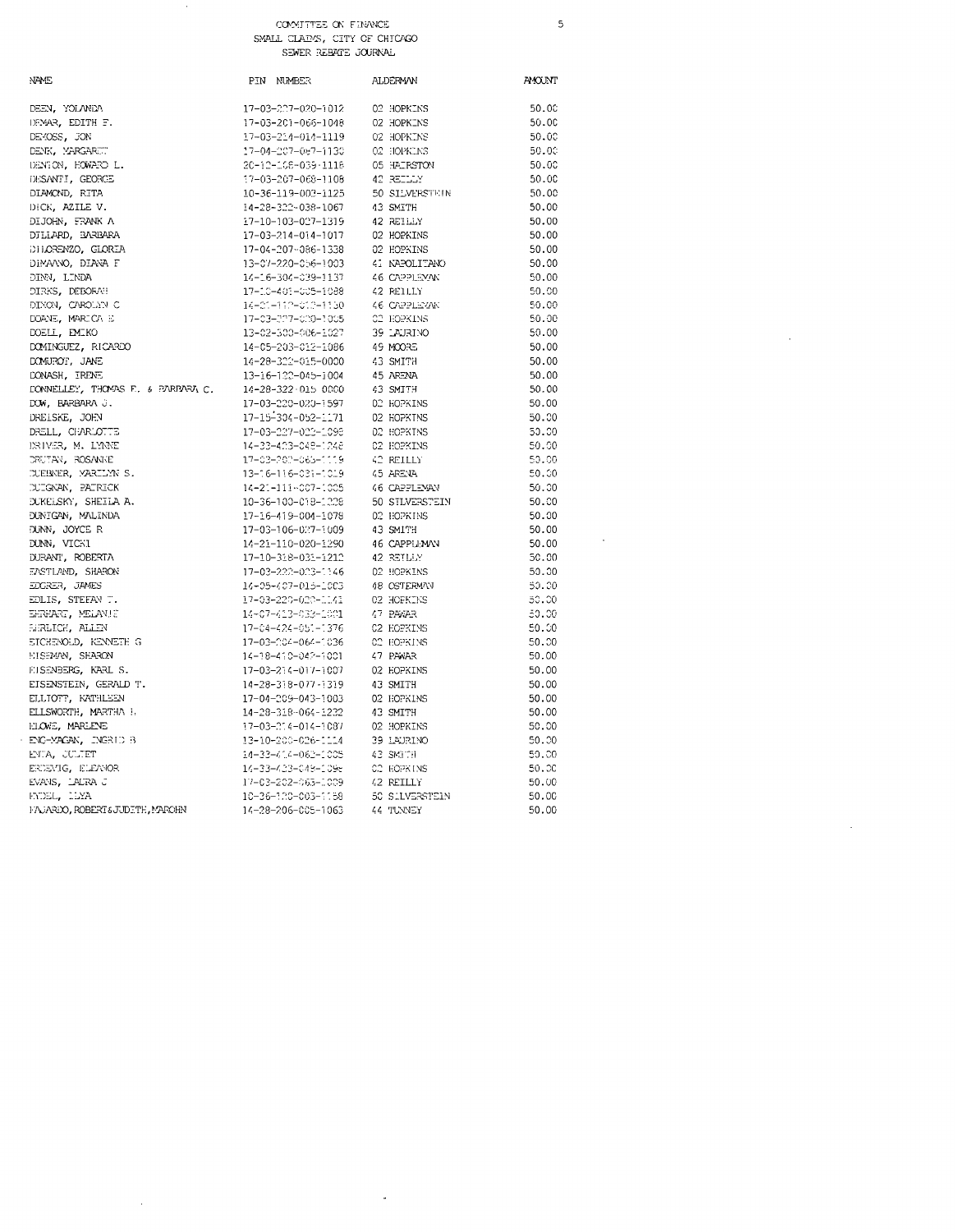$\epsilon$ 

 $\ddot{\phantom{a}}$ 

| NAME:                   | PIN NUMBER                   | <b>ALDERMAN</b> | <b>AMOUNT</b> |
|-------------------------|------------------------------|-----------------|---------------|
| FAX-IRAN, SAMI S        | 17-03-111-009-1003           | 43 SMITH        | 50.00         |
| FARKAS, MARTIN J.       | 17-10-401-005-1414           | 42 RELUM -      | 50.00         |
| FARSWANG, LALITA        | 17-16-419-004-1085           | 02 HOPKINS      | 50.00         |
| FEIBER, NAN G.          | 17-03-207-068-1134           | 42 REILLY       | 50.00         |
| FEIGER, JEAN R.         | 10-36-118-005-1152           | 50 SILVERSTEIN  | 50.00         |
| FELDMAN, SIDNEY         | 14-28-322-015-0000           | 43 SMITH        | 50.00         |
| FELICIANO, MARIA        | 11-30-322-038-1023           | 49 MOORE        | 50.00         |
| FELKER, ALBERT          | 14-17-414-031-1017           | 46 CAPPLEMAN    | 50.00         |
| FELSKI, DOROTHY         | 13-16-114-045-1014           | 45 ARENA        | 50.00         |
| FERRARA, HANNELURE      | 17-04-222-062-1017           | 02 HOPKINS      | 50.00         |
| FERRETTI, EUGENE L      | 17-10-401-005-1669           | 42 REILLY       | 50.00         |
| FIDUCCIA, NICK P        | 13-18-409-074-1019           | 38 SPOSATO      | 50.00         |
| FINDLEY, BARBARA J.     | $\cdot$ 20-12-100-003-1233   | 04 KING         | 50.00         |
| FINESILVER, JEFFREY A.  | 17-22-110-114-1074           | 03 DOWELL       | 50.00         |
| FINN, CERESTINE A       | 14-05-211-016-1005           | 48 OSTERMAN     | 50.00         |
| FISCHEL, MARILYN        | 14-28-206-005-1108           | 44 TUNNEY       | 50.00         |
| FISCHER, MARILYN L.     | 11-32-202-020-1022           | 49 MOORLE       | 50.00         |
| FISHER, T. LESLIE       | 14-18-323-012-1070           | 47 PAWAR        | 50.00         |
| FISHER, THEIMA L        | 14-18-323-012-1069           | 47 PAWAR        | 50.00         |
| FITZPATRICK, MARY GAIL  | 17-10-318-058-1305           | 42 REILLY       | 50.00         |
| FIXMER JR, WARKEN       | 17-03-225-078-1151           | 42 REILLY       | 50.00         |
| FLORES, JOSS            | 17-17-316-063-0000           | 28 ERVIN        | 50.00         |
| FLORES, JOSE A.         | 14-18-323-012-1075           | 47 PAWAR        | 50.00         |
| FLYNN, THOMAS           | 14-28-322-615-0000           | 43 SMITH        | 50.00         |
| FLYNN, WILLIAM J        | 17-03-222-023-1231           | 02 HOPKINS      | 50.00         |
| FOLEY, BRIAN            | 17-03-201-063-0000           | 02 HOPKINS      | 50.00         |
| FOX, HARBARA C          | 17-04-211-034-1016           | 02 HOPKINS      | 50.00         |
| FOY, HARRY              | 17-10-400-012-1453           | 42 RELUMI       | 50.00         |
| FREEDMAN, GERALD        | 17-03-202-063-1043           | 42 RETLLY       | 50.00         |
| FRIEB, DEBORAH          | 17-09-410-014-1724           | 42 REILLY       | 50.00         |
| FRIEDMAN-GOODMAN, ARLYN | 17-03-201-076-1004           | 02 HOPKINS      | 50.00         |
| FRIEDWAN, LECNA         | $77 - 04 - 211 - 034 - 1053$ | 02 HOPKINS      | 50.00         |
| FRIEDMAN, MARCIA F.     | 14-33-208-028-1115           | 43 SYLTH        | 50.00         |
| FRITZ, ELINOR           | 14-18-323-012-1004           | 47 PAWAR        | 50.00         |
| FROESE, ELAINE C        | 14-05-215-017-1308           | 48 OSTERMAN     | 50.00         |
| FULTON, JEFFERY W       | 14-16-301-041-1050           | 46 CAPPLEMAN    | 50.00         |
| FUTORIAN, AVIVA         | 14-28-322-015-0000           | 43 SYITH        | 50.00         |
| GAI AN, JEAN            | 11-32-327-031-1002           | 19 YOORE        | 50.00         |
| GALLO, NINA M           | 12-24-201-067-1016           | 38 SPOSATO      | 50.00         |
| GANS, CECELIA H         | 17-10-219-034-1491           | 42 REILLY       | 50.00         |
| GANT, OZELLA J          | 20-11-206-058-0000           | 04 KING         | 50.00         |
| GARDNER, TRUDY A.       | 1-32-312-019-1002            | 49 MOORE        | 50.03         |
| GARRETT, ROSEMARY S.    | 17-27-310-093-1207           | 04 KING         | 50.00         |
| GARVEY, ANN M.          | 17-03-222-015-0000           | 02 HOPKINS      | 50.00         |
| GARZA, JOSEFINA         | 13-16-110-049-1010           | 45 ARENA        | 50.03         |
| GEISEL, STEFI           | 20-12-104-002-0000           | 05 HALRSTON     | 50.00         |
| GEOCARIS, OLGA          | 17-03-214-014-1124           | 02 HOPKINS      | 50.00         |
| GEREER, LOIS A          | 17-03-201-069-1022           | 02 HOPKINS      | 50.00         |
| GETHNER, SONLA G.       | 17-03-201-076-1048           | 02 HOPKINS      | 50.00         |
| GETZ, MILLICENT L.      | 17-10-221-053-1064           | 42 REJULY       | 50.00         |
| GIACONE, THELMA J.      | 13-17-117-038-1007           | 38 SPOSATO      | 50.00         |
|                         |                              |                 |               |
|                         |                              |                 |               |

 $\mathcal{L}^{\text{max}}_{\text{max}}$  and  $\mathcal{L}^{\text{max}}_{\text{max}}$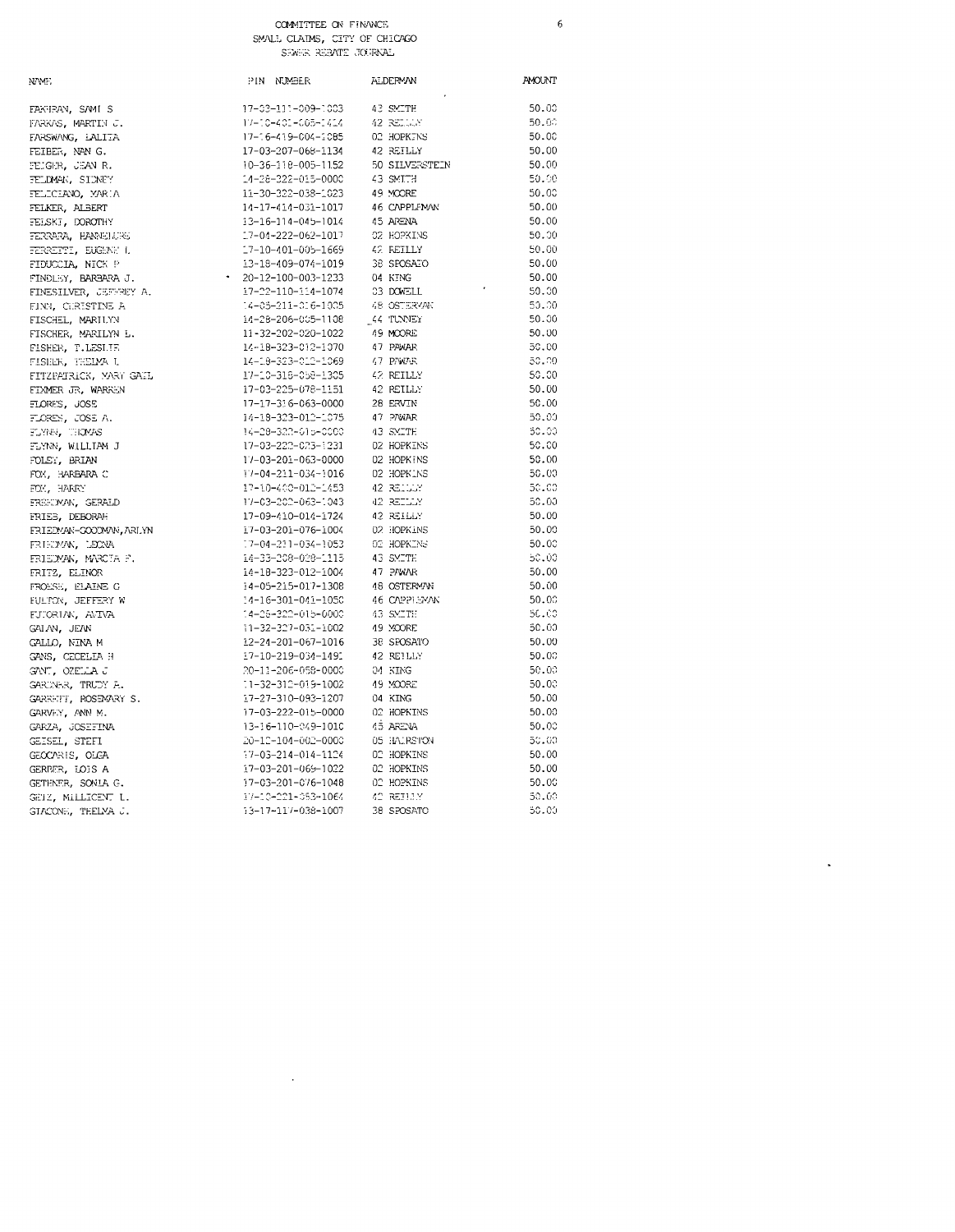**ALDERMAN AMOUNT NAME** PIN NUMBER  $14 - 21 - 110 - 020 - 1605$ 46 CAPPLEWW 50.CO GIBSON, DOROTHY CIBSON, WAYNE R.  $14 - 21 - 110 - 020 - 1602$ 46 CAPPLEMAN  $50,00$ GIERKF, SANDRA J.  $13 - 02 - 300 - 009 - 1037$ 39 LAURINO  $50.00$ GILDEA, MARGUERITE E 14-28-322-015-0000 43 SMITH 50.CO GILLMAN, MARGARET M 14-16-303-037-1005 46 CAPPLEMAN 50.00 14 - 21-103-030-1020 46 CAPPLEMAN 50.00 GILLMAN, PATRICIA N GIRARO, DENIS L 10-36-218-045-1006 50 SULVERSTRIN  $50.00$ GLASPER JR.,  $\mathbb{P}\mathbb{R}\mathbb{C}$ 46 CAPPLEMAN 14-21-111-007-1532 50.00 GLASSMAN, ELIZABETH 14-28-322-015-0000 43 SM1TH  $50.00$ GLEESON, JOAN 9-36-109-040-1006 41 NAPOLITANO 50.00 17-03-208-023-1035 GLICK, MARVIN H. **C2 HOPKINS** 50.00  $\sqrt{7}$  PAWAR GOBETWW, THOMAS 14-18-323-012-1027 60.00 50.00 GOC: MAN, ILENE 14-28-322-015-0000 32 WAGUESPACK 13-16-216-032-1009 45 ARENA 50.00 GODLEWSKI, STEFAN 17-10-401-005-1568 GOUDBERG, S DAVID 42 BETICY 50.00 GOUDSMITH, ADELE 17-03-204-064-1058 C2 HOPKINS 50.00 GOLDSTEIN, ROSELLE  $\bar{z}$ 14-08-203-016-1219 48 OSTERMAN 50.00 42 BETLEY GOLLOGLY-FIELDS, MADELEN 17-10-401-005-1639  $50.00$  $14 - 05 - 215 - 017 - 1481$ **48 OSTERMAN** 50.00 GOMEZ, ELEIDA M  $10 - 36 - 206 - 040 - 0000$ 50 SILVERSTEIN  $50.00$ GONSKY, MARILYN CORCZYNSKI, JAN  $10 - 31 - 409 - 062 - 1014$ 41 NAPOLITANO 50.00 GORDON, BURTON  $17 - 10 - 107 - 016 - 1212$ 42 REILLY 50.00 06 SAWYER 50.00 GORDON, CLARENCE 20-34-413-024-0000 02 HOPKINS 50.00 GORDON, MADELINE B  $17 - 03 - 214 - 014 - 1013$  $17 - 04 - 424 - 051 - 0000$ OC HOPKINS GORKA, PATRICIA 50.00 CORMAN, TERRY A 14-08-203-017-1412 48 OSTERMAN 50.00 17-04-207-087-1302 02 HOPKINS 50.00 GORMLEY, VICKI L GOTTLIEB, EVELYN  $\frac{17}{100}$  -03-114-003-1011 43 SMITH  $50.00$ 02 HOPKINS COULD, AUDREY  $17 - 03 - 214 - 014 - 1010$ 50.00 GRABURW, WILLTAM L 14-21-106-046-1011 46 CAPPLEM/W  $50.00$ 17-03-104-017-0000 45 SMITH  $50.00$ GRAEAM, CAROL H 14-16-304-039-1085 46 CAPPLEMAN 50.00 GRAHAM, MARK I!  $14 - 21 - 111 - 007 - 1071$  $4.6\,$  CAPPLEMAN  $50.00$ GRANBERG, ROY C. 14-28-105-072-1003  $44\,$  TUNNEY 50.00 GRANVILLE, CHARLES N., ITT GRASST, JOSEPH X. 17-10-401-005-1190 42 RETLLY 50.00 50.00 GRAU, PFARL  $14 - 16 - 301 - 041 - 1227$ 46 CAPPLEMAN 17-09-410-014-1866  $A^{\infty}$  RETLLY  $50.00$ GRAVA, AUDREY F. GRECO, KATHLEEN 17-04-207-087-1031 CP HOPKINS  $50.00$ GREGOIRE, JOSEPH A 17-03-207-068-1152 42 REILLY  $50.00$ GREGOS/NC, SALLY  $34 - 16 - 301 - 043 - 1340$ 46 CAPPLEMAN 50.00 GRESHAM, WILLIAM 20-12-100-003-1402  $04$  KING 50.00  $\texttt{GRTFFIN}, \texttt{BIFDLA} \bot$ 20-12-100-003-1558 04 KING 50.00 GRINDLE, GLORIA  $17 - 16 - 419 - 004 - 1244$ 02 HOPKINS 50.00 02 HOPKINS  $-7 - 03 - 221 - 004 - 0000$ 50.00 GRINKER, ROY GROBOSCH, JOSEPH P.  $13 - 18 - 410 - 034 - 1017$ 38 SFOSATO  $50.00$ GROENER, GENEVIEVE  $13 - 18 - 410 - 035 - 1024$ 38 SFOSATO  $50.00$ GRONWOLD, PENELOPE  $17 - 10 - 400 - 012 - 1111$ 42 REILLY 50.00 GROTH, MARY 14 18-323-012-1019  $47$  PAWAR  $50.00$  $17 - 04 - 431 - 023 - 1003$ GRUBE, GARRY 02 HOPKINS 50.00 14-18-323-012-1067 47 PAWAR  $50.00$ GRUBER, BETTY J 17-10-312-017-1018 42 REILLY 50.00 GRYZLAK, JANET

#### $\overline{7}$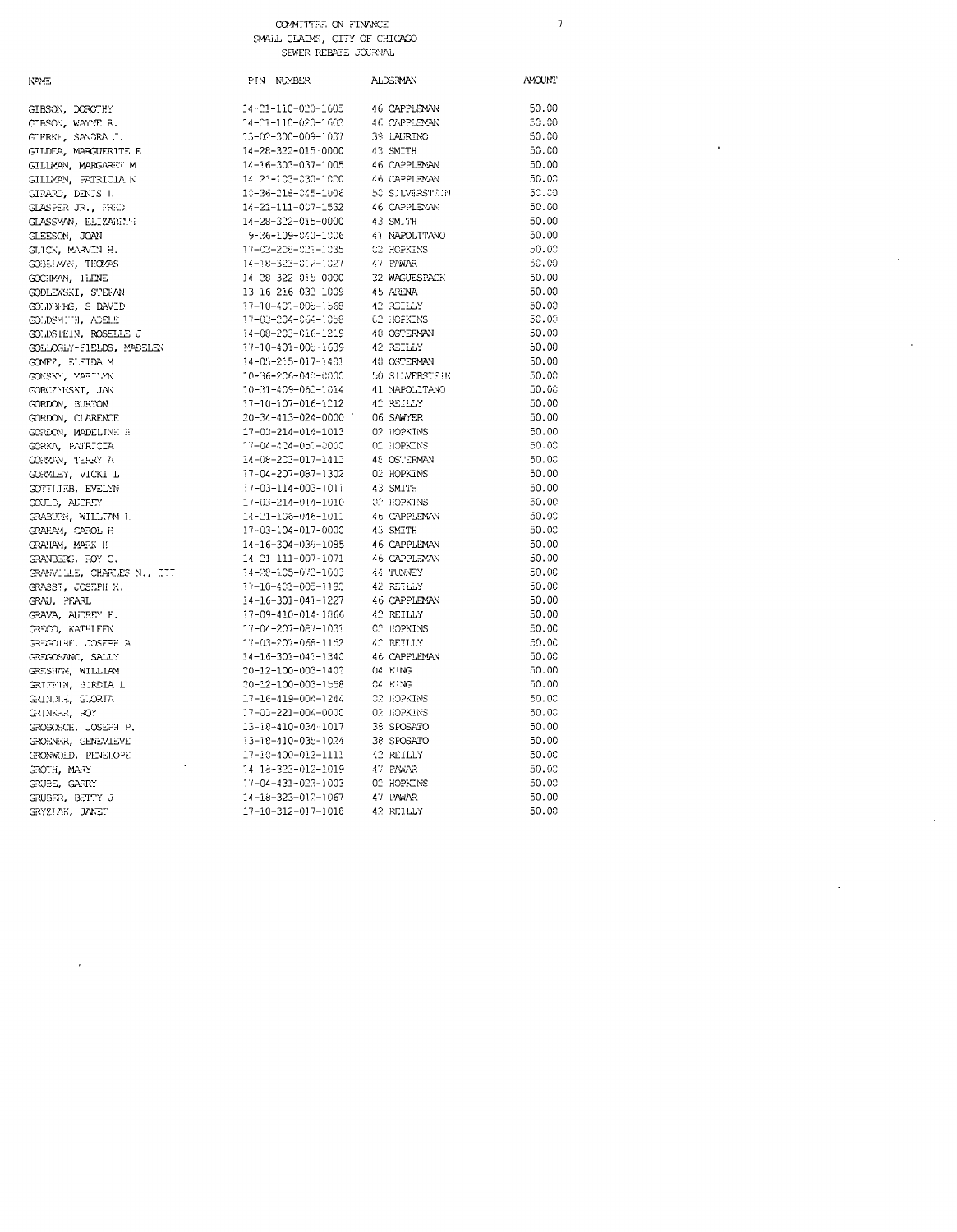PIN NUMBER

**ALDERMAN** 

 $\,$   $\,$   $\,$ 

 $\bar{1}$ 

 $\chi$ 

 $\text{AVOUN}^ 50.00$  $50.00$  $50.00$  $50.00$  $50.00$ 50.00 50.00  $50.00$ 50.00  $50.00$  $50.00$  $50.00$  $50.00$  $50.00$  $50.00$  $50.00$ <br> $50.00$  $50.00$  $50.00$  $50.00$ 

 $50.00$ 50.00  $50.00$ 50,00  $50.00$  $50,00$  $50.00$  $50.00$  $50.00$  $50,00$ 50.00  $50.00$ <br> $50.00$  $50.00$  $50.00$  $50.00$  $50.00$  $50, 00$  $50.00$ <br> $50.00$ 

50.00  $50.00$  $50.00$  $50.00$  $50.00$  $50.00$ 50.00  $50,00$  $50.00$  $50.00$  $50.00$ 

 $\sim$ 

 $\sim$ 

| <b>JUMOLA, BEVERLY</b>   | 11-30-322-038-1014           | 49 MOORE               |
|--------------------------|------------------------------|------------------------|
| GUNSET, HERLINDA         | 14-33-121-062-0000           | 43 SMTTH               |
| GURDA, CHRISTINE         | 13-18-409-033-1017           | 38 SPOSATO             |
| HAS, LOIS                | 17-10-318-031-1104           | 42 REILLY              |
| HAGEN, DOROTHY J.        | 17-03-200-063-1038           | 02 HOPKINS             |
| HAGERTY, CLARK           | 17-10-221-083-1307           | 42 REILLY              |
| HAHN, LILA A.            | 65-48-732-168-1573           | 42 REILLY              |
| HARYAN, JACK P.          | 17-03-201-068-1027           | 02 HOPKINS             |
| <b>HALLER, KAKCY G</b>   | 14-33-325-071-1007           | 43 SMITH               |
| FALLIWELL MARGARET       | 17-16-423-002-1099           | 02 HOPKINS             |
| <b>HALLOCK, LAWRENCE</b> | 14-17-111-026-1001           | 46 CAPPLEYAN           |
| HALPER, IRA S            | 17-03-222-023-1296           | 02 HOPKINS             |
| HALPERN, EDITH           | 14-33-423-048-1097           | 02 HOPKINS             |
| HAMBRICK, ERNESTINE      | 17-03-201-076-1020           | C <sub>2</sub> HOPKINS |
| HAMES, MURIEL C          | 17-04-216-064-1338           | 02 HOPKINS             |
| HAMIL, MARGARIT M        | 34-33-420-051-1003           | 02 HOPKINS             |
| HAMMER, BARBAFA A.       | 17-04-221-052-1100           | 02 HOPKINS             |
|                          | 17-03-104-020-1078           | 43 SMITH               |
| HANLEY, KATHLEEN W       |                              |                        |
| HANN, JANICE I           | 14-08-203-016-1179           | 48 OSTERMAN            |
| <b>HANNEMA, PHTLIP</b>   | 17-04-209-043-1147           | 02 HOPKINS             |
| HANSEN, JAMES W          | 17-03-220-020-1519           | 42 RETLLY              |
| HANSEN, MARILYNN E       | 13-15-416-046-1014           | 39 LAURINO             |
| HANSON, REUBEN           | 13-02-300-005-1017           | 39 LAURINO             |
| HARDEN, MARLENE A        | 20-11-206-028-0000           | C4 KING                |
| HARDERS, MARIANNE        | 17-04-216-064-1007           | C2 HOPKINS             |
| HARDIN, ROBERT           | 17-10-316-031-1239           | 42 REILLY              |
| <b>HARRIS, GRACE</b>     | 20-12-100-003-1213           | 04 KING                |
| HARRIS, JOAN W           | 17-03-208-005-0000           | 02 HOPKINS             |
| HARRIS, KATHLEEN M       | 20-12-108-039-1042           | 05 HAT RSTON           |
| HARRIS, SHARON K         | 17-03-204-064-1131           | 02 HOPKINS             |
| HART, WILBUR D           | 14-33-200-016-1220           | 43 SMITH               |
| EARTFIELD, LAVERTA       | 25-10-300-018-0000           | <b>C8 HARRIS</b>       |
| HASBROUCK, WILBERT R     | 17-03-221-004-0000           | 02 HOPKINS             |
| <b>FAUSNER, JUDIT</b>    | 14-28-206-005-1183           | 44 TUNNEY              |
| HAUSSNER, EVA H.         | 17-04-207-086-1528           | C <sub>2</sub> HOPKINS |
| HAWRYCH, MARTA           | 13-18-409-069-1095           | 38 SPOSATO             |
| HAYDEN, KATHLEEN J       | 17-03-227-018-1020           | 02 HOPKINS             |
| HEIMAN, ROBERT S.        | 17-04-208-029-1039           | 02 HOPKINS             |
| HELM, PHOEBER K          | 14-09-203-017-1165           | 48 OSTERMAN            |
| HENRY WILLIAM J          | 17-03-227-024-1213           | 02 HOPKINS             |
| HENRY, THOMAS R          | 14-18-323-010-1080           | 47 PAWAR               |
| HERMANN, DONALD          | 17-03-222-015-0000           | C2 HOPKINS             |
| HERZOFF, RHODA           | 20-12-100-003-1170           | 04 KING                |
| HIGGS, ELIJAE            | 11-30-408-052-0000           | 49 MOORE               |
| HIGH, SUZANNE            | 14-28-322-015-0000           | 43 SMITH               |
| HILLS, KATHRYN M         | 13-13-409-074-1030           | 38 SPOSATO             |
| HULLSTROM, BRUCE G       | $14 - 28 - 200 - 004 - 1133$ | 44 TUNNEY              |
| HEMMEL, LUCILLE          | 17-03-202-061-1094           | 42 REILLY              |
| HIRSCH, ARLENE GLORIA    | $34 - 05 - 203 - 012 - 1113$ | 48 OSTERMAN            |
|                          | 20-12-108-039-1070           | 05 HAIRSTON            |
| HIRSCHBERG, SONYA        |                              |                        |

 $\sim$ 

NAME

 $\sim$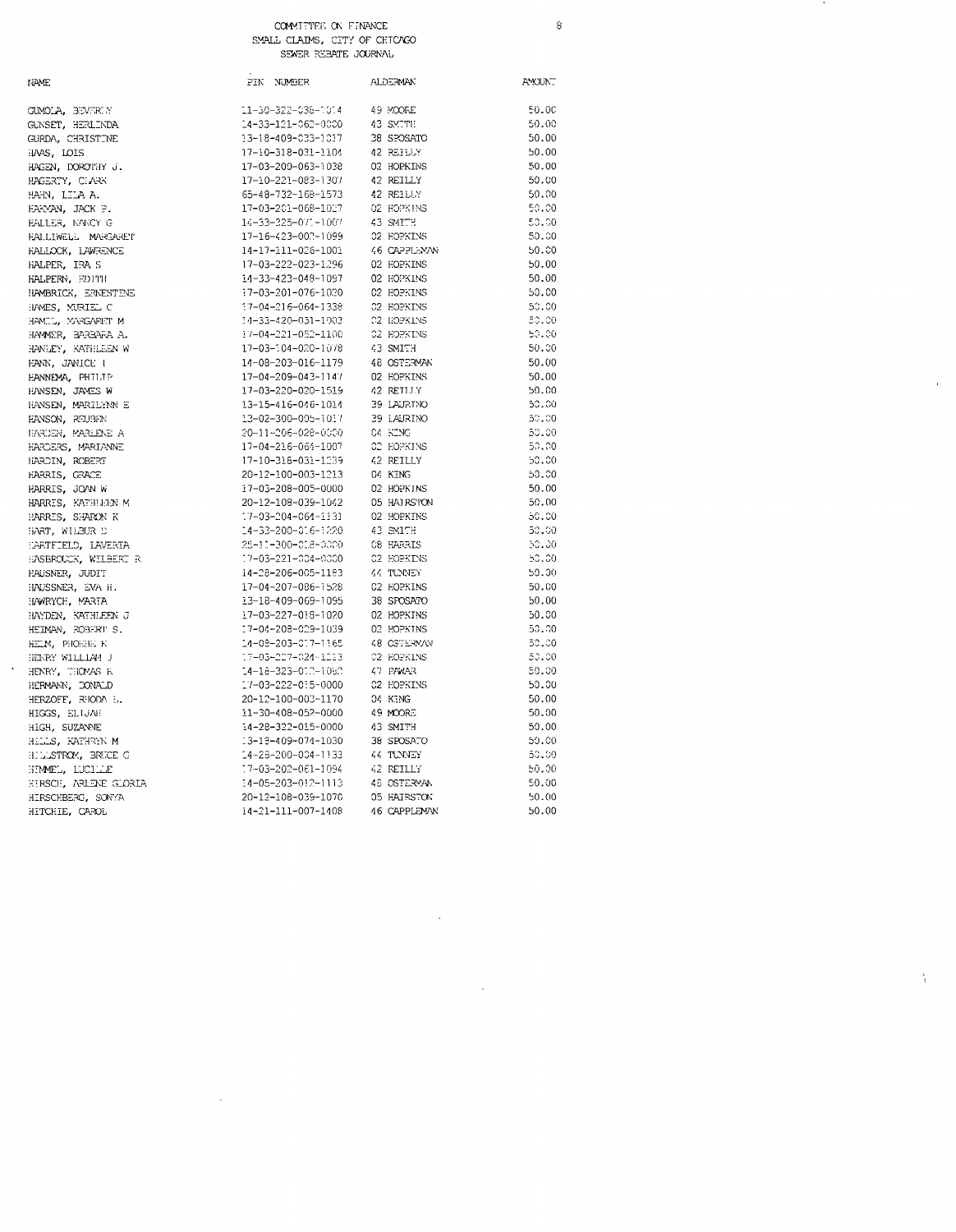ģ

 $\bar{z}$ 

 $\bar{\phantom{a}}$ 

| NAME                         | PIN NUMBER                                                                                                                                                    | <b>ALDERMAN</b>                | <b>AMOUNT</b> |
|------------------------------|---------------------------------------------------------------------------------------------------------------------------------------------------------------|--------------------------------|---------------|
| HODGES, TOMMIE L             | 17-34-121-094-0000 02 HOPKINS                                                                                                                                 |                                | 50.00         |
| HOFFMAN, RHONA               | 17-03-222-015-0000                                                                                                                                            | 02 HOPKINS                     | 50.00         |
| HOGE, ADOLPH                 | 14-16-301-041-1710 46 CAPPLEMAN                                                                                                                               |                                | 50.00         |
| HOHE, PAUL T                 | 17-10-316-033-1399                                                                                                                                            | 42 REILLY                      | 50.00         |
| HOLAN, MARYANN               | $\frac{17 - 0.0 - 400 - 014 - 0166}{17 - 0.3 - 207 - 066 - 0160} = \frac{42}{42} \cdot \frac{REILLY}{REILLY}$                                                 |                                | 50.00         |
| HOLLAND, SUSAN RUSK          | 17-03-207-068-1140                                                                                                                                            | 42 RETLLY                      | 50.00         |
| HOLLOWN, JESSIE A.           | 20-34-413-024-0000                                                                                                                                            | 06 SAWYER                      | 50.00         |
| HOLLOWICK, ELLEN             | $17 - 04 - 209 - 043 - 1016$                                                                                                                                  | 02 HOPKINS                     | 50.00         |
| HOMER, JUDITH                | 14-28-207-004-1254                                                                                                                                            | 44 TUNNEY                      | 50.00         |
| HOMER, SHIRLEY J.            | $17-10-400-012-1461$ 42 REILLY                                                                                                                                |                                | 50.00         |
| HOPPE, AUDREY L.             | 17-10-122-022-1234                                                                                                                                            | 42 RETURN                      | 50.00         |
| HORB, NADIA                  | 14-08-417-055-1002                                                                                                                                            | 46 CAPPEFMAN                   | 50.00         |
| HORWITZ, JEFFREY W.          | 17-10-103-027-1092                                                                                                                                            | 42 RETLLY                      | 50.00         |
| HOWARD, ROBERT               | 17-10-219-034-1462                                                                                                                                            | 42 REDEX 1                     | 50.00         |
| HOWARD, AUDREY               | 20-34-413-024-0000                                                                                                                                            | 06 SAWYER                      | 50.00         |
| HUCK, DAVID L.               | 17-04-441-024-1044                                                                                                                                            | 02 HOPKINS                     | 50.CO         |
| HUTCHISON, BETTY L.          | 17-03-222-015-0000                                                                                                                                            | 02 HOPKINS                     | 50.00         |
| HYMAN, WILLIAM R             | $17 - 03 - 214 - 014 - 1043$                                                                                                                                  | 02 HOPKINS                     | 50.00         |
| HYMES, DAVID H.              | 10-36-100-015-1151                                                                                                                                            | 50 STIMERSTEIN                 | 50,00         |
| INGOLD, SIGRID G.            | 14-05-403-019-1095 48 OSTERMAN                                                                                                                                |                                | 50.00         |
| INGRAFFIA, CATHERINE C       | 13-10-200-006-1050                                                                                                                                            | 39 LAURINO                     | 50.00         |
| IOVINELLI, PATRICIA          | 14-33-423-048-1002                                                                                                                                            |                                | 50.00         |
| IRMEN, PAUL T.               | 14-33-423-048-1002 02 HOPKINS<br>13-02-434-030-1009 39 LAURINO                                                                                                |                                | 50.CO         |
| ISEMINGER, LOIS              | 14-16-300-027-1029                                                                                                                                            | 46 CAPPLEMAN                   | 50.00         |
| ISHIDA, JEAN                 | 11-31-116-046-1003                                                                                                                                            | 50 SILVERSTEIN                 | 50.00         |
| TSTRATE, JOAN                | 17-10-132-037-1157                                                                                                                                            | 42 REILLY                      | 50.00         |
| JACKSON, MADELINE            | 20-34-413-024-0000                                                                                                                                            | 06 SAWYER                      | 50.00         |
| $\texttt{CACOBS}$ , TERRI C. | 17-03-105-011-0000                                                                                                                                            | 43 SMITH                       | 50.00         |
| JACQUET, ROMAYNE             | 17-09-410-014-1584                                                                                                                                            | 42 REILLY                      | 50.00         |
| JAFFE, PHYLLIS B.            | 17-03-214-014-1057 02 HOPKINS                                                                                                                                 |                                | 50.00         |
| JAGGARD, DONNA G.            | 14-08-203-016-1037                                                                                                                                            | 48 OSTERMAN                    | 50.00         |
| JANKOVIC, MTROSLAVA          | 14-05-215-017-1345                                                                                                                                            | 18 OSTERMAN<br>41 ביצחות המתנג | -50.00        |
| JARVIS, JOHN M.              | 12-11-119-025-1027                                                                                                                                            | 4] NAPOLITANO                  | - 50.00       |
| JAVAID, JAVAID T             | 17-22-110-100-1181                                                                                                                                            | 02 HOPKINS                     | 50.00         |
| JENDER, ELIZABETH M          | 17-22-110-100-1181        02 HOPKINS<br>14-05-215-015-1245       48 OSTERMAN                                                                                  |                                | 50.00         |
| JENDRAS, JEROME J            | 14-21-109-019-1079                                                                                                                                            | 46 CAPPLEMAN                   | - 50.00       |
| JENTRY, ANNE                 | 14-21-100-019-1006                                                                                                                                            | 46 CAPPLEMAN                   | 50.00         |
| JOARSON, BARBARA             | 17-09-410-014-1892                                                                                                                                            | 42 RETLLY                      | 50.00         |
| JOHNSON, B DAVII)            | 17-10-214-016-1616                                                                                                                                            | 42 REILLY                      | 50.00         |
| JOHNSON, MARK A              | 17-03-214-014-1092                                                                                                                                            | 02 HOPKINS                     | 50.00         |
| JOHNSON, MARY                | 14-08-205-025-1009                                                                                                                                            | 48 OSTERVAN                    | 50.00         |
| JONES, ALVIN C.              | 14-08-203-016-1428                                                                                                                                            | 48 OSTERMAN                    | 50.00         |
| JONES, CONNIE                | 17-10-400-012-1814                                                                                                                                            | 42 REILLY                      | 50.00         |
| JONES, DONALD C.             |                                                                                                                                                               |                                | 50.00         |
| JONES, DOROTHY               |                                                                                                                                                               |                                | 50.00         |
| JONES, MICHAEL               | 25-10-419-017-0000                                                                                                                                            | 08 HARRIS                      | 50.00         |
| JONES, PATRICIA A.           |                                                                                                                                                               |                                | 50.00         |
| JONES, ROBERT W.             |                                                                                                                                                               |                                | 50.00         |
| JOSEPH, LAWRENCH             | 27-03-108-017-1157 43 SMIT:<br>17-03-108-017-1157 43 SMIT:<br>17-04-450-043-1042 02 HOPKINS<br>14-21-101-034-1434 46 CAPPLEYAN<br>14-28-300-038-1154 43 SMITH |                                | 50.00         |
| JOSEPH, PATRICIA             |                                                                                                                                                               |                                | 50.00         |
| JOUZAITIS, GLADYS            | 14-18-323-012-1029                                                                                                                                            | 47 PAWAR                       | 50.00         |
|                              |                                                                                                                                                               |                                |               |

 $\sim 10^{-1}$ 

## $\bar{N}$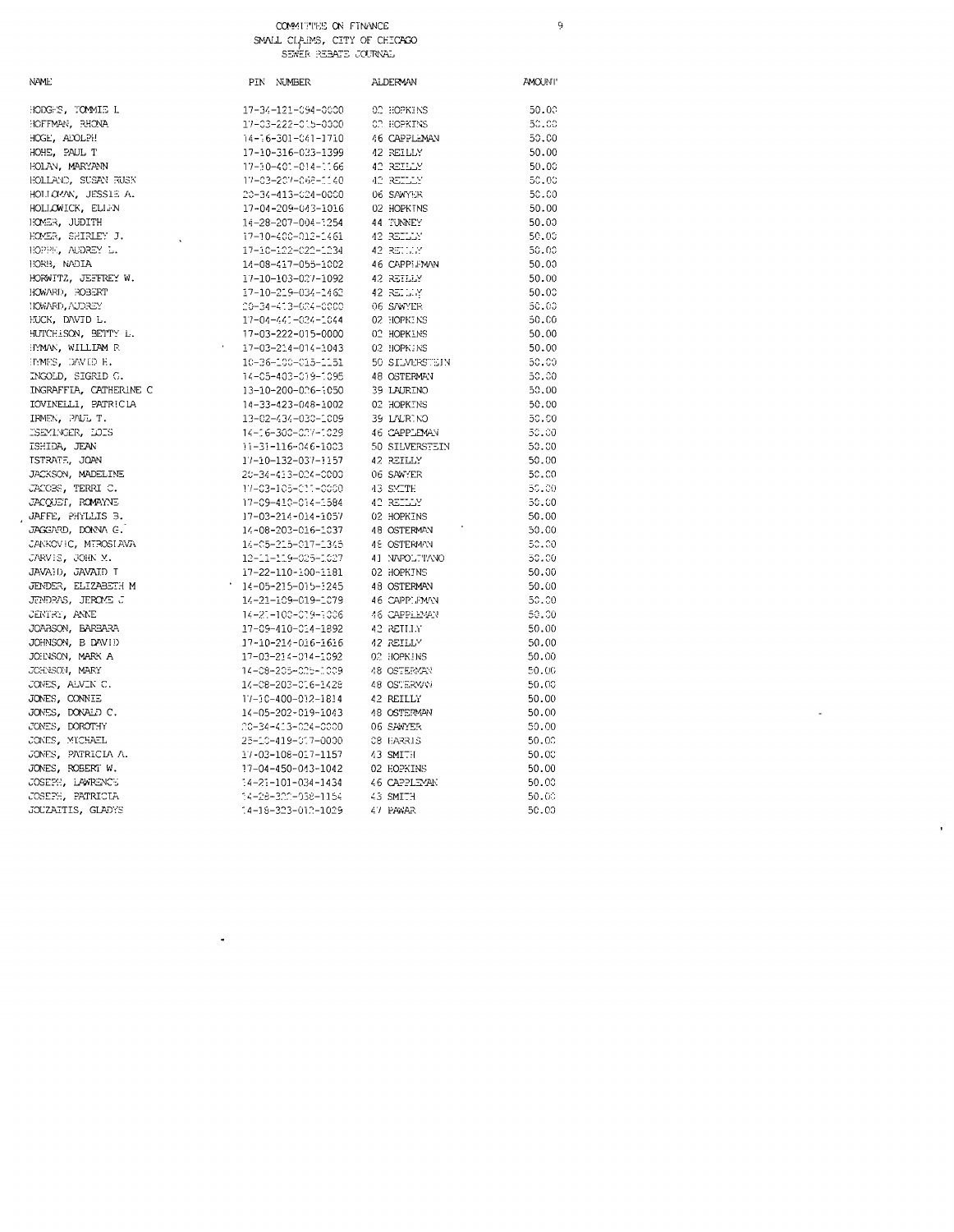$10$ 

 $\ddot{\phantom{a}}$ 

ï

 $\tilde{\phantom{a}}$ 

JUAN, ISABEL JUDGE, BERNARD JUHASZ, ANNE M. JULIAN, JOANNE E JURGENSON, JUDITH N. **JUSS, RAPHAEL** JUSTIN, DAVID P KADLUB, EVELYN B.  $\ddot{\phantom{a}}$ KADUBEC, JUDITH A KAHN, PAULA KALTENRACH, INGRID KAMIN, MALCOLM S KAMINSKY, LORETTA A KAYYS, DORIS A KANE, BARBARA A KANTER, FLAINE  $\texttt{NAFLL,}$  ALT  $L$  . KAPLAN, LOTTIE L. KAPLAN, SIDNEY M. KAPLAN, WAYNE S. KARALES, MARYANN KARDOVICH, MATTHEW M KAREN, NANCY KARNEZOS, SEMIRAMIS KARPER, ROBERTA ARNOVE KARRAS, MICHAEL KARRAT, JOHN KASPRZYCKI, DIANNE KATZ, ROBERT S. RAUFMAN, JOANN H. KAUFMANN, NANCY KEINIGSBERG, DELPHINE E. KELLEY, BRIAN KELLY, CLAIRE KELLY, PETE RENNY, WILLIAM J. KENTGEN, GERALDINE T KERSHNER, JAMES M KERTESZ, LOUISE C. KESSLER, JANET KHUC, FRANCIS C KULFOY, HELEN E  $\texttt{KIM}_\bullet$ BELLA KIM, JAMES S KIM, JIN H KIM, SEUNG K KING, GERALDINE KINNEY, FRANK KIRK, MICHAEL L. KIRSCHNER, SUSAN B KITCHEN, JAMES

| PIN:<br><b>NUMBER</b>        | ALDERYAN            | AMCUNT |
|------------------------------|---------------------|--------|
| 14-08-203-001-0000           | 48 OSTERWN          | 50.00  |
| 17-10-318-031-1125           | 42 REILLY           | 50.00  |
| 14-16-300-027-1091           | 46 CAPPLEMAN        | 50.00  |
| 14-28-207-004-1153           | 44 TUNNEY           | 50.00  |
| 14-09-203-015-1378           | 48 OSTERVAN         | 50.00  |
| 17-03-108-016-1044           | 43 SMITH            | 50.00  |
| 14-18-323-012-1049           | 47 PAWAR            | 50.00  |
| $14 - 33 - 208 - 028 - 1127$ | 43 SMITH            | 50.00  |
| $17 - 10 - 401 - 005 - 1677$ | 42 REILLY           | 50.00  |
| 14-28-322-015-0000           | 43 SMITH            | 50.00  |
| 14-05-407-015-1057           | 48 OSTERMAN         | 50.00  |
| 17 04-217-097-0000           | 42 REILLY           | 50.00  |
| 17-04-424-051-1227           | 02 HOPKINS          | 50.00  |
| 13-02-300-008-1040           | 39 LAURINO          | 50.00  |
| 17-04-208-031-1011           | 02 HOPKINS          | 50.00  |
| 17-04-441-024-1049           | 02 HOPKTNS          | 50.00  |
| 14-28-202-017-1049           | 44 LUNNEY           | 50.OC  |
| 17-03-201-066-1075           | 02 HOPKTNS          | 50.00  |
| 14-28-322-038-1183           | 43 SMITH            | 50.00  |
| 17-03-208-021-1076           | 02 HOPKINS          | 50.00  |
| 14-16-301-041-1173           | <b>16 CAPPLEMAN</b> | 50.00  |
| 17-04-209-043-1025           | 02 HOPKINS          | 50.00  |
| 17-04-441-024-1080           | 02 HOPKINS          | 50.00  |
| 14-05-407-016-1105           | 48 OSTERMAN         | 50.00  |
| 14-16-304-039-1217           | <b>46 CAPPLEMAN</b> | 50.00  |
| 14-28-200-004-1065           | 44 TUNNEY           | 50.00  |
| 17-03-211-030-1005           | 42 REILLY           | 50.00  |
| 14-21-307-047-1020           | 44 TUNNEY           | 50.00  |
| 14-16-304-039-1131           | <b>46 CAPPLEMAN</b> | 50.00  |
| 17-03-225-078-1229           | 42 RETUUY           | 50.00  |
| 14-05-301-028-1005           | 48 OSTERMAN         | 50.00  |
| 17-08-227-022-1051           | 02 HOPKINS          | 50.00  |
| 17-10-202-063-1014           | 42 REILLY           | 50.00  |
| 13-18-409-069-1139           | 39 SPOSATO          | 50.00  |
| 20-34-413-024-0000           | 06 SAWYER           | 50.00  |
| 24-10-211-048-1019           | 42 REDDY            | 50.00  |
| 13-02-300-009-1040           | 39 LAURINO          | 50.30  |
| $17 - 10 - 200 - 068 - 1312$ | 02 HOPKINS          | 50.00  |
| 14-28-203-027-1025           | 44 TUNNEY           | 50.00  |
| 17-03-202-063-1006           | 42 REILLY           | 50.00  |
| 14-06-214-017-0000           | 40 O'CONNOR         | 50.00  |
| 14-05-215-017-1179           | 48 OSTERWN          | 50.00  |
| 13-02-300-006-1006           | 39 LAURINO          | 50.00  |
| 14-08-203-001-0000           | 48 OSTERMAN         | 50.00  |
| 13-02-300-005-1029           | 39 LAURINO          | 50.00  |
| 17-16-419-004-1083           | 02 HOPKINS          | 50.00  |
| 17-03-107-019-1003           | 43 SMITH            | 50.00  |
| 14-05-407-015-1084           | 48 OSTERVAN         | 50.00  |
| $14 - 21 - 101 - 034 - 1014$ | 46 CAPPLEMAN        | 50.00  |
| 17-04-207-087-1239           | 02 HOPKINS          | 50.00  |
| 14-21-110-020-1218           | 46 CAPPLEMAN        | 50.00  |
|                              |                     |        |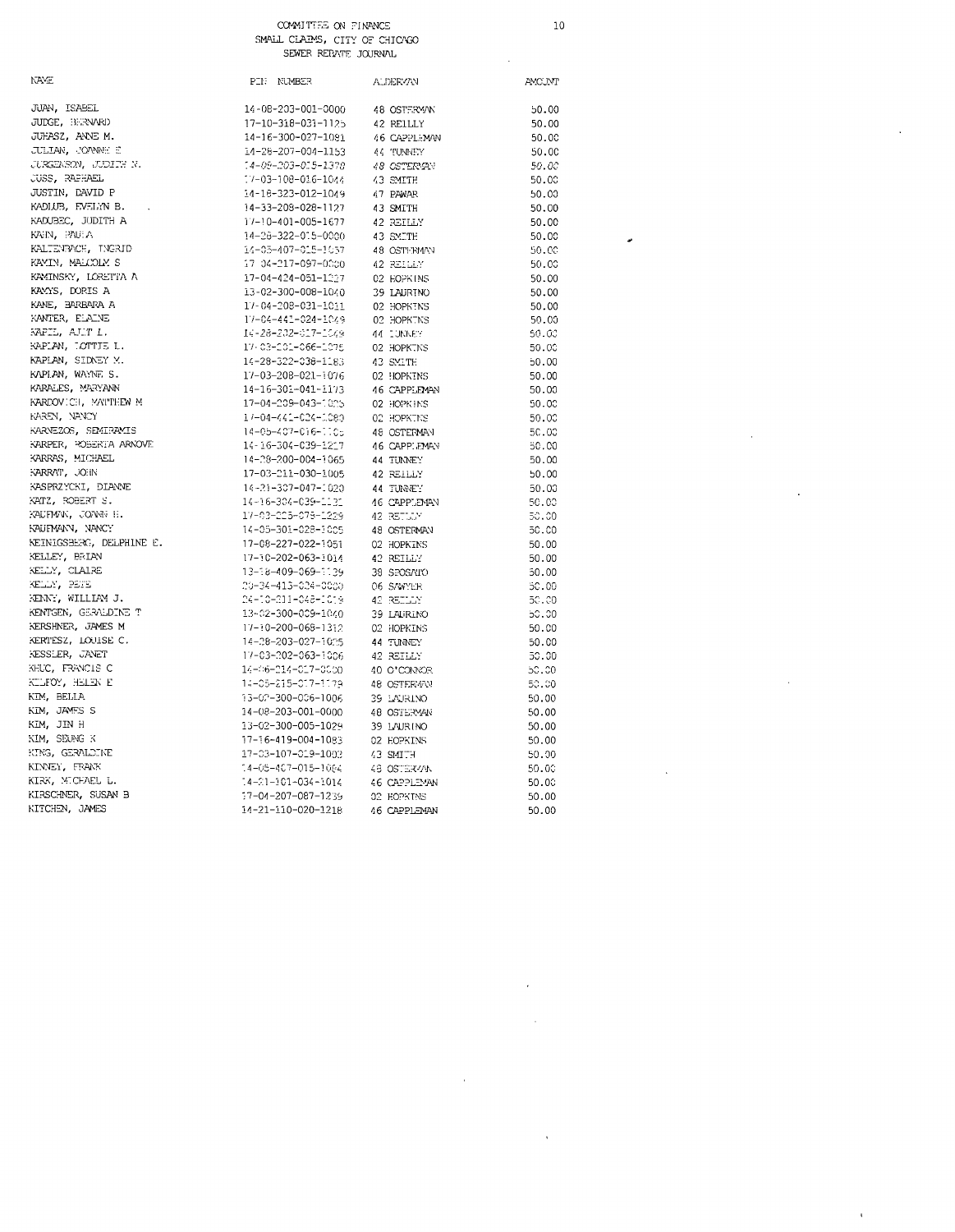$\bar{1}\bar{1}$ 

J,

 $\overline{\phantom{a}}$ 

 $\overline{\phantom{a}}$ 

 $\ddot{\phantom{a}}$ 

 $\bar{\mathbf{c}}$ 

 $\bar{z}$ 

AMOUNT  $50.00$  $50.00$  $50.00$  $50.00$  $50.00$ <br> $50.00$  $50.00$  $50.00$  $50.00$  $50,00$ 50.00

 $50.00$  $50.00$  $50.00$  $\mathfrak{so}, \mathfrak{so}$  $50.00$  $50.00$ <br> $50.00$  $50.00$ <br> $50.00$  $50.00$  $50.00$  $50.00$  $50.00$  $50.00$  $50.00$  $50,00$ 

 $50.00$  $50.00$  $50.00$  $50.00$  $50.00$  $50.00$  $50.00$ <br> $50.00$ 

 $50.00$  $50.00$  $50.00$  $50.00$ <br> $50.00$ 50.00  $50.00$ 

 $50.00$  $50.00$ 

50.00  $50.00$  $50.00$ 

 $50.00$ 

 $50.00$  $\lambda$  $50,00$  $50.00$ 

| NAME.                                     |
|-------------------------------------------|
| KITE, HENRY                               |
| KITE,<br>MURRAY L                         |
| <b>KITT, WALTER</b>                       |
| KLAVITER, HELEN                           |
| KLOUD, WILLIAM                            |
| KUUTZNICK, LINDA                          |
| KNIGHT, JAMES R.                          |
| NOCH, DIMITRA                             |
| RNOWLES, SALLY JO                         |
| KO, WON HWAN                              |
| KOEHIER, DOROTHY E.                       |
| KOLOS, NANCY A.                           |
| KONITZ, LINDA                             |
| KONSEWICZ, TERESA                         |
|                                           |
| KONSTATOS, MARTA G                        |
| KOOPERSMITE, BETTY F.                     |
| KORNELLY, ELIZABETH                       |
| KOSKY, VIVIAN J.                          |
| KOSOVA, HAROLD                            |
| KOZIOWSKI, FLORENCE                       |
| KOZLOWSKI, JOSEPH M.                      |
| KRAMER, EDWARD                            |
| KRAVITZ, BARBARA                          |
| KRTEPS, PEARL<br>KRINSKY, LOIS G          |
|                                           |
| KROIN, JEFFREY S                          |
| KRYSTOF, VIOLET G                         |
| KUBALA, MARY RUTH                         |
| KJLFAN, ANTONI                            |
| KUSPER, JR. STANLEY T                     |
| KUSSMANN, PATRICIA J<br>KUTSCHKE, ANNELIS |
|                                           |
| LAMACKI, WALTER                           |
| LANDAU, JOYCE R                           |
| IAPPING, NORMAN E.                        |
| LAWSON, ETHEL V.                          |
| LEDUC, JOSEPH & RITA                      |
| LEE, ARTURO                               |
| IEE, MAY F.                               |
| LEE, TONG H.                              |
| LEE, TONG Y                               |
| LEER, ROSEMARIE E.                        |
| LEMKE, REGINA C.                          |
| LEONARD, EDMOND P                         |
| LEONARD, PATRICIA                         |
| LERACZ, BERNICH B.                        |
| LEVINE, MARSHALL                          |
| LEVITT, CARL B                            |
| LIBET, BURTON                             |
| LIEBERSTEIN, LESLIE H                     |
| LINA, CARMENCITA                          |
|                                           |
|                                           |
|                                           |

 $\chi$ 

 $\bar{\beta}$ 

| PIN<br>NUMBER      | ALDERMAN            |
|--------------------|---------------------|
| 17-03-103-028-1104 | 43 SMITH            |
| 17-03-214-014-1070 | 02 HOPKINS          |
| 14-21-106-017-0000 | <b>16 CAPPLEMAN</b> |
| 14-08-203-016-1298 | 48 OSTERMAN         |
| 14-21-307-047-1209 | 44 TUNNEY           |
| 17-04-207-087-1201 | 02 HOPKINS          |
| 17-10-132-037-1641 | 42 REILLY           |
| 17-04-207-087-1071 | 02 HOPKINS          |
| 17-10-400-012-1236 | 42 REILLY           |
| 14-08-203-017-1480 | 48 OSTERMAN         |
| 13-10-200-026-1256 | 39 LAJRTNO          |
| 17-09-410-014-1135 | 42 REILLY           |
| 14-33-422-068-1335 | 02 HOPKINS          |
| 13-16-110-049-1005 | 45 ARENA            |
| 14-28-200-004-1149 | 44 IUNNEY           |
| 14-28-201-015-1044 | 44 TUNNEY           |
| 14-21-101-034-1345 | 46 CAPPLEMAN        |
| 14-08-203-001-0000 | 48 OSTERMAN         |
| 17-03-204-064-1084 | 42 REELLY           |
| 13-18-409-057-1165 | 38 SPOSATO          |
| 19-20-100-059-1004 | 23 ZALEWSKI         |
| 17-10-219-023-1104 | 42 REILLY           |
| 17-03-202-063-1038 | 42 REILLY           |
| 17-10-318-031-1097 | 42 REILHY           |
| 17-03-202-065-1108 | 42 REILLY           |
| 17-22-110-125-1021 | 02 HOPKINS          |
| 37-16-424-005-1051 | 02 HOPKINS          |
| 14-33-423-048-1408 | 02 HOPKINS          |
| 13-31-107-024-1090 | 29 TALIAFERRO       |
| 17-03-202-061-1073 | 42 REILLY           |
| 14-18-323-012-1009 | 47 PAWAR            |
| 14-18-323-012-1041 | 47 PAWAR            |
| 17-10-202-063-1169 | 42 REILLY           |
| 10-36-118-005-1034 | 50 SILVERSTEIN      |
| 17-03-202-063-1049 | 42 REILLY           |
| 17-10-401-005-1283 | 42 REILLY           |
| 17-03-222-023-1397 | 02 HOPKINS          |
| 14-06-213-014-0000 | 40 O'CONNOR         |
| 14-05-407-017-1164 | 48 OSTERMAN         |
| 17-04-441-024-1183 | 02 HOPKINS          |
| 17-10-132-037-1034 | 42 REILLY           |
| 13-02-300-008-1013 | 39 LAURINO          |
| 17-10-200-065-1028 | 42 REILLY           |
| 14-21-110-020-1624 | 46 CAPPLEMAN        |
| 20-12-100-003-1654 | 04 KING             |
| 17-10-318-031-1281 | 42 REILLY           |
| 17-10-202-063-1023 | 42 REILLY           |
| 14-28-200-004-1054 | 44 TUNNEY           |
| 10-36-120-003-1075 | 50 SILVERSTEIN      |
| 14-28-206-005-1084 | 44 TUNNEY           |
| 14-21-111-007-1399 | 46 CAPPLEMAN        |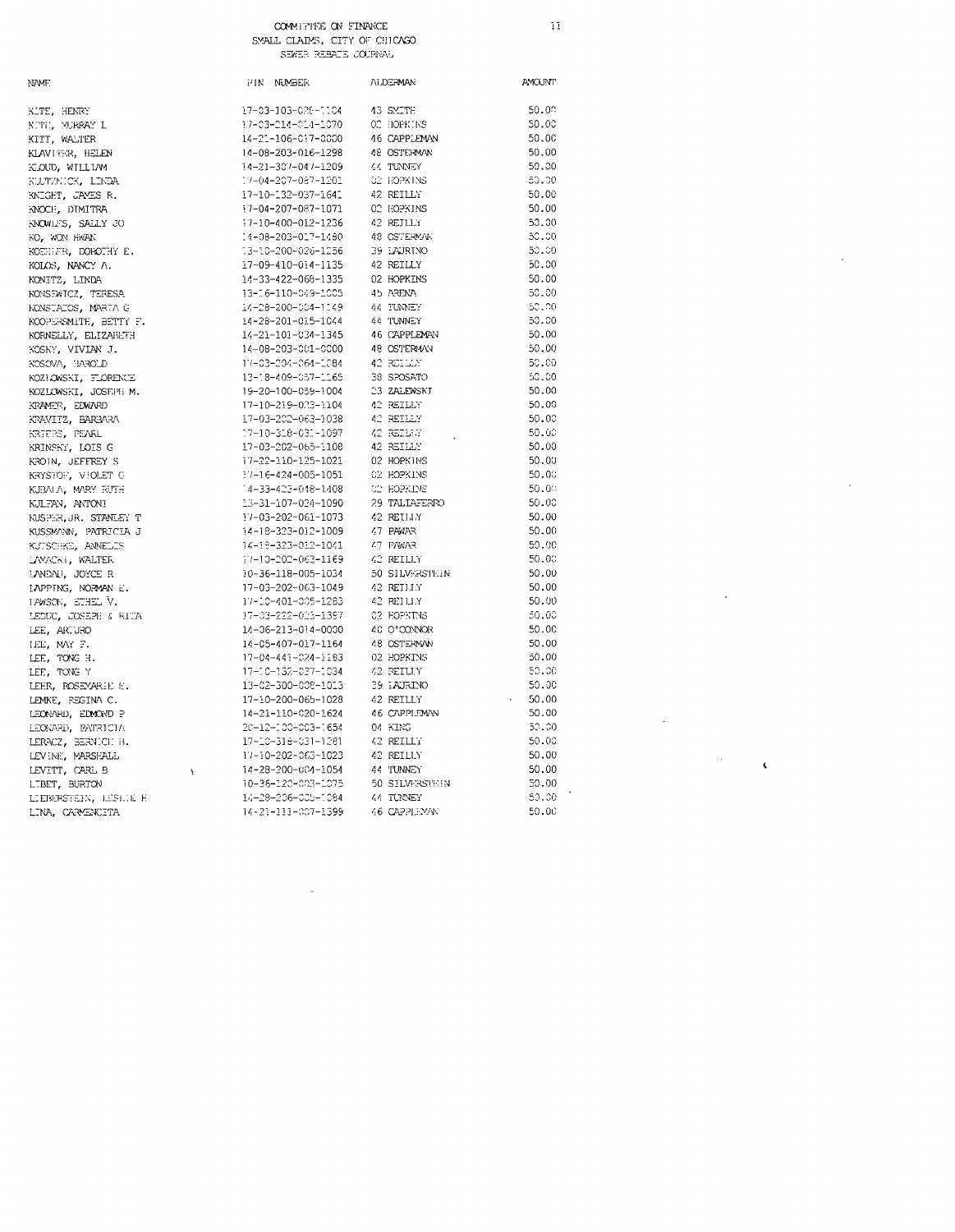## COMMITTEE ON FINANCE  $S^{\lambda}$

 $12$ 

 $\sim 10$ 

 $\mathcal{L}^{\mathcal{L}}$ 

|                       |  | MALL CIAIMS, CITY OF CHICAGO |
|-----------------------|--|------------------------------|
| SUMER REPATE TO ENAL. |  |                              |

| NAME                                      | PIN NUMBER                    | <b>ALDERYAN</b> | AYOUN. |
|-------------------------------------------|-------------------------------|-----------------|--------|
| LINDIN, CAROLE H.                         | 17-10-103-027-1244            | 42 REILLY       | 50.00  |
| LINEHAN, MARGARET D                       | 14-18-323-012-1040            | 47 PAWAR        | 50.00  |
| LENNANE, MARY L.                          | 14-21-307-047-1114            | 44 TUNNEY       | 50.00  |
| LINTON, CYNTHIA C.                        | 17-03-209-021-1055            | C2 HOPKINS      | 50.00  |
| LINWOOD, PHYLLIS H.                       | 13-18-410-033-1018            | 38 SPOSATO      | 50.00  |
| LIPKA, LINDA M                            | 17-04-222-062-1119            | 02 HOPKINS      | 50.00  |
| LIPSCHER, BRENDA                          | 14-16-304-039-1119            | 46 CAPPLEMAN    | 50.00  |
| LIFSCOMB, THOMAS                          | 17-04-209-043-1207            | 02 HOPKINS      | 50.00  |
| LLORENTE, REGINA S                        | $14 - 21 - 101 - 034 - 1138$  | 46 CAPPLINAN    | 50.00  |
| LOCKE, WILLIAM J. & JUDITH                | 17-04-424-051-1069            | 02 HOPKINS      | 50.00  |
| LOCKER, PHYLLIS J.                        | 10-36-100-018-1239            | 50 SILVERSTEIN  | 50.00  |
| LOEB, JOHN W.                             | 17-03-201-076-1003            | 02 HOPKINS      | 50.00  |
| LOELLBACH, HERMAN J.                      | 14-08-205-001-0000            | ARVETZO 83      | 50.00  |
| LONDON, ESTELLE                           | 10-36-100-011-1219            | 50 STLVERSTEIN  | 50.00  |
| LONG, BRENDA G                            | 17-03-201-069-1019            | 02 HOPKINS      | 50.00  |
| LONG, RACHEL H.                           | 14-21-314-046-1002            | 44 TUNNEY       | 50.00  |
| LOPATA, JAMES R                           | 17-03-104-020-1019            | 43 SMITH        | 50.00  |
| LOPATKA, SUSANA G.                        | 14-28-207-004-1259            | 44 TUNNEY       | 50.00  |
| LOPEZ, MARIA T                            | 13-18-409-074-1039            | 38 SPOSATO      | -50.00 |
| LOPEZ, MARTHA                             | 14-18-323-012-1022            | 47 PAWAR        | 50.00  |
| LOPRESTI, VINCENT M.                      | 13-18-409-056-1020            | 38 SPOSATO      | 50.CO  |
| LOS. ZONIA                                | 13-16-102-026-1011            | 45 ARENA        | 50.00  |
| LOVES, FMA A                              | 17-10-103-027-1245            | 42 REILLY       | 50.00  |
| LUCZAK, EDWARD L                          | 17-10-401-005-1186            | 42 REDLY        | 50.00  |
| LUGIAI, JENNIFER A.                       | 14-05-211-021-1019            | 48 OSTERMAN     | 50.00  |
| LUSTER, JACQUELINE                        | 20-12-100-003-1011            | 04 KING         | 50.00  |
| LYNCH, JOANNE K.                          | 17-10-400-012-1344            | 4? REILLY       | 50.00  |
| LYNCE, MARY ANNE                          | 14-33-409-024-1123            | 43 SMITH        | 50.00  |
| LYNG, SHEILA M.                           | 17-04-216-064-1438            | 02 HOPKINS      | 50.00  |
| LENN, ANITA V                             | 17-10-132-037-1140            | 42 REILLY       | 50.00  |
| MACDONALD, NORMAN M.                      | 11-30-322-038-1033            | 49 MOORE        | 50.00  |
| MACLIN, ANNA M                            | 20-34-413-024-0000            | 06 SAWYER       | 50.00  |
|                                           | 14-08-203-001-0000            | 48 OSTERVAN     | 50.00  |
| MADDEN, MARILYN D<br>MAGIESON, ERROL M.   | 14-28-200-004-1057            | 44 TUNNEY       | 50.00  |
| MAGNUSZEWSKI, JOAN P                      | 13-09-516-041-1006            | 45 ARENA        | 50.00  |
|                                           | 20-12-100-003-1189            | 04 KING         | 50.00  |
| MAKOWSKI, RENATA V.<br>MAKRINSKI, AIDA L. | 12-01-401-041-1010            | 41 NAPOLITANO   | 50.00  |
| MALLEK, JULIE A                           | 13-15-411-031-1004            | 39 LAURINO      | 50.00  |
|                                           | 14-08-203-001-0000            | 48 OSTERMAN     | 50.00  |
| <b>YALLETTE, RICHARD</b>                  |                               | 02 HOPKINS      | 50,00  |
| MALONE, BEVERDY E.                        | 17-15-307-036-1035            | 42 REDUX        | 50.00  |
| MANAS, MARLOU                             | 17-09-410-014-1829            |                 |        |
| MANCUSO, JAMES W                          | 14-33-423-048-1102            | 02 HOPKINS      | 50.00  |
| MANGELSON, DARL R                         | 17-09-410-014-1693            | 42 REILLY       | 50.00  |
| MANLEY, FRANCIS L                         | 17-03-204-064-1106            | 02 HOPKINS      | 50,00  |
| MANN, JUDITH K                            | 13-10-200-026-1236            | 39 LAURINO      | -50.00 |
| MANNING, BARBARA                          | 17-04-218-045-1005            | 02 HOPKINS      | -50.00 |
| MANNING, MARY L.                          | 20-13-102-029-1099            | 05 HAJ RSTON    | 50.00  |
| MANTEL, MARY J                            | 14-05-215-015-1216            | 48 OSTERMAN     | 50.00  |
| MANZARCO, TERESA                          | 17-04-210-027-1004            | 02 HOPKINS      | 50.CO  |
| MANZO CHAJON, MARTA B                     | 14-06-214-017-0000 40 O'COMOR |                 | 50.00  |
| MARCHAND, JAYES R                         | 14-17-413-017-1012            | 46 CAPPLEMAN    | 50,00  |
|                                           |                               |                 |        |

 $\sim$ 

 $\mathcal{A}^{\mathcal{A}}$ 

 $\sim$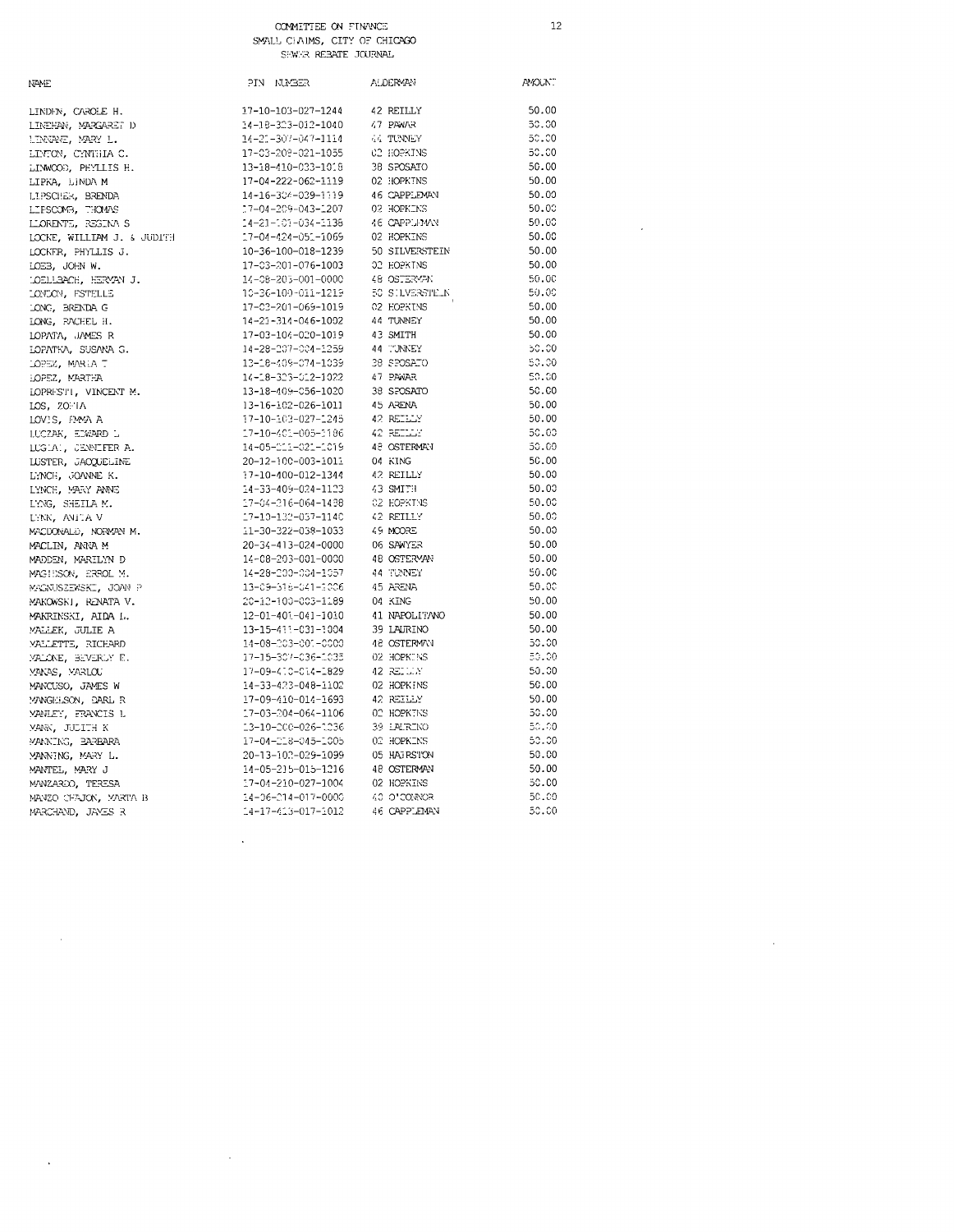### COMMITTEE ON FINANCE SMALL CLATMS. CTTY OF CHICAGO

 $13$ 

 $50.00$ 

 $50.00$  $50,00$ 

 $50.00$  $50.00$ 

 $50.00$ 

 $50.00$ 

 $50.00$ 

 $50.00$ 

 $50.00$ 

 $50.00$ 

 $50.00$ 

 $50.00$ 

 $50.00$ 

 $50.00$ 

 $50.00$ 

 $50.00$ 

 $50,00$ 

 $50.00$ 

 $\circledcirc$  .  $\circledcirc$ 

 $50.00$ 

 $50.00$ 

 $50.00$ 

 $50.00$ 

 $50.00$ 

 $50.00$ 

 $50.00$ 

 $50.03$ 

 $50.00$ 

 $50,00$ 

 $50,00$ 

 $60.00$ 

 $50.00$ 

 $50.00$ 

 $50.00$ 

 $50.00$ 

 $50.03\,$ 

 $50.00$ 

 $50.00$ 

 $50.00$  $50.00$ 

 $50.00$ 

 $50.00$  $50.00$ 

 $50.03$ 

 $50.03$ 

 $50\!\cdot\!00$ 

 $50.03$ 

 $50.00$ 

 $50.03$ 

 $50.00$ 

 $\bar{z}$ 

 $\cdot$ 

 $\sim$ 

 $\bar{z}$ 

 $\sim$ 

 $\bar{z}$ 

 $\bar{\alpha}$ 

|            | PWITT CITTLE CITT OF CETTLED<br>SEWER REPATE JOURNAL |
|------------|------------------------------------------------------|
| PIN NUMBER | ALDE NAN                                             |

**NAYE** 

| MARCUS, SHELDON H      | 14-33-201-017-1002            | 43 SMITH           |
|------------------------|-------------------------------|--------------------|
| MARDEN, HERBERT F      | 14 - 32-226-053-1001          | 43 SYCTE           |
| MARES, ROBERT C        | 17-04-209-043-1171            | 02 HOPKINS         |
| MARGOLIN, FRANCES S    | 14-21-314-048-1259            | 44 TUNNEY          |
| MARKWARDT, FRANCES J.  | 14-21-111-007-1199            | 46 CAPPLEMAN       |
| MARTIN, ROSE M.        | 14-33-400-042-1168            | 43 SMITH           |
| MARTIN, RUTH L.        | 11 - 31 - 114 - 022 - 1037    | 50 SHAWERSTEIN     |
| MASSEL, SANDRA M.      | 14-08-203-017-1354            | 48 OSTERMAN        |
| MASTROIANI, LOUISE J.  | 14-28-202-017-1010            | 44 TUNNEY          |
| MATELES, ROSLYN F      | 17-03-221-011-1026            | C2 HOPKINS         |
| MATESKY, ELESABETH     | 17-03-214-013-1019            | C2 HOPKINS         |
| MATUSOFF, DONALD       | 17-04-207-087-1506            | 42 REILLY          |
| MATZ, GREGORY J        | 17-03-215-013-1170            | 02 HOPKINS         |
| MAXEY, ERNEST T.       | 14-05-211-016-1033            | 48 OSTERMAN        |
| MANWELL, TOBY V        | 25-10-419-017-0000            | 08 HARRIS          |
| MAY, FLOYD A           | 14-20-223-036-1005            | 46 CAPPLEMAN       |
| MAYEDA, JANE           | 14-05-403-019-1060            | <b>48 OSTERMAN</b> |
| MAZUR, EDWARD H        | 17-03-208-021-1081            | 02 HOPKINS         |
| MAZZONI, SUSAN W       | 17-04-441-024-1175            | 02 HOPKINS         |
| MCDONALD, JOSEPHINE    | 14-18-323-012-1007            | 47 PAWAR           |
| MCHOSE, ARANI G        | 37-10-200-021-1142            | 42 REDDY           |
| MCINERNEY, TIMOTHY F   | 14-05-203-110-1200            | <b>48 OSTERMAN</b> |
| MCKINLAY, PATRICIA     | 17-03-103-028-1210            | 43 SMITH           |
| MCLAUGHLIN, JOHN       | 17-04-224-049-1081            | 02 HOPKINS         |
| MONEELA, PATRICIA D.   | 13-18-410-034-1037            | 38 SPOSATO         |
| MCNEIL, SUSANNA M      | 14-33-316-134-0000            | 43 SMITH           |
| MEDNICK, SUSAN         | 17-03-202-061-1062            | 42 REILLY          |
| MELCHIOR, HELEN H      | 17-03-111-005-0000            | $,43$ SMITH.       |
| MELCHOR, ANCELA J.     | 14-08-009-022-1074            | 46 OSTERMAN        |
| MELTON, HOWARD W       | 17-03-214-014-1039            | <b>GP HOPKINS</b>  |
| MENDEL, ANN            | $17 - 10 - 0.23 - 033 - 1412$ | 42 REILLY          |
| MENDELSON, ALFREDA A.  | 14-21-110-020-1278            | 46 CAPPLEMAN       |
| MENGHINI, WANDA M      | 17-16-108-033-1211            | 42 REILLY          |
| MENTUS, SANDRA J       | 17 04-207-036-1518            | 02 HOPKINS         |
| MERRIWEATHER, FLORENCE | $20 - 34 - 413 - 024 - 0000$  | 06 SAWYER          |
| METCALF, ADRIENNE G    | 14-33-423-048-1352            | 02 HOPKINS         |
| MEYER, BEVERLY M.      | 17-03-226-065-1058            | <b>CC HOPKINS</b>  |
| MEYERS, BARBARA I.     | 17-03-222-023-1036            | 42 REILLY          |
| MTCHALETZ, ROBERTA A.  | 13-02-300-008-1003            | 39 LAJREJO         |
| MIGDAL, RUTH A.        | 17-03-201-076-1070            | <b>C2 HOPKINS</b>  |
| MIHAI, NEDELEA         | 14-08-408-035-0000            | 48 OSTERMAN        |
| MILLER, DONALD R.      | 17-04-441-024-1027            | <b>CC HOPKINS</b>  |
|                        | 17-03-106-027-1027            | 43 SM1TH           |
| MILLER, LINDA M        | 17-03-104-020-1075            | 43 SMITH           |
| MILLER, MICHAEL        |                               | 02 HOPKINS         |
| MILLER, NANCY N.       | 17-04-209-043-1191            |                    |
| MILLS, EDWARD S        | 17-10-309-015-1824            | 42 RETLLY          |
| MINGHI, MICHAEL A.     | 14-28-319-077-1023            | 43 SMITH           |
| MIRANDA, IMELDA        | 14-21-110-020-1536            | 46 CAPPLEYAN       |
| MUSERENDINO, LEO       | 17-15-107-078-1371            | 42 REILLY          |
| MISZKIEWICZ, FRANK     | 13-18-410-033-1020            | 38 SPOSATO         |
| MITCHELL, BETTYE       | 17-34-106-032-1023            | C4 KENG            |

 $\overline{ }$ 

 $\bar{\mathbf{r}}$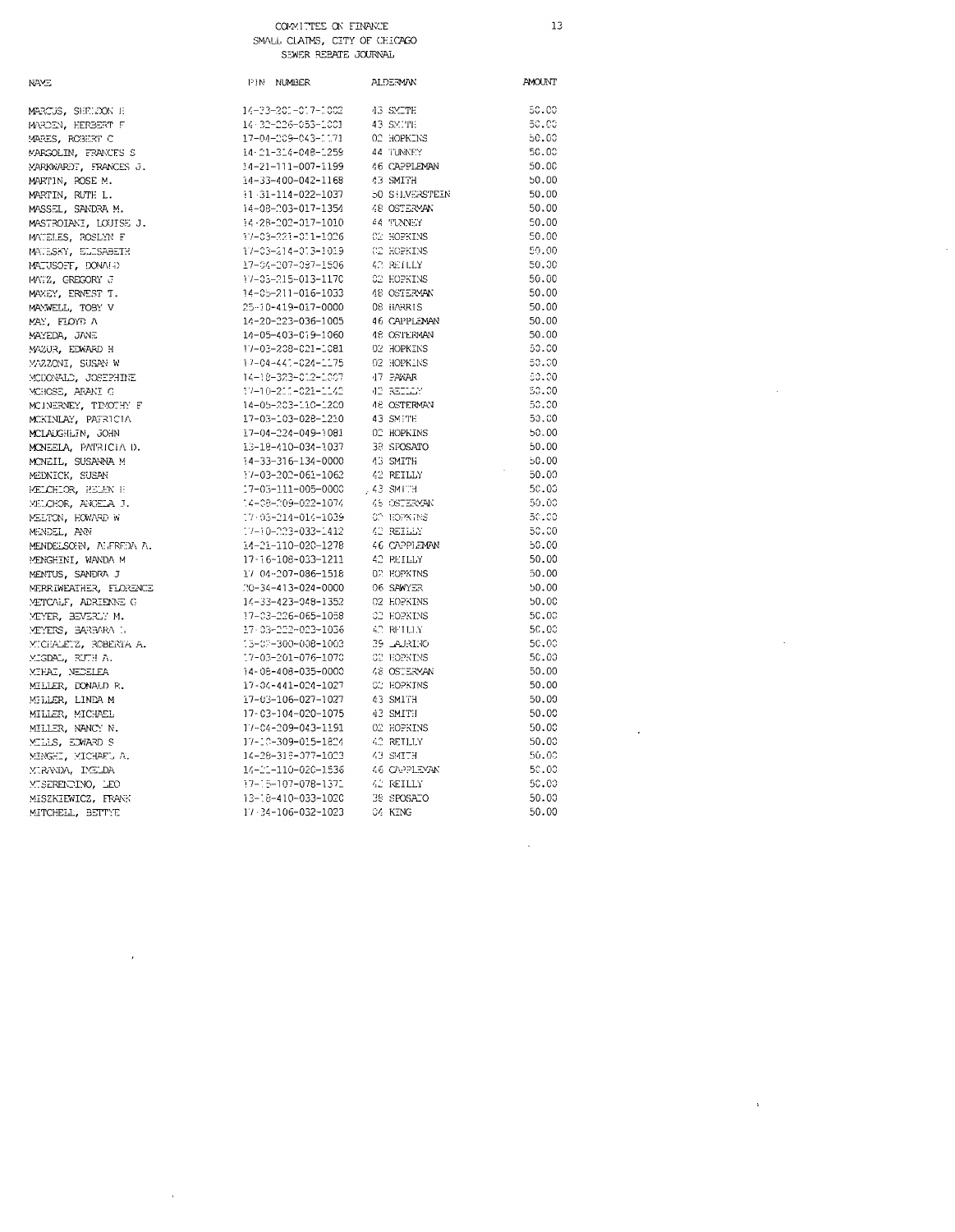$14\,$ 

 $\sim$ 

 $\mathcal{A}^{\mathcal{A}}$ 

| <b>NAYE</b>              | PIN NUMBER                    | ALDERMAN       | <b>AMOUNT</b> |
|--------------------------|-------------------------------|----------------|---------------|
| MTZRAHI, CARYL           | 17-04-441-024-1055            | 02 HOPKINS     | 50.00         |
| MOCILL, SUSAN G          | 14-33-422-068-1340            | 02 HOPKINS     | 50.00         |
| MOHAN, JAMES J           | $17 - 04 - 216 - 064 - 1322$  | 02 HOPKINS     | 50.00         |
| MONAGHAN, PATRICIA       | 20-14-203-046-1005            | 05 HAIRSTON    | 50.00         |
| MORGAN, DOMENICA         | 17-03-200-063-1107            | 02 HOPKINS     | 50.00         |
| MORGANJONES, THEIMA      | 25-10-419-017-0000            | 08 HARRIS      | 50.00         |
| MORIKAWA, PEGGY H        | 17-10-211-024-1017            | 42 REILLY      | 50.00         |
| MORLEY, JAMES H          | $17 - 04 - 210 - 027 - 1056$  | 02 HOPKINS     | 50.00         |
| MORRISS, LILA C          | 14-33-402-068-1009            | 02 HOPKINS     | 50.00         |
| MORRISSEY, KATHLEEN      | 17-05-101-027-1055            | 43 SMITH       | 50.00         |
| MORROW, SANDRA L         | 17-15-307-036-1023            | 02 HOPKINS     | 60.00         |
| MOSCOVITZ, RICHARD       | 11-31-122-024-1006            | 50 SILVERSTEIN | 50.00         |
| MOSLEY, MARVA E          | 14-05-215-017-1360            | 48 OSTERMAN    | 50.00         |
| MROCZKOWSKI, CAROL A     | 17-21-210-148-1174            | 03 DOMELL      | 50.00         |
| MROZEK, LARRY            | 17-10-111-014-1313            | 42 REILLY      | 50.00         |
| MJELLER, SARAH M         | 17-10-400-012-1820            | 42 REILLY      | 50.00         |
| MULLER, LINDA B          | $-7 - 04 - 224 - 049 - 1045$  | 02 HOPKINS     | 50.00         |
| MULLICAN, PATRICIA       | 14-18-323-012-1090            | 47 PAWAR       | 50.00         |
| MJRKOWSKI, JANET A       | $12 - 24 - 100 - 111 - 1001$  | 38 SPOSATO     | 50.00         |
| MURPHY, ELIZABETH A      | 17-04-208-031-1119            | 02 HOPKINS     | 50.00         |
| MURPHY, JOHN F           | 17-09-114-021-1119            | 42 REILLY      | 50.00         |
| MURRAY, ANN              | 14-08-203-017-1319            | 48 OSTERMAN    | 50.00         |
| MURRAY, JAMES P          | 17-03-220-020-1635            | 02 HOPKINS     | 50.00         |
| MUSSMAN, FREDRIC P       | $77 - 04 - 207 - 086 - 1047$  | 02 HOPKINS     | 50.00         |
| MUTNANSKY, JACQUELINE    | 14-21-106-029-1006            | 46 CAPPLEMAN   | 50.00         |
| NACEL, SUSAN             | 17-10-002-062-1024            | 42 REILLY      | 53.30         |
| NAGLER, ARDEN            | $-4 - i 6 - 304 - 039 - 1132$ | 46 CAPPLEYAN   | 50,00         |
| NAGUWA, CHARLES M.       | 14-05-215-015-1319            | 48 OSTERMAN    | 50.00         |
| NACY, MARGARITA          | 17-10-202-063-1038            | 42 REILLY      | 50.00         |
| NAKNMOTO, NANCY K.       | 14-06-405-029-1009            | AC O'CONNOR    | 50.00         |
| NAPOLILLO, MARIE R.      | 17-09-410-014-1581            | 42 REILLY      | 50.00         |
| NARDINI, GLORIA          | 17-09-122-010-1339            | 42 REILLY      | 50.00         |
| NARON, ROSARICA          | 17-10-400-012-1849            | 42 RETLLY      | 50.00         |
| NARROD, GLORIA           | $17 - 03 - 234 - 014 - 1048$  | 02 HOPKINS     | 50.00         |
| NASH, LILLIAN J.         | 20-12-100-003-1006            | 04 KING        | 50.00         |
| NATHAN, MARION J         | 14-21-101-035-1011            | 46 CAPPLEMAN   | 50.00         |
| NAUGHTON, INRBARA J      | 13-15-411-025-1013            | 39 LAURINO     | 50.00         |
| NAUCHTON, JAMES E        | 13-18-409-074-1147            | 38 SPOSATO     | 50.00         |
| NAUMANN, JUDITH          | 13-12-219-061-1009            | 40 O'CONNOR    | 50.00         |
| NEIMAN, WILLIAM J        | 17-03-208-005-0000            | 02 HOPKINS     | 50.00         |
| NELSEN, JUDITH C.        | $14 - 28 - 318 - 077 - 1071$  | 43 SMITH       | 50.00         |
| NELSON, FLORENCE         | 14-28-322-038-1186            | 43 SMITH       | 50.00         |
| NELSON, STEPHEN W        | $-7 - 04 - 207 - 086 - 7553$  | 02 HOPKINS     | 50.00         |
| NEMIROW, SETTY           | 17-03-202-065-1109            | 42 REILLY      | 50.00         |
| NEWFELD, CHARLOTTE A.    | 14-21-301-028-0000            | 46 CAPPLEMAN   | 50.00         |
| NEWMAN, SHIRLEY          | 17-22-110-100-1129            | 03 DOMELL      | -50.00        |
| NICK, RONALD             | 17-09-227-030-1124            | 42 REDDY       | -50.00        |
| NICKERSON, IMOGENE B     | 17-34-106-032-1013            | 04 KING        | -50.00        |
| NIDEEZ, SANDRA           | 14-08-203-015-1122            | 48 OSTERMAN    | 50.00         |
| NOAH, CORIS KIRCH        | 17-03-222-015-0000            | 02 HCPKINS     | 50.00         |
| NOLTE, CAROLE A FINNECAN | 14-28-206-005-1233            | 44 TUNNEY      | 50.00         |

 $\hat{\mathcal{A}}$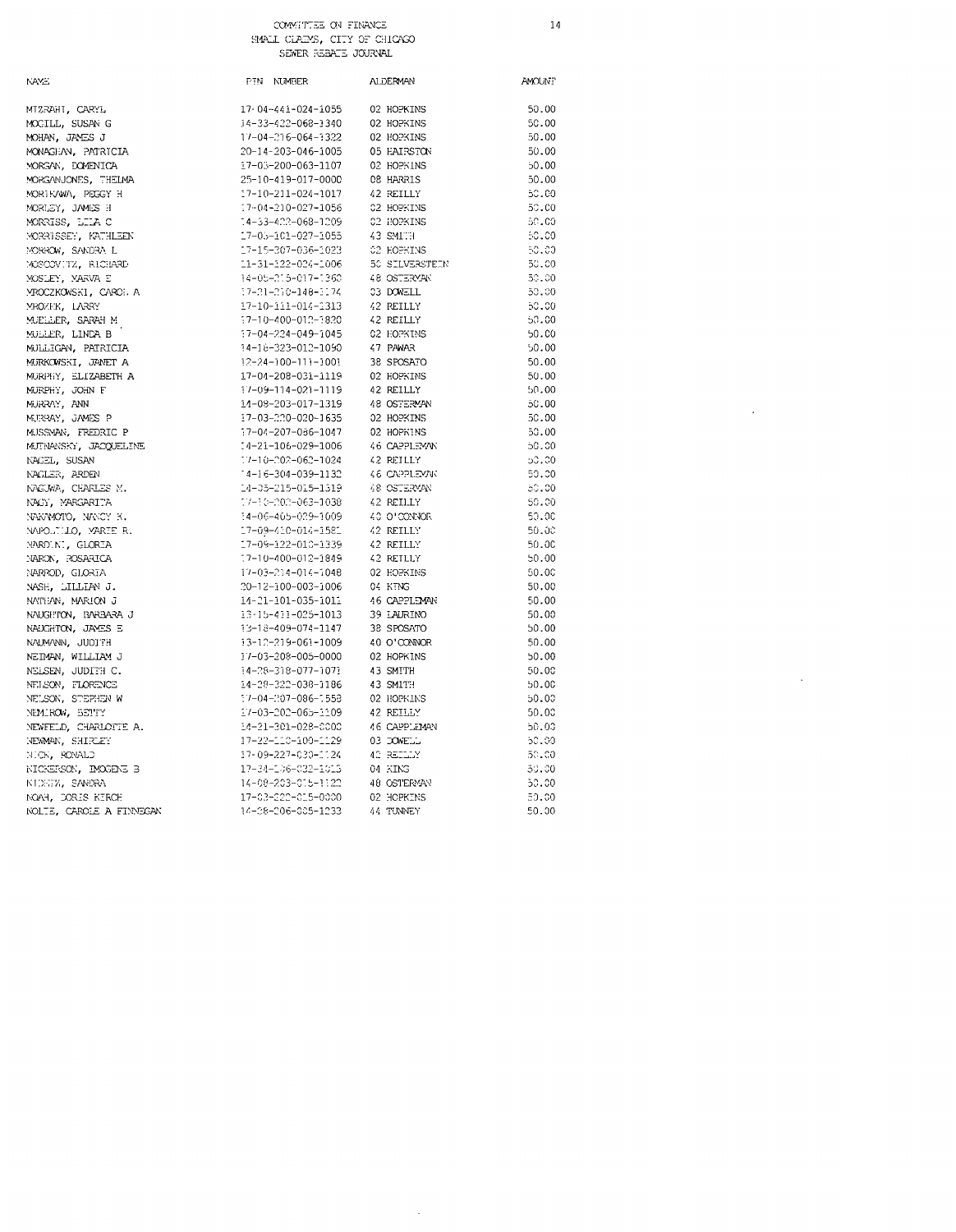$\bar{1}5$ 

 $\bar{z}$ 

 $\ddot{\phantom{0}}$ 

 $\bar{z}$ 

 $\hat{\mathcal{A}}$ 

 $\ddot{\phantom{a}}$ 

 $\hat{\mathcal{A}}$ 

 $\sim$ 

| MAYE                                                                                                        | PIN NJMBER                                                                                                    | <b>ALDERMAN</b>                          | AYOUNI                            |
|-------------------------------------------------------------------------------------------------------------|---------------------------------------------------------------------------------------------------------------|------------------------------------------|-----------------------------------|
| NORRIS, JAMES<br>NOTROFF, RULOLFH                                                                           | 14-21-110-048-3568 46 CAPPLEMAN                                                                               |                                          | $-50.00$                          |
|                                                                                                             | 14-28-200-004-1041                                                                                            | 44 TUNNEY                                | 50.00                             |
| NOVAN, HELEN E.                                                                                             | 17-10-401-005-1280                                                                                            |                                          | - 50.00                           |
| NOVAR, TERESA X                                                                                             | 14-33-409-004-1061                                                                                            | 42 REDDY<br>43 SMITH                     | $-50.00^{-4}$                     |
| NOWAK, MIROSLAWA                                                                                            | 13-18-409-034-1032                                                                                            | 38 SPOSATO                               | 50.00                             |
| NOSZWEN, ARLENE J                                                                                           | $14-21-166-429-1610$ 46 CAPPLEMAN                                                                             |                                          | - 50.00                           |
| NUDSIMAN, BARBARA N                                                                                         | 17-03-014-014-1143                                                                                            | <b>CONSIDENTING</b>                      | 50.00                             |
| NJIER, DANIEL S                                                                                             | 17-10-111-014-1037                                                                                            | 42 REELY                                 | 50.00                             |
| O'CONNOR, ELIZABBELL                                                                                        | 17-03-228-032-1032                                                                                            | 02 HOPKINS                               | 50.00                             |
| OTOONNOR, GERALDING M.<br>OTOONNOR, GERALDING M.                                                            | 17-04-209-043-1044                                                                                            | 02 HOPKINS                               | 50.00                             |
| O'CONNOR, R.LA                                                                                              | 17-16-424-004-1116                                                                                            |                                          | ಾ೦.೦೦<br><b>Contract Contract</b> |
| OTODNOR, R.LA<br>OTEVRY, ELLMABETT<br>OTNEAL, JOHN<br>OTKOLE, ROBERT D.<br>OTKULET PREBITIR                 | 14-29-414-040-1002                                                                                            | 02 HOPKINS<br>43 SMIDH                   | -50.00-                           |
|                                                                                                             | 11-32-312-019-1008                                                                                            | 49 MOORE                                 | 50.00                             |
|                                                                                                             |                                                                                                               |                                          | 50.00                             |
|                                                                                                             |                                                                                                               |                                          | 50.00                             |
| LLU, PAPSILLA<br>OCONNELL, MARION F<br>OR, MONJA                                                            | 17-10-400-035-1152                                                                                            | - 42 REHAY -                             | 50.00                             |
|                                                                                                             | 14-18-303-010-1064                                                                                            | $47$ PAWAR                               | - 50.00                           |
|                                                                                                             | 14-18-323-012-1065                                                                                            | 47 FAWYR                                 | $-50.00$                          |
| OKI, TURUKO<br>OLAH, GEHTAJDE<br>OLAZYK, HALHAA                                                             | 13-16-411-006-1008                                                                                            |                                          | - 50.00                           |
|                                                                                                             | 13-09-328-059-1008                                                                                            | 39 SPOSATO<br>45 AREINA                  | 50.00                             |
| O.K. GW 5                                                                                                   | 17-04-207-087-1598                                                                                            | 02 HOPKINS                               | -50.00-                           |
| OMM, THOMAS I.                                                                                              |                                                                                                               |                                          | 50.00                             |
| ORTIZ, BLUVABENT M.                                                                                         | -<br>17–04–412–926-1144 - - - 00 HOPKINS<br>14–28–399–931–1134 - - - 43 SMITH<br>$14 - 28 - 309 - 032 - 1134$ |                                          | 50.00                             |
| ORTONY, ANDREW                                                                                              |                                                                                                               |                                          | 50.00                             |
| OSIMOWICZ, GERALDINA H.                                                                                     |                                                                                                               |                                          | 50,00                             |
| US HAWN (US) (US) HAMN (US) IR (US) CHARLOTTE A<br>OTVOS , GOBERT F.<br>OHENETIN , MOSETTA<br>OHENETIN , HA |                                                                                                               | $\sqrt{44}$ TINNEY                       | 50.00                             |
|                                                                                                             | 14-33-400-042-1330                                                                                            | 43 SKITH                                 | 50.00                             |
|                                                                                                             | 25-10-419-017-0000                                                                                            | es anim<br>C8 HARRIS                     | - 50.00                           |
| PAAS, WALTER                                                                                                | 17-03-220-020-1039                                                                                            |                                          | $-50.00$                          |
| ENDERNY JR, KRINKTE AL                                                                                      | 14-33-208-028-1316                                                                                            | CO HOBRINS<br>43 SMITH<br>43 SMITH       | $-50.00$                          |
| MJGE, STEPHEN                                                                                               | 14-08-300-015-0000                                                                                            |                                          | 50.00                             |
| PAKIN, SHETITIN E.<br>PALESH, JONNOIS<br>PANTOK, SHAWONN N.<br>PANRO, JESSTE.                               | 14-05-215-015-1317                                                                                            | 48 OSTERYAN                              | 50.00                             |
|                                                                                                             | 13-16-116-032-1005                                                                                            | 40 O'CONNOR                              | -50.00                            |
|                                                                                                             | 17 16-419-007-1143                                                                                            | 02 HOPRING                               | - 50.AU                           |
| PARRO, JESSEE                                                                                               | 17-03-220-020-1165                                                                                            | ON HOPKTUS                               | -50.00-                           |
| PANOZZO, DIANE J                                                                                            | 17-04-207-086-1365                                                                                            | <b>OC HOPKINS</b>                        | - 50.00                           |
| PARKER, HEDWIG                                                                                              | 14-16-301-041-1777                                                                                            | 46 CAPPLEMAN                             | -50.00                            |
| PASEK, WANDA                                                                                                | 12-12-202-084-1008                                                                                            | $41\,$ NAPOLITANO                        | -50.00                            |
| PASSARO, LANNY                                                                                              | 17-03-200-020-1660                                                                                            | <b>C2 HOFKINS</b>                        | - 50.00                           |
| PASSARO, TERRY                                                                                              |                                                                                                               | CO HOPKINS                               |                                   |
| PASSMAN, TONI FREET                                                                                         | 17-03-120-020-1653<br>17-10-202-063-1049                                                                      |                                          | 50.00                             |
|                                                                                                             |                                                                                                               | 42 REILLY<br>10 DEELLY<br>42 REILLY      | 50.00                             |
| PATTERSON, RUSSELL                                                                                          | 17-10-316-058-1022                                                                                            | $46^\circ$ CAPPENNU                      | 50.00                             |
| PAJSER, GROREEL<br>PEARSE, CLAIRE                                                                           | 14-06-213-014-0000                                                                                            | OC HOPKINS                               | 50.CJ                             |
|                                                                                                             | 17-03-022-023-1214                                                                                            |                                          | - 50.00                           |
| PELIVANOVIC, ALEKSANDUR<br>PELLER, SHERRY                                                                   | 13-29-221-039-0000                                                                                            | 30 REPOYRAS<br>42 REDILIY<br>48 OSTERMAN | - 50.00                           |
|                                                                                                             | 17-10-105-014-1005                                                                                            |                                          | 50,00                             |
| RELLER, SHERRY<br>PERELMAN, ROSA GREENSTONE<br>PEREZ, CELLA K<br>PERKOVICH (R., MARK C., SERRY)             | 14-05-203-011-1326                                                                                            |                                          | - 50.00                           |
|                                                                                                             | 11-32-327-030-1006                                                                                            | 49 MOORIE                                | -50.00                            |
|                                                                                                             | 17-04-003-009-1008                                                                                            | 02 HOPKENS<br>CC DOPKENS                 | 50.00                             |
|                                                                                                             | $14 - 33 - 423 - 048 - 1217$                                                                                  |                                          | 50.00                             |
| EESCLON, MAY                                                                                                | 14-08-318-064-1004 / 43 SMITH                                                                                 |                                          | 50.00                             |
|                                                                                                             |                                                                                                               |                                          |                                   |

 $\mathcal{A}$ 

 $\bar{\beta}$ 

 $\sim$   $\sim$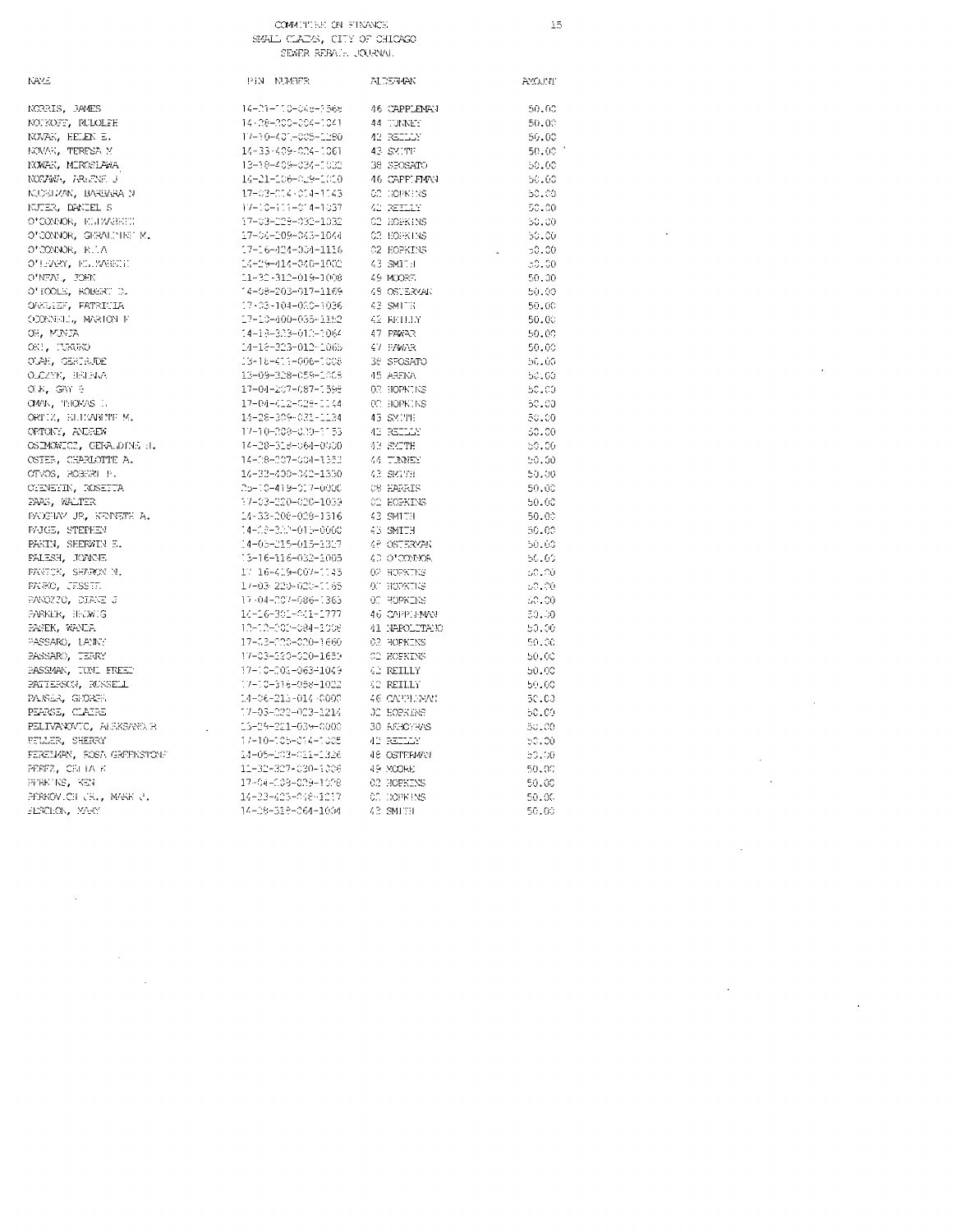COMMITTEE ON FINANCE SMALL CLAIMS ON TENNING  $16$ 

 $50.00$  $50.00$  $50.00$  $50.00$  $50.00$  $50.00$  $\overline{\phantom{a}}$ 

 $\hat{\mathbf{r}}$ 

 $\frac{1}{2}$  ,  $\frac{1}{2}$ 

 $\overline{a}$ 

 $\bar{z}$ 

 $\hat{\boldsymbol{\cdot} }$ 

 $\bar{z}$ 

| N/ME                                     |
|------------------------------------------|
| PETER, WALDTRAUT L.                      |
| PETERS, MARY B                           |
| PETERSON, JEAN E                         |
| PETERSON, JULIETA                        |
| PHINAITRUP, SUPHA                        |
| PIEDALLU, MARCEL                         |
|                                          |
| PIENKOS, ANGELA V.                       |
| PIICHEN, ERNA<br>PINSLER, REUVEN         |
| PINTO, CARMEN                            |
| PITNER, ZEIMA M                          |
| PITTLEMAN, KEANETH S                     |
| PIZARRO, CORAZON                         |
| PLUCKERAUM, JOHN F.                      |
|                                          |
| <b>POCIASK, HELEN</b>                    |
| PORAT, AVNER                             |
| PORTER, LOVELLE<br>POSNER, CARMEN A      |
|                                          |
| $\textsc{POTTA}(\mathbb{E}_t)$ HELEN     |
| FOUR, MARCELLE H.                        |
| FOWELL, CARYL S.                         |
| POWELL, THOMAS V.                        |
| PRETS, LYNN W.                           |
| PRENDERGAST, JOSEPH T                    |
| PRENEVOST, IRENA B                       |
| PRICE, GEORGE K                          |
| FRICE,<br><b>UVENTA</b>                  |
| QUICK, BELENB <mark>YAR</mark> TE        |
| RABS, GEORGE                             |
| RAFFERTY, PAUL 5.                        |
| <b>EAPPEL, JOHN P.</b>                   |
| RASHID, PHILIP                           |
| RAINY, RUTH                              |
| REBACZ, STANLEY J.                       |
| REED, TONCI R                            |
| REESE, PRENTLIA                          |
| REITER, HARVARD                          |
| RENSNER, JUERGEN<br>REPORTO, DALE CARMEN |
|                                          |
| REYES, DELORES J.                        |
| REODES, REGINA M.                        |
| RICHMAN, GERALD                          |
| RICKS, BARBARA                           |
| RIORDAN, DIANE T                         |
| RISTIC, BOZICA<br>RISTIC, LILIANA        |
|                                          |
| RITCHIE, D <mark>IANA A</mark>           |
| ROBERTS,<br>R ת־AVTD,                    |
| ROBERTS, STEVEN<br>ROBERTS, WILLIAM      |
|                                          |
| ROBICSEK, RODICA                         |
|                                          |
|                                          |
|                                          |

 $\ddot{\phantom{0}}$ 

 $\bar{z}$ 

| PIN NUMBER                   | <b>ALCERVAN</b>     | <b>NYOUN</b> . |
|------------------------------|---------------------|----------------|
| $11 - 32 - 202 - 020 - 1010$ | 49 MOORE            | 50.00          |
| 14-21-306-040-1018           | 44 TUNNEY           | 50.00          |
| 14-18-323-012-1017           | 47 PAWAR            | 50.00          |
| 17-09-337-092-1266           | 42 RETULY           | 50.00          |
| 17-03-201-069-1021           | 02 HOPKINS          | 50.00          |
| 14-05-407-016-1100           | 48 OSTERMAN         | 50.00          |
| 13-18-410-035-1034           | 38 SPOSATO          | 50.00          |
| 17-10-309-015-1904           | 42 REILLY           | 50.00          |
| 17-04-413-021-1091           | 02 HOPKINS          | 50.00          |
| 13-10-200-026-1120           | 39 LAURINO          | 50.00          |
| 13-02-300-005-1035           | 39 LAURINO          | 50.00          |
| 14-28-318-064-1327           | 43 SMITH            | 50.00          |
| 14-21-101-034-1051           | <b>46 CAPPLEMAN</b> | 50.00          |
| 17-04-424-051-1241           | 02 HOPKINS          | 50.00          |
| 9-36-411-034-1007            | 41 NAPOLITANO       | 50.00          |
| 17-10-202-083-1132           | 42 RETULY           | 50.00          |
| 25-04-901-700-0000           | 08 HARRIS           | 50.00          |
| 17-03-200-063-1019           | 02 HOPKINS          | 50.00          |
| 17-10-200-068-1228           | 02 HOPKINS          | 50.00          |
| 14-21-106-017-0000           | 46 CAPPLEMAN        | 50.00          |
| 17-03-208-002-0000           | 02 HOPKINS          | 50.00          |
| 17-04-211-033-1047           | 02 HOPKINS          | 50,00          |
| 14-21-305-030-1209           | 46 CAPPI FMAN       | 50.00          |
| 14-33-208-028-1437           | 43 SMITH            | 50.00          |
| 17-04-209-043-1058           | 02 HOPKINS          | 50,00          |
| 17-04-222-062-1148           | 02 HOPKINS          | 50.00          |
| 14-21-111-007-1373           | 46 CAPPLEMAN        | 50.00          |
| 14-08-408-009-0000           | 48 OSTERMAN         | 50.00          |
| 17-16-108-033-1077           | 42 REJLLY           | 50.00          |
| 17-09-410-014-1316           | ï<br>42 RETLLY      | 50.00          |
| 17-10-400-012-1665           | 42 REJIJY           | 50.00          |
| 17-03-104-020-1064           | 43 SMITH            | 50.00          |
| 17-03-201-064-1019           | 02 HOPKINS          | 50.00          |
| $13 - 18 - 413 - 005 - 1044$ | 38 SPOSATO          | 50.00          |
| 20-12-100-003-1289           | 04 KING             | 50.00          |
| 25-11-300-017-0000           | 08 HARRIS           | 50.00          |
| 14-28-200-003-1049           | 44 TUNNEY           | 50.00          |
| 17-03-222-015-0000           | 02 HOPKENS          | 50.00          |
| 14-05-403-022-1001           | 48 OSTERMAN         | 50,00          |
| 17-10-400-012-1851           | 42 REHLY            | 50.00          |
| 13-17-117-038-1006           | 38 SFOSATO          | 50.00          |
| 11-29-311-026-1003           | 49 MOORE            | 50.00          |
| 20-12-100-003-1067           | 04 KING             | 50.00          |
| 13-10-200-026-1212           | 39 LAURINO          | 50.00          |
| 13-09-328-064-1009           | 45 ARENA            | 50.00          |
| 14-05-215-017-1415           | 48 OSTERMAN         | 50.00          |
| 14-33-423-048-1316           | 02 HOPKINS          | 50.00          |
| 14-05-403-023-1133           | 48 OSTERMAN         | 50.00          |
| 17-10-214-016-1412           | 42 REILLY           | 50.00          |
| 14-18-323-012-1087           | 47 PAWAR            | 50.00          |
| 17-03-222-015-0000           | 102 HOPKINS         | 50.00          |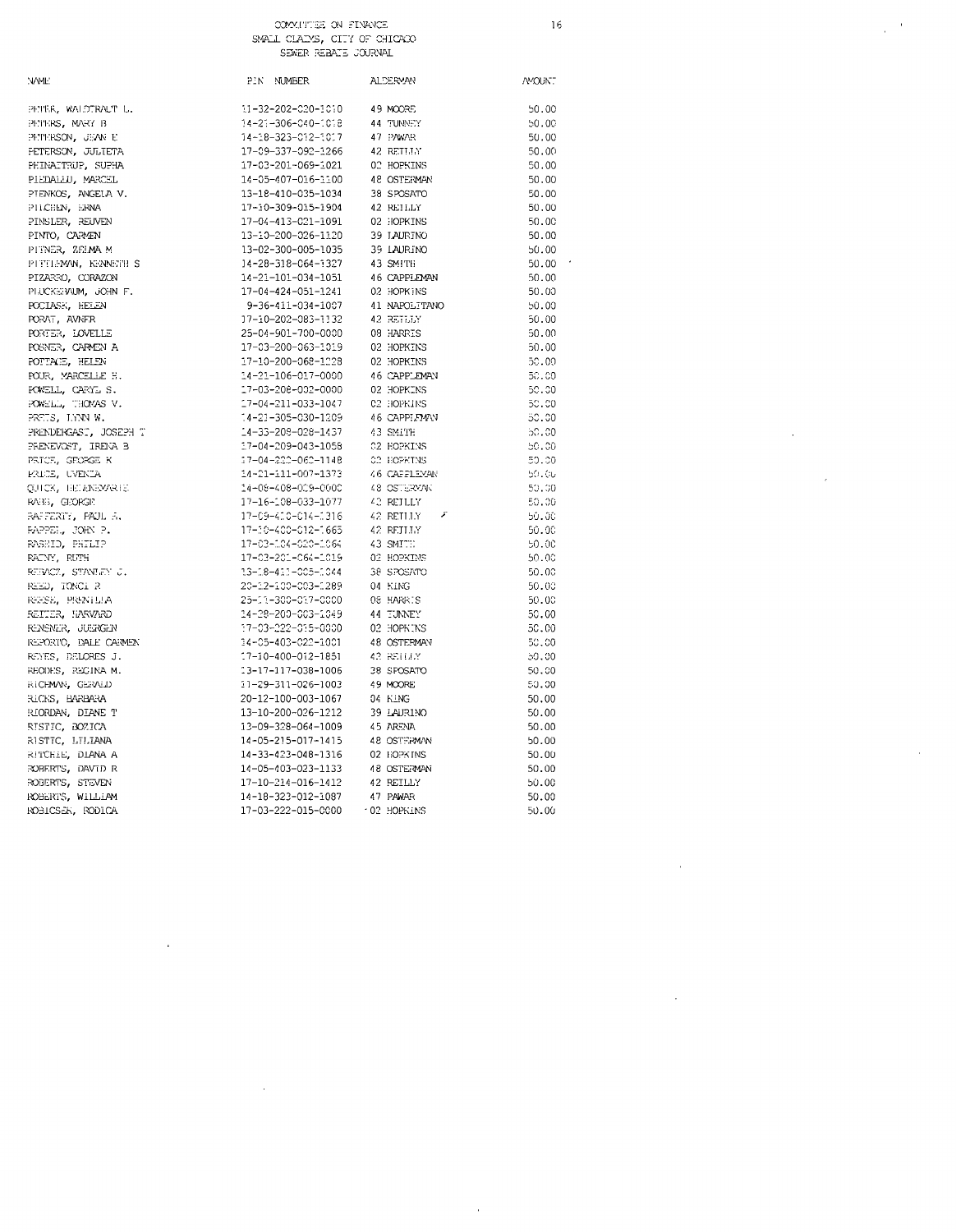#### COMMITTEE ON FINANCE SMAN JUDIATIONS, CITY OF CHICAGO SEWER REBATE COURVAL

**NAME** FIN NUMBER ALDERMAN **AYOUNT** ROBINSON, ROSE E  $25 - 10 - 419 - 017 - 0000$ 08 HARRTS ROMAN, FLORENCE 14-18-204-025-0000 39 LAURINO RONAN, GENIA B 14-05-403-021-1037 48 OSTERMAN ROSEN, ALAN 17-04-211-036-1001 02 HOPKINS  $\mathsf{ROSENBLOM}_\ell$  ALFED A. 17-03-215-013-1307 02 HOPKINS ROSENSTEIN, ROBERTA L 10-36-100-018-1070 50 SILVERSTEIN ROSS, DAVID A. 17-03-222-015-0000 02 HOPKINS ROSS, JEMMYE H.  $14 - 16 - 304 - 342 - 1094$ 46 CAPPLEMAN ROSSOF, REBECCA 14-08-203-017-1370 48 OSTERMAN ROTH, MONROF. P.  $-16 - 300 - 027 - 1074$ 46 CAPPLEMAN ROTHMANN, MARK  $-7 - 04 - 211 - 033 - 1011$ C2 HOPKINS ROUPE, DONALD C  $14 - 16 - 301 - 041 - 1835$ 46 CAPPLEMAN ROXENBAUM, HARBARA G 14-08-203-016-1103 48 OSTERMAN RUBINELLI, MARY JANE  $-7 - 03 - 101 - 022 - 0000$ 43 SMITH RULLAND, RANDY 14-28-322-015-0000 43 SMITH KUSSELL, ALMA V.  $20 - 11 - 114 - 068 - 1002$ 04 KING RUSSELLI, CHERYL S 17-10-400-010-1191 42 REILLY EYAN, ROSHWEY J. 37-03-208-021-1106 **C2 HOPKINS** 42 RETLLY SACK, NATHANIEL  $17 - 03 - 204 - 064 - 1031$ SACKS, RUTHE G.  $10 - 36 - 100 - 012 - 1114$ 50 SILVERSTEIN SADKIN, RUTH K. 42-82-000-043-1093 44 TUNNEY SALDAVA, SOL 13-15-411-027-1022 39 EAURENO SALTIEL, NATALIE  $14 - 16 - 301 - 041 - 18.27$ 46 CAPPLEVAN SAMUELS, A. SUE  $17 - 04 - 413 - 021 - 1025$ 02 HOPKINS SAMUELS, DORIS P 05 HAIRSTON 20-12-114-042-1005  $14 - 05 - 211 - 021 - 1070$ 48 OSTERWW SAMULLSON, NORBERT M SANDIGIN, AUSSEA 25-11-300-020-0000 08 EARRIS SANDY, JOHN D 17-04-208-029-1003 02 HOPKINS SANTOS, ROSARTO  $14 - 08 - 407 - 022 - 1051$ 48 OSTERMAN SATO, AYA Y. 14-05-403-019-1103 48 OSTERMAN SATTER, GERTRUDE S.  $10 - 36 - 100 - 018 - 1036$ 50 STIJVERSTETN SAUNDERS, SANDRA K 20-12-100-003-1406 04 KING SAX, RENEW G. 17-03-221-004-0000 02 HOPKINS SANON, JOYCE R. 14-33-422-069-1020 42 RETLLY 44 TUNNEY SCELONGE, MISAKO 14-21-314-048-1226 42 REILLY SCHADT, KENNETH  $\rm J$ 17-09-410-014-1580 SCHALK, CAROL L. 17-03-203-009-1227 42 RETLLY SCHALLMOSER, JOSEPH 14-33-422-068-1419 02 HOPKINS SCHAUHRTE, EUGENIA 17-03-222-023-1350 02 HOPKINS SCHERR, ANDREA L 11-30-322-038-1020 49 MOORE SCHIEBER, AVA. K. 17-10-202-083-1027 42 REILLY SCHILLER, STEPHEN 17-03-226-065-1053 02 HOPKINS SCHMALLE, BRIAN R 48 OSTERMAN 14-08-203-017-1435 SCHMALTZ, JOSEPH H. 17-10-208-014-1121 42 RETLLY SCHMIDT, NANCY  $14-16-301-041-1569$ 46 CAPPLEMAN SCHMIT, JR., WILLIAM E. 14-16-304-039-1113 46 CAPPLEMAN SCHNARR, EUGENE D  $12 - 24 - 100 - 111 - 1018$ 38 SPOSATO SCHNETDER, FRANK L  $14 - 21 - 314 - 048 - 1049$ 44 TUNNEY SCHNEIDER, MARSHA 14-16-304-039-1196 46 CAPPLEMAN SCHNELL, MICHAEL & RITA 14-16-304-039-1037 46 CAPPLEMAN SCHNELL, ROSEMARY J. 14-28-200-004-1131 44 TUNNEY

#### $17\,$

50.00

50.00

 $50.00$ 

 $50.00$ 

 $50.00$ 

 $50.00$ 

 $50.00$ 

 $50.00$ 

 $50.00$ 

50.00

 $50.00$ 

 $50.00$ 

50.00

50.00

50.00

50.00

50,00

50.00

50.00

 $50.00$ 

50.00

 $50.00$ 

50.00

50.00

50.00

50.00

 $50.00$ 

50.00

50.00

50.00

50.00

 $50.00$ 

50.00

50.00

50.00

50.00

50.00

 $50.00$ 

50.00

50.00

50.00

50.00

50.00

 $50.00$ 

 $50.00$ 

50.00

 $50.00$ 

50.00

50.00

50.00

50.00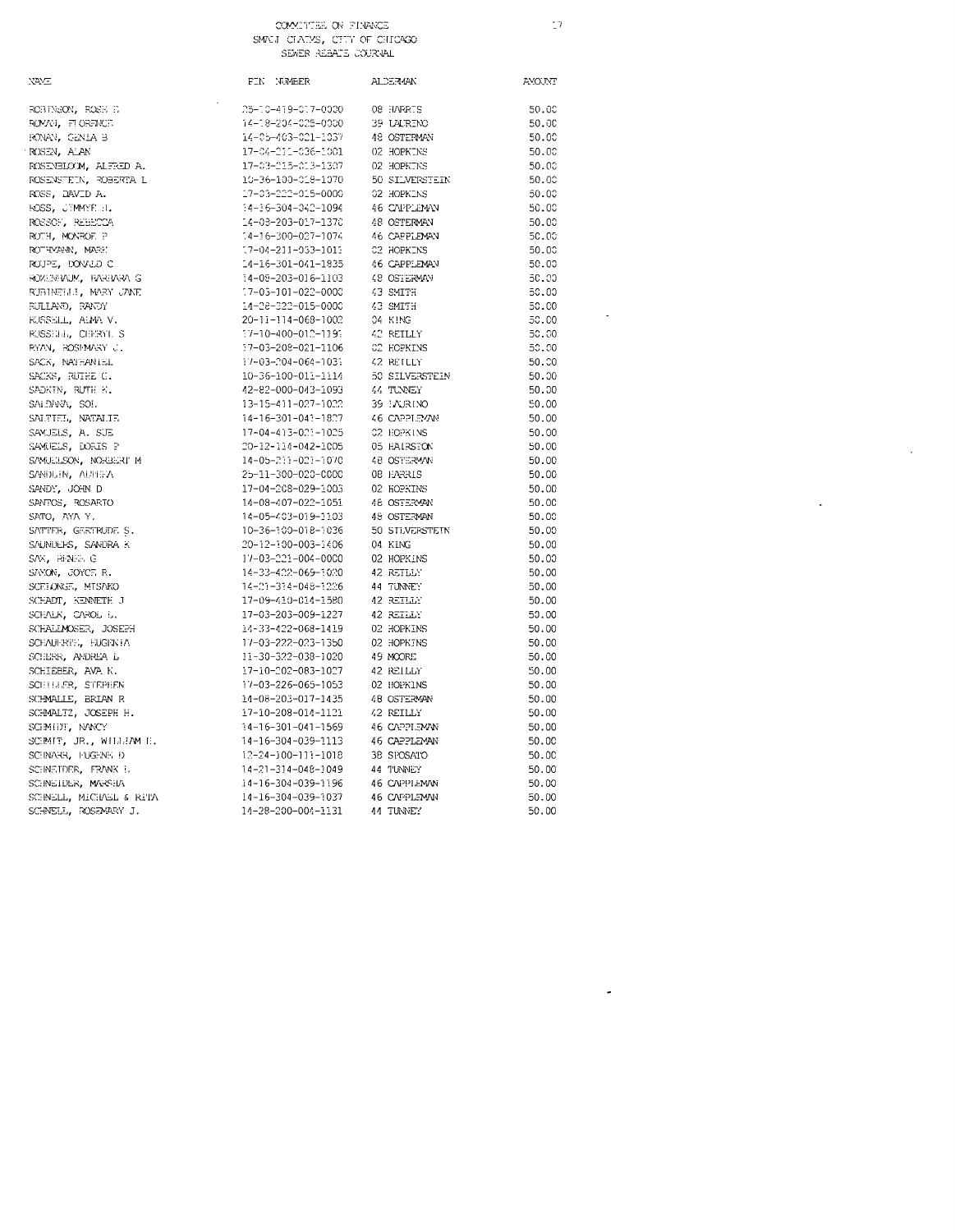## COMMITTEE ON FUNANCE

 $16$ 

 $\sim 10^6$ 

 $\sim 10^{11}$  km  $^{-1}$ 

| SMALL CLAIMS, CITY OF CHICAGO |  |
|-------------------------------|--|
| SEWER REBATE JOURNAL          |  |

| NWE                   | PIN NUMBER                    | A: DERMAN           | <b>AMCUNT</b> |
|-----------------------|-------------------------------|---------------------|---------------|
| SCHONIWISE, ROGER E   | 14-33-423-048-1180            | 02 HOPKINS          | 50.00         |
| SCHREYER, ALICE       | $14 - 28 - 302 - 015 - 0000$  | 43 SMITH            | 50.00         |
| SCIULTS, RALPH C      | $10 - 31 - 409 - 062 - 1033$  | 41 NAPOLITANO       | 50.00         |
| SCHULTZ, BEVERLY M    | $37 - 30 - 233 - 021 - 1008$  | 42 REILLY           | 50.00         |
| SCHULTZ, KARL         | 17-03-201-063-0000            | 02 HOPKINS          | 50.00         |
| SCHUST, JUDITH ANN    | 14-06-214-017-0000            | 10 O'CONNOR         | 50.00         |
| SCHWARTZ, AUBRET      | 17-03-207-018-1066            | 42 RELLLY           | 50.00         |
| SCHWARTZ, HIMARD H.   | 17-03-226-065-1246            | OD HOPKINS          | 50.00         |
| SCHWARTZ, ROBERT E.   | 14-08-200-004-1125            | 44 TUNNEY           | 50.00         |
| SCIACON, FLORENCE     | 9-36-108-059-1004             | 41 NAPOLITANO       | 50.00         |
| SCOTT, PHYLLIS B      | 20-12-100-003-1545            | 04 KING             | 50.00         |
| SEAMAN, PAYELA        | 14-08-203-001-0000            | <b>18 OSTERMAN</b>  | 50.00         |
| SERAFINAS, ADEL       | 17-09-410-014-1271            | 42 REILLY           | 50.00         |
| SERAPHIM, RUTA M.     | 17-03-225-078-1013            | 42 REHLY            | 50.00         |
| SEVCIK, JANET H       | 14-17-119-033-0000            | <b>17 PAVAR</b>     | 50.00         |
| SEWELL, MARCARET C.   | 20-34-413-024-0000            | 06 SAWYER           | 50.00         |
| SHABELMAN, MONA D     | 17-03-214-014-1078            | 02 HOPKINS          | 50.00         |
| SHAMO, ROBERT         | 14-08-203-017-1594            | 48 OSTERMAN         | 50.00         |
| SHAPERO, RONALD       | 17-03-222-023-1336            | 02 HOPKINS          | 50.00         |
| SHAPIRO, OTY          | $17 - 04 - 441 - 0.24 - 1006$ | 02 HOPKINS          | 50.00         |
| SHAREMAN, ROBERT J    | 17-03-106-027-1042            | 43 SMITH            | 50.00         |
| SHAYNE, EAVID         | 17-10-318-031-1314            | 42 REILLY           | 50.00         |
| SHEETY, HARRY L.      | 17-16-108-033-1179            | 42 REILLY           | 50.00         |
| SHER, JUDITH          | 17-03-202-063-1031            | 42 REILLY           | 50.00         |
| SHOLTIS, ROBERT       | 17-28-322-015-0000            | 43 SMITH            | 50.00         |
| SHORE, JACK           | 17-03-226-065-1067            | 02 HOPKINS          | 50.00         |
| SHROFF, YIPIN R.      | 14-05-215-015-1089            | 48 OSTERVAN         | 50.00         |
| SHUGHROU, PATRICIA    | 17-04-207-086-1226            | 02 HOPKINS          | 50.00         |
| STBAL CARMELINO L     | 14-08-407-022-1044            | 48 OSTERMAN         | 50.00         |
| SICHAU, MARTHA        | 9-36-419-106-1019             | 41 NAPOLITANO       | 50.00         |
| STONEY, CORTS J       | 14-17-407-053-1024            | 46 CAPPLEMAN        | 50.00         |
| STEGEL, GERTRUDE      | 10-36-117-015-1062            | 50 SILVERSTEIN      | 50.00         |
| SIKORSKY, DORIS J.    | 9-36-419-106-1017             | 41 NAPOLITANO       | 50.00         |
| STLVERWAN, CHEFFORD A | 17-10-318-031-1085            | 42 RETLLY           | 50.00         |
| SILVERS, RELLA        | 14-16-301-041-1765            | 46 CAPPLEMAN        | 50.00         |
| SIMON, ARTHUR B       | 17-03-108-016-1053            | 43 SMITH            | 50.00         |
| STMONS, HELEN P.      | 14-05-211-016-1096            | 43 OSTERMAN         | 50.00         |
| SIZGORIC, NELLY       | 17-09-131-008-1061            | 42 REILLY           | 50.00         |
| SKEER, FREDERICK M.   | 14-05-403-022-1056            | 48 OSTERMAN         | 50.00         |
| SKOCAN, WESLEY G      | 17-10-202-062-1095            | 42 REILLY           | 50.00         |
| SKOWRONSKI, IONNA     | 12-11-119-023-1043            | 41 NAPOLITANO       | 50.00         |
| SRUPIEN, ELLEEN       | 13-08-313-018-1009            | 45 ARENA            | 50.00         |
| SLADER, JULIE         | 14-21-307-047-1156            | 44 TUNNEY           | 50.00         |
| SLANE, MILDRED F      | 14-08-203-015-1376            | 48 OSTERMAN         | 50.00         |
| SIAVIN, MAUREEN M     | 17-10-132-037-1492            | 42 REILLY           | 50.00         |
| SMARANDESCU, MIHAI    | $14 - 21 - 101 - 034 - 1282$  | 46 CAPPLEMAN        | 50.00         |
| SMELSER, MARY         | 14-21-106-017-0000            | 46 CAPPLEMAN        | 50.00         |
| SMIETANA, ROBERT A    | 13-17-107-209-1009            | 38 SPOSATO          | 50.00         |
| SMITH, DOLORES J.     | 17-03-200-063-1057            | 02 HOPKINS          | 50.00         |
| SMITH, MARILYN R.     | $17 - 04 - 424 - 051 - 1403$  | 02 HOPKINS          | 50.00         |
| SMITH, VALERIE        | 14-16-304-039-1126            | <b>46 CAPPLEMAN</b> | 50.00         |
|                       |                               |                     |               |

 $\hat{\boldsymbol{\theta}}$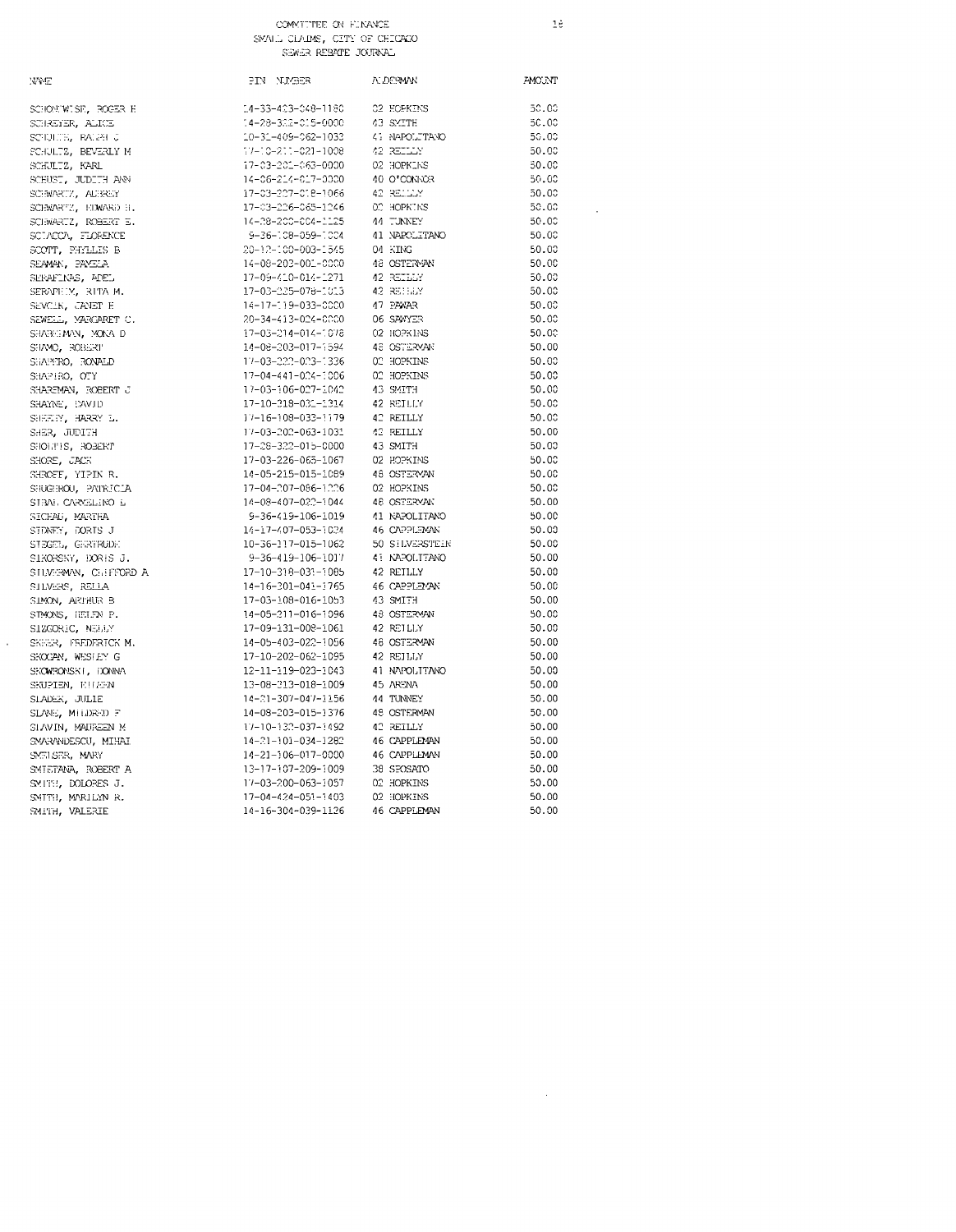# $\begin{tabular}{ll} \multicolumn{2}{l}{{\bf COMITTEE ON FINAVCS}}\\ \multicolumn{2}{l}{\bf SUALL} & {\bf CIALMS}, & {\bf CITY OF CHICNGO}\\ & {\bf SEMER} & {\bf NEMTS} & {\bf JOLRVAL} \end{tabular}$

 $19$ 

 $50.00$  $50.00$  $50.00$  $50.00$  $50.00$ <br> $50.00$  $50.00$  $50.00$ 50.00.  $50.00$  $50.00$  $50.00$ <br> $50.00$  $50.00$  $50.00$  $50.00$  $50.00$  $50.00$  $50.00$  $50.00$ 50.00  $50.00$  $50.00\,$  $50.00$  $50.00$  $50.00$  $50.00$  $50.00$  $50.00$ <br> $50.00$ 

 $\hat{\lambda}$ 

 $\vec{x}$ 

 $\hat{\lambda}$ 

 $\bar{z}$ 

 $\mathcal{A}$ 

 $\bar{z}$ 

| NAVE                  | PIN NUMBER                                                                      | <b>ALDERYAN</b>   | <b>AMOUNT</b> |
|-----------------------|---------------------------------------------------------------------------------|-------------------|---------------|
| SMITH, VIRGINIA       | 17-10-401-005-1336                                                              | 42 REILLY         | 50.00         |
| SMUTNY, ARLENE A      | 14-05-215-015-1110                                                              | 48 OSTERMAN       | 50.00         |
| SOBEL, SHARYN L       | $17 - 04 - 450 - 043 - 1055$                                                    | 02 HOPKINS        | 50.00         |
| SOLTYS, RICHARD S.    | 13-16-409-033-1047                                                              | 38 SPOSATO        | 50.00         |
| SOTOWN, AREENE        | 14-28-207-004-1447                                                              | 44 TUNNEY         | 50.00         |
| SPACORO, MARK         | 17-04-217-098-0000                                                              | <b>C2 HOPKINS</b> | 50.00         |
| SPIRCPOULOS, MICHAEL  | 13-10-200-026-1225                                                              | 39 LAURINO        | 50.00         |
| SPUNE, LINDA I.,      | $-4 - 28 - 207 - 004 - 1537$                                                    | 44 TUNNEY         | 50.00         |
| SPURLING, DARWIN      | 17-04-207-087-1291                                                              | 02 HOPKINS        | 50.00         |
| STACK, DORIS          | 14-28-207-004-1419                                                              | 44 TUNNEY         | 50.00         |
| STADNYK, MARTA K      | 12-11-104-033-1010                                                              | 41 NAPOLITANO     | 50.00         |
| STAGE, CAMILLE J      | 13-18-409-069-1296                                                              | 38 SPOSATO        | 50.00         |
| STANIOCH, IRIS        | 14-21-307-047-1092                                                              | 44 TUNNEY         | 50.00         |
| STANKIEWICZ, BARBARA  | 13-18-410-034-1007                                                              | 38 SPOSATO        | 50.00         |
| STANLEY, LOIS S       | 14-18-323-012-1055                                                              | 47 PAWAR          | 50.00         |
| STANZEL, DANIEL R     | 14-08-203-001-0000                                                              | 48 OSTERMAN       | 50.00         |
| STASIV, DANIILA       | 13-18-409-069-1119                                                              | 38 SPOSATO        | 50.00         |
| STAUDER, DENISE M     | 17-10-200-065-1250                                                              | <b>C2 HOPKINS</b> | 50.00         |
| STALNION, MARY        | 14-16-304-039-1185                                                              | 46 CAPPLEMAN      | 50.00         |
| STAWARZ, WALTER JR    | 14-16-304-042-1109                                                              | 46 CAPPLEMAN      | 50.00         |
| STEPANCIC, MICHAEL F  | 17-03-114-003-1054                                                              | 43 SMITH          | 50.00         |
| STEIDER, RAQUEL       | 17-03-202-063-1040                                                              | 42 REILLY         | 50.00         |
|                       | 17-03-226-065-1022                                                              | 02 HOPKINS        | 50.00         |
| STEIN, EDWARD B.      |                                                                                 | 42 REILLY         | 50.00         |
| STEINBERG, CARYL      | 17-03-202-063-1035                                                              |                   |               |
| STEINBERG, ELAINE     | 17-03-204-064-1055                                                              | 42 REILLY         | 50.00         |
| STENDER, WALTER W     | 17-03-201-067-1023                                                              | 02 HOPKINS        | 50.00         |
| STERLING, RENTTA      | 14-21-314-048-1129                                                              | 44 TUNNEY         | 50.00         |
| STERN, INA S          | 17-03-214-014-1138                                                              | 02 HOPKINS        | 50.00         |
| STIFF, EDDIE JR       | 20-34-413-024-0000                                                              | 06 SAWYER         | 50.00         |
| STILLMAN, STEPHEN J   | 13-02-419-037-1002                                                              | 39 LAURINO        | 50.00         |
| STINSON, IRMA J.      | 20-12-100-003-1093                                                              | 04 KING           | 50.00         |
| STINSON, PHYLLIS L    | 20-11-206-058-0000                                                              | 04 KTNG           | 50.00         |
| STOCK, JERRY          | $:7-03-204-064-1102$                                                            | 42 REILLY         | 50.00         |
| STODOLSKY, SUSAN      | $14 - 28 - 322 - 015 - 0000$                                                    | 43 SMITH          | 50.00         |
| STONE, LYNDA WAIT     | 17-10-202-063-1021                                                              | 42 REILLY         | 50.00         |
| STONE, MARION         | 17-03-208-002-0000                                                              | C2 HOPKINS        | 50.00         |
| STRECKER, JOANNE M    | $-0-36-120-003-4302$                                                            | 50 SULVERSTEIN    | 50.00         |
| STREETER, SALLY B.    | 17-04-207-086-1031                                                              | 02 HOPKINS        | 50.00         |
| STRICKLIN, DORIS A.   | 20-34-413-024-0000                                                              | 06 SAWYER         | 50.00         |
| STRIMING, SHELLIE     | $10-36-100-015-1155$                                                            | 50 SILVERSTEIN    | 50.00         |
| STROBL, WALTER        | $14 - 28 - 322 - 038 - 1012$                                                    | 43 SMITH          | 50.00         |
| STYER, BRYAN          | 14-05-215-017-1104                                                              | 48 OSTERVAN       | 50.00         |
| SUBKOWSKY, HILLYABETH | 17-03-201-076-1065                                                              | 02 HOPKINS        | 50.00         |
| SUCH, WANDA CHESLAK   | 13-01-300-008-1012                                                              | 39 LAURINO        | 50.00         |
| SUNEYMAN, SAFA        | 14-05-211-023-1180                                                              | 48 OSTERMAN       | 50.00         |
| SULIVAN, LUCY         | 14-08-203-001-0000                                                              | 48 OSTERVAN       | 50.00         |
| <b>SUMMERS, ALAN</b>  | 17-10-203-028-1127                                                              | 42 REILLY         | 50.00         |
| SUCIN, ELAINE R       | 14-05-215-017-1414                                                              | 48 OSTERMAN       | 50.00         |
| SUPERFINE, ELAINE C.  | 17-03-201-066-1016                                                              | 02 HOPKINS        | 50.00         |
| SUIER, LILLIAN        | $13 - 09 - 328 - 059 - 1003 = 45 RENDA 13 - 18 - 409 - 033 - 1011 = 36 SPOSATO$ |                   | 50.00         |
| SUZUKI, RUTE          |                                                                                 | 38 SPOSATO        | 50.00         |
|                       |                                                                                 |                   |               |

 $\bar{\beta}$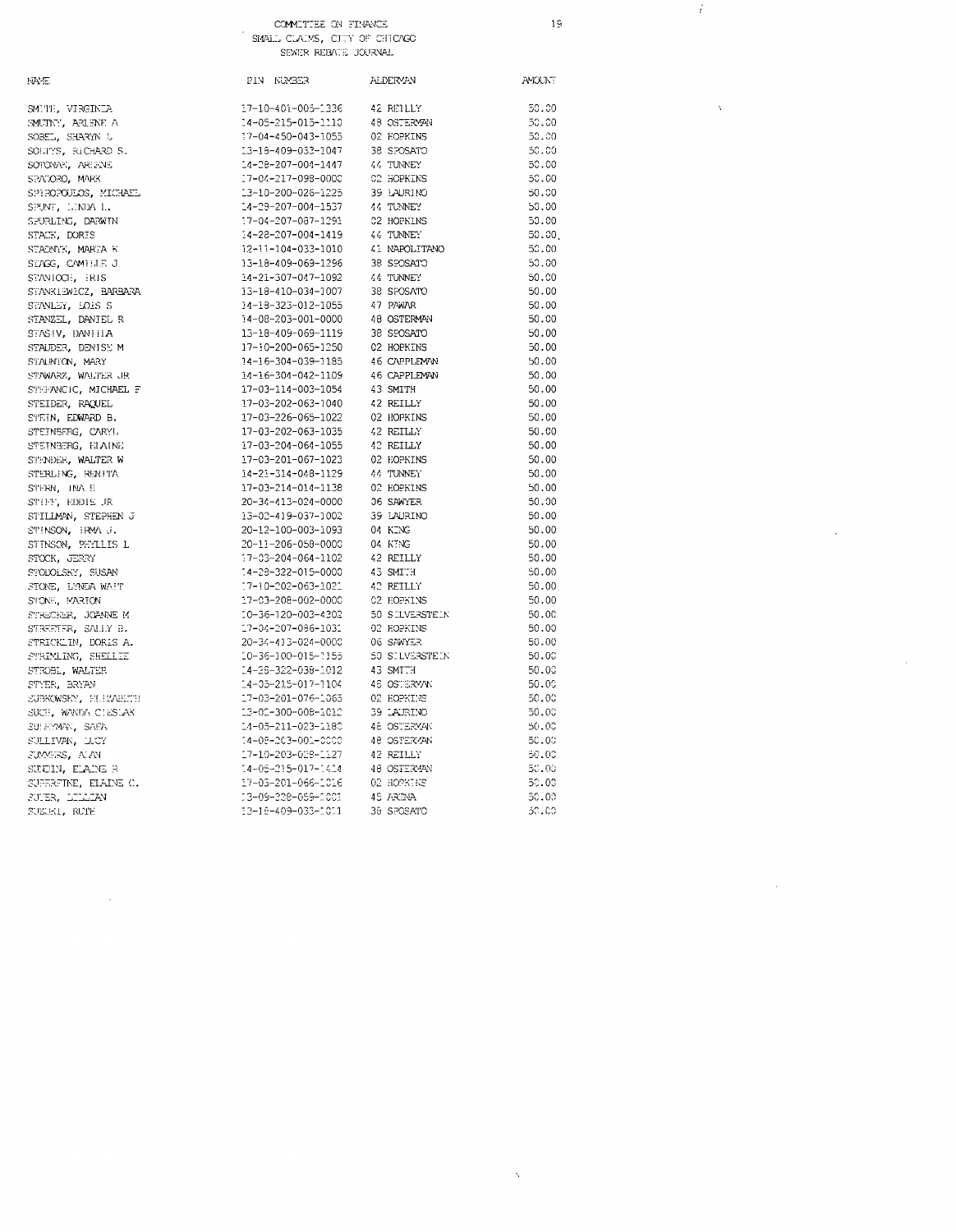$\bar{2}\bar{0}$ 

 $AMOUNI$  $50.00$  $50.00$  $50.00$ <br> $50.00$  $50.00$  $50.00$  $50.00$  $60.00$  $50.00$  $50.00$ <br> $50.00$  $50.00$  $50.00$  $50.00$  $50.00$  $50.00$  $50.00$  $50.00$  $50.00$  $50.00$  $50.00$  $50.00$ 

 $50.00$  $50.00$ <br> $50.00$ 

 $50.00$ <br> $50.00$ <br> $50.00$  $50.00$ 

 $50.00$  $\mathbf{50.00}$  $50.00$  $50.00$  $50.00\,$  $50.00$  $50.00$ 50.00  $50.00$  $\mathfrak{so}, \mathfrak{so}$  $50.00$  $50.00$  $50.00$  $50.00$  $50.00 +$ 50.00  $50.00$  $50.00$  $50.00$  $50.00$  $50.00$ 

 $\ddot{\phantom{a}}$ 

 $\bar{\beta}$ 

 $\sim$ 

 $\overline{1}$ 

l,

| <b>NAYS</b>                        |
|------------------------------------|
|                                    |
| SWANSON, NORMAN J.                 |
|                                    |
| SWANSON, PHYLLES<br>SWENSON, MARTH |
| SWISTOWICZ, JAMES R                |
| SZEGHO, ELISABETH W                |
|                                    |
| TABERT,<br>RONALLY T.              |
| TADMAN, GLORIA M.                  |
| TAFT, MARY A.                      |
| TARDY, EILEEN                      |
| TATONE, ANITA                      |
| TAYLOR, DARLENE A                  |
| TAYLOR, DONNA BIRNIS               |
| TERNES, MARY L                     |
| TEW, EILEEN L.                     |
| THERRIAULT, MARCARET J.            |
| THOMAS, CAROLE J                   |
| THOMAS, OPAL B.                    |
| THOMAS, PAUL A                     |
| THOMPSON, ROSA                     |
| TIMBERLAKE, BARBARA                |
| TIMMERMAN, CAROLE E.               |
| TINERELIA, MARGIE H.               |
| TOCUS, NORA J.                     |
| TODD, MICHAEL L.                   |
| TOPOAZ, GUSTAV                     |
| TORTORELLO, PETER                  |
| TOVIN, JACK D.                     |
| TREIBER, WALTER G.                 |
| TRESLEY, RICHARD                   |
| TRESSER, MERLE                     |
| TRILLING, CAREN                    |
| TUROFF, MICHAEL P.                 |
| UEDA, FJJI                         |
| URVM, DONALD                       |
| URBAHNS, MARSHA B                  |
| UYEDA, KIMI                        |
| VALDEZ, ROBERT                     |
| VALENTINE, JOIN F.                 |
| VAN GERPEN, TAVONNE J.             |
| VAN STRAATON, NATALIE              |
| VAN WERMESKERKEN, WILLIAM          |
| VANDERHOOK, LOUIS                  |
| VANGEISON, MARY JUDITH             |
| VANPELT, STEVEN A                  |
| VARNER, CATHERINE                  |
| VEEDER, WILLIAM R.                 |
| VEGA, ELEANOR                      |
| VERDOS, CHRESTOS                   |
| VERNER, THOMAS H                   |
| VILLA-IGNACIO, ZENATDA             |
| VITALE, DONAJEAN D                 |

J.

 $\bullet$ 

 $\sim 10$ 

<sup>1</sup>

| PTN. | <b>NUMBER</b>      | ALDERYAN      |
|------|--------------------|---------------|
|      |                    |               |
|      | 12-11-104-033-1001 | 41 NAPOLITANO |
|      | 14-18-323-012-1038 | 47 PAWAR      |
|      | 17-03-214-014-1114 | 02 HOPKTNS    |
|      | 17-16-419-007-1102 | 02 HOPKINS    |
|      | 14-05-403-021-1219 | 48 OSTERMAN   |
|      | 12-14-101-053-1017 | 38 SPOSATO    |
|      | 17-03-108-016-1047 | 43 SMITH      |
|      | 17-04-216-064-1328 | 02 HOPKINS    |
|      | 14-33-206-052-1008 | 43 SMITH      |
|      | 13-03-403-156-0000 | 39 LAURINO    |
|      | 17-03-201-069-1058 | 02 HOPKINS    |
|      | 14-21-101-034-1123 | 46 CAPPLEMAN  |
|      | 14-18-323-012-1092 | 47 PAWAR      |
|      | 17-04-207-087-1392 | 02 HOPKINS    |
|      | 9-36-425-052-1027  | 41 NAPOLITANO |
|      | 14-18-232-010-1011 | 47 PAWAR      |
|      | 13-09-329-061-1009 | 45 ARENA      |
|      | 14-05-403-023-1055 | 48 OSTERMAN   |
|      | 20-34-413-024-0000 | 06 SAWYER     |
|      | 17-10-208-014-1048 | 42 REILIN     |
|      | 17-03-227-024-1193 | 02 HOPKINS    |
|      | 17-03-215-013-1472 | 02 HOPKINS    |
|      | 17-04-412-028-1220 | 02 HOPKINS    |
|      | 14-33-208-028-1177 | 43 SYITE      |
|      | 14-05-403-021-1055 | 48 OSTERVAN   |
|      | 17-03-106-027-1072 | 43 SMITH      |
|      | 14-28-201-014-1002 | 44 TUNNEY     |
|      | 17-03-201-076-1077 | 02 HOPKINS    |
|      | 17-03-106-027-1007 | 43 SMITH      |
|      | 14-33-325-071-1032 | 43 SMITH      |
|      | 11-32-304-030-1004 | 49 MOORE      |
|      | 17-03-208-021-1030 | 02 HOPKINS    |
|      | 17-03-214-013-1001 | 02 HOPKINS    |
|      | 17-10-208-017-1105 | 42 RETLEY     |
|      | 17-03-202-063-1149 | 42 REILLY     |
|      | 14-18-323-012-1018 | 47 PAWAR      |
|      | 14-21-110-070-1657 | 46 CAPPLEMAN  |
|      | 17-03-108-016-1074 | 43 SMITH      |
|      | 11-30-322-038-1035 | 49 MOORE      |
|      | 17-03-222-015-0000 | C2 HOPKINS    |
|      | 14-16-302-030-1055 | 46 CAPPLEMAN  |
|      | 13-17-107-194-1019 | 38 SPOSATO    |
|      | 40-84-070-226-1124 | 48 OSTERWW    |
|      | 14-08-203-001-0000 | 48 OSTERMAN   |
|      | 25-11-300-036-0000 | 08 HARRIS     |
|      | 20-13-103-011-0000 | 05 FAIRSTON   |
|      | 14-18-323-012-1026 | 47 PAWAR      |
|      | 14-21-314-048-1082 | 44 TUNNEY     |
|      | 17-10-122-025-1193 | 42 REILLY     |
|      | 14-05-215-017-1443 | 48 OSTERMAN   |
|      | 14-05-407-015-1075 | 48 OSTERMAN   |
|      |                    |               |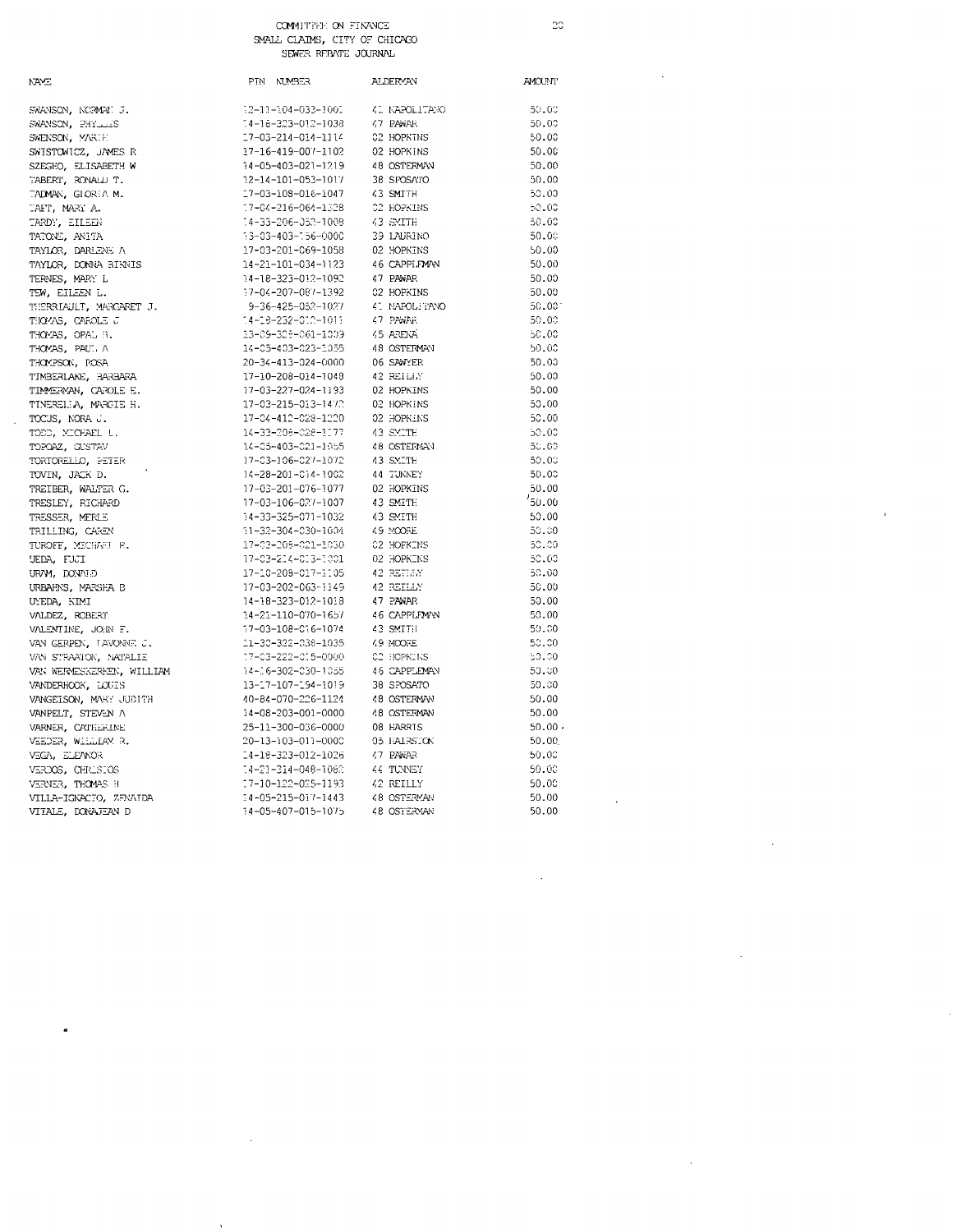NAME  $\text{PIN}-\text{KUMBER}$ **ALDERYAN** AMOUNT VOCINO, GIOVANNA 17-03-214-016-1010 02 HOPKINS 50.00 VOGEL, CLAUDE F. 17-03-200-063-1039 02 HOPKINS 50.00  $14 - 0.5 - 211 - 0.23 - 1.227$ 49 OSTERVANI  $50.00$ VON TILLING-LEWIN, MARIA VONDRUSKA, THEODORA 13-31-118-039-1010 29 TALIAFERRO 50.00 43 SMITH 50.00 VONRHEIN, JOHN R 14-08-301-043-1002 VOUTES, THOMAS G. 14-28-103-055-1097 44 TUNNEY 50.00 VOYTEKUNAS, LEONIINA 11-29-319-018-1013 49 MOORE 50.00  $\texttt{44}$  TUNNEY 50.00 WAGNER, MIRIAN 14-28-206-005-1347 WALDER, JUDITH 17-03-221-003-0000 02 HOPKINS 50.00  $17 - 03 - 204 - 064 - 1023$ 42 REILLY 50.00 WALKER, HOWARD WALKER, JIMMIE J 17-03-107-019-1101 43 SMITH 50.00 WALSH, MARGARET M 42 REILLY 50.00 17-03-207-068-1168 WALSH, THOMAS F  $14\text{--}16\text{--}304\text{--}039\text{--}1121$  $46\,$  CAPPLEYAN  $50\,.\,00$ WALTZ, ELIZABETH R. 20-14-210-005-0000 05 HAIRSTON 50.00 WANG, SHARON P 42 REILLY 50.00 17-09-410-014-1781 WANKE, RARBARA M. 14-28-201-015-1139 44 TUNNEY  $50.00$ WARD, COLLETTE C. 20-34-413-024-0000 06 SAWYER 50.00 WASSERMAN, ROCHELLE L. 17-03-227-018-1082 42 RETURN 50.00  $44\,$  TUNNEY 50.00 WATSON, JAMES L.  $14 - 21 - 307 - 048 - 1019$ WATTS, CHARLES M 43 SMITH 50.00 17-03-101-027-1061 WEBER, SAMUEL 17-03-110-011-1027 43 SMITH 50.00 WERSTER, DOROTHY M  $-4 - 05 - 305 - 036 - 1007$ 48 OSTERWAN 50.00 WEDENOUA, HUNDA A 14-33-400-042-1021 43 SMITH 50.00 WEHOFIER, ROBERT J. 14-28-200-004-1123 44 TUNNEY 50.00 WEINBERG, MURIEL K.  $14-16-304-039-1161$ 46 CAPPLEMN  $50.00$ 02 HOPKINS 50.00 WEINSTEIN, JOAN S. 17-03-208-021-1011 17-15-304-052-1009 02 HOPKINS  $50.00$ WEINTRAUB, JOSEPH B. 14-28-322-015-0000 43 SMITH 50.00 WEISS, MARCO F. 42 REILLY 50.00 WEISS, RITA  $-7 - 15 - 101 - 006 - 1112$ WEITZ, BARRY 14-05-407-015-1102 48 OSTERMAN 50.00 WEXLER, CAROLE 17-03-222-023-1106 02 HOPKINS 50.00 WHEELER, MARY BETH 17-04-207-066-1350 02 HOPKINS 50.00  $17 - 10 - 401 - 005 - 1676$ 42 RETLLY 50.00 WHEELER, SANDRA A 43 SMITH  $17 - 03 \cdot 104 - 020 - 1059$ 50.00 WHERRY, HELEN R. WHITE, JAMES R. 17-10-401-005-1393 42 REILLY 50.00 WILCHER, OGDEN M 20-12-100-003-1248 04 KING 50.00 WILCON, RARBARA L 17-16-423-002-1043 02 HOPKINS  $50.00$ 17-15-304-052-1256 02 HOPKINS 50.00 WILCOM, HARVEY L WILCOM, PAMELA  $-14 - 07 - 102 - 004 - 1013$ 40 O'CONVOR  $50.00$ WILHELM, SUSAN 17-04-207-087-1097 02 HOPKINS 50.00 17-16-424-005-1052 04 KING 50.00 WILLIAMS, JEAN R 06 SAWYER WILLIAMS, JESSIE 20-34-413-024-0000 50.00 WHISON, LESLIE R 17-05-228-024-1008 02 HOPKINS 50.00 17-03-107-019-1033 50.00 43 SMITH WILSON, ROBERT A WILSON, SARAH 20-14-223-032-0000 05 HAIRSTON 50.00 WINDT, STUART H 17-03-109-033-1068 43 SMTTP  $50.00$ WINICK, ALFRED Z 17-03-117-015-1160 42 REFLLY 50.00 17-04-222-062-1289 02 HOPKINS 50,00 WINCORPD, HENEY 17-10-122-022-1392 WINTERS, FLORENCE C 42 REILLY 50,00 WISEIMW, SHEILA 17-03-214-014-1088 02 HOPKINS 50.00 17-03-208-015-0000 02 HOPKINS  $50.00$ WITKIN, GERTRUDE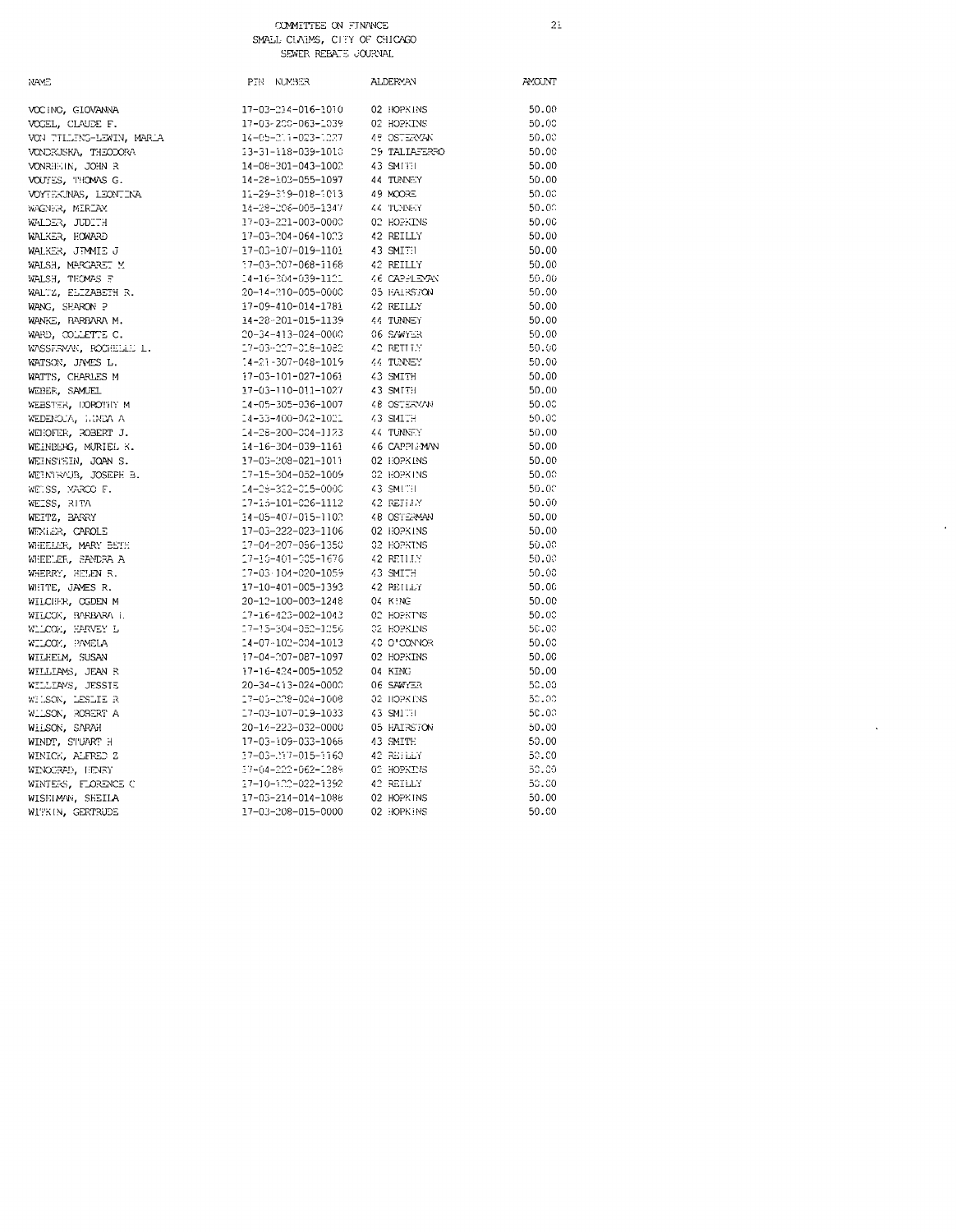$22\,$ 

 $\ddot{\phantom{a}}$ 

 $\bar{z}$ 

 $\sim$ 

 $\ddot{\phantom{a}}$ 

| <b>NAME</b> |  |
|-------------|--|
|             |  |

WOHLFAHRT, MARGARETE WOJNAROWSKI, IRENE T. WOLFE, LANCE WOLFF, NOAH WOLIN, LEON WOLOSHEN, LONDA<br>WROBLEWSKI, JANINA WYATT, ROSE MARIE YACHER, BARRIE M YAFFE, M VALERIE YAMAMOIO, CAROL N YANG, FUSHENG YOSHIMURA, RYOKO M. YOUNG, CAROL D YOUNG, DELOTS G YOUNG, ERANNIJIN YOVETICH, DONALD ZAMMATTA, BOBBIE J. ZEBADUA, ANA M ZEBRAK, MILORED ZEREBINY, ELRIS ZEVIN, ESTHER N. ZICKUS, MARY A ZIEMANN, WILLIAM ZIMMERMAN, MARYLOU ZUBA, TED :

 $\ddot{\phantom{a}}$ 

| PIN NUMBER                       | ALC: AMAN          | AVOUN. |
|----------------------------------|--------------------|--------|
| 12-11-121-033-1007 41 NAPOLITANO |                    | 50,00  |
| 14-21-101-035-1101               | 46 CAPPLEMAN       | 50.00  |
| 14-05-215-015-1122               | 48 OSTERMAN        | 50.00  |
| 10-36-100-011-1011               | 50 STIVERSTEIN     | 50.00  |
| 17-03-100-013-1025               | 43 SMITH           | 50.00  |
| 14-28-200-003-1088               | 44 TUNNEY          | 50.00  |
| 12-11-119-023-1034               | 41 NAPOLITANO      | 50.00  |
| 20-12-108-039-1056               | 05 HATRSTON        | 50.00  |
| 14-21-301-002-0000               | 46 CAPPLEMAN       | 50.00  |
| 17-03-214-014-1185               | 02 HOPKINS         | 50.00  |
| 14-32-426-068-1009               | 43 SMTTH           | 50.00  |
| 17-29-327-037-1000               | 11 HOMPSON         | 50.00  |
| 13-02-300-008-1011               | 39 LAURINO         | 50.00  |
| 14-05-305-036-1004               | <b>AE OSTERVAN</b> | 50.00  |
| 14-21-101-034-1583               | 46 CAPPLEMAN       | 50.00  |
| 17-10-223-033-1616               | 42 REILLY          | 50.00  |
| 11-32-404-019-1005               | 49 MOORE           | 50.00  |
| 17-10-318-058-1249               | 42 REILLY          | 50.00  |
| 17-10-132-037-1119               | 42 RETLLY          | 50.00  |
| 14-28-207-004-1193               | 44 TUNNEY          | 50.00  |
| 12-12-113-058-0000               | AT KAROLETANO      | 50.00  |
| 14-05-215-017-1296               | 48 OSTERMAN        | 50,00  |
| 14-16-301-041-1695               | 46 CAPPLEMAN       | 50.00  |
| 17-04-215-072-1036               | 02 HOPKINS         | 50.00  |
| 14-21-110-020-1268               | 46 CAPPLEMAN       | 50.00  |
| 13-17-107-209-1003               | 38 SPOSATO         | 50,00  |
|                                  |                    |        |

 $\tau$  TOTAL AMOUNT

 $\cdot$ 

J.

54,850.00